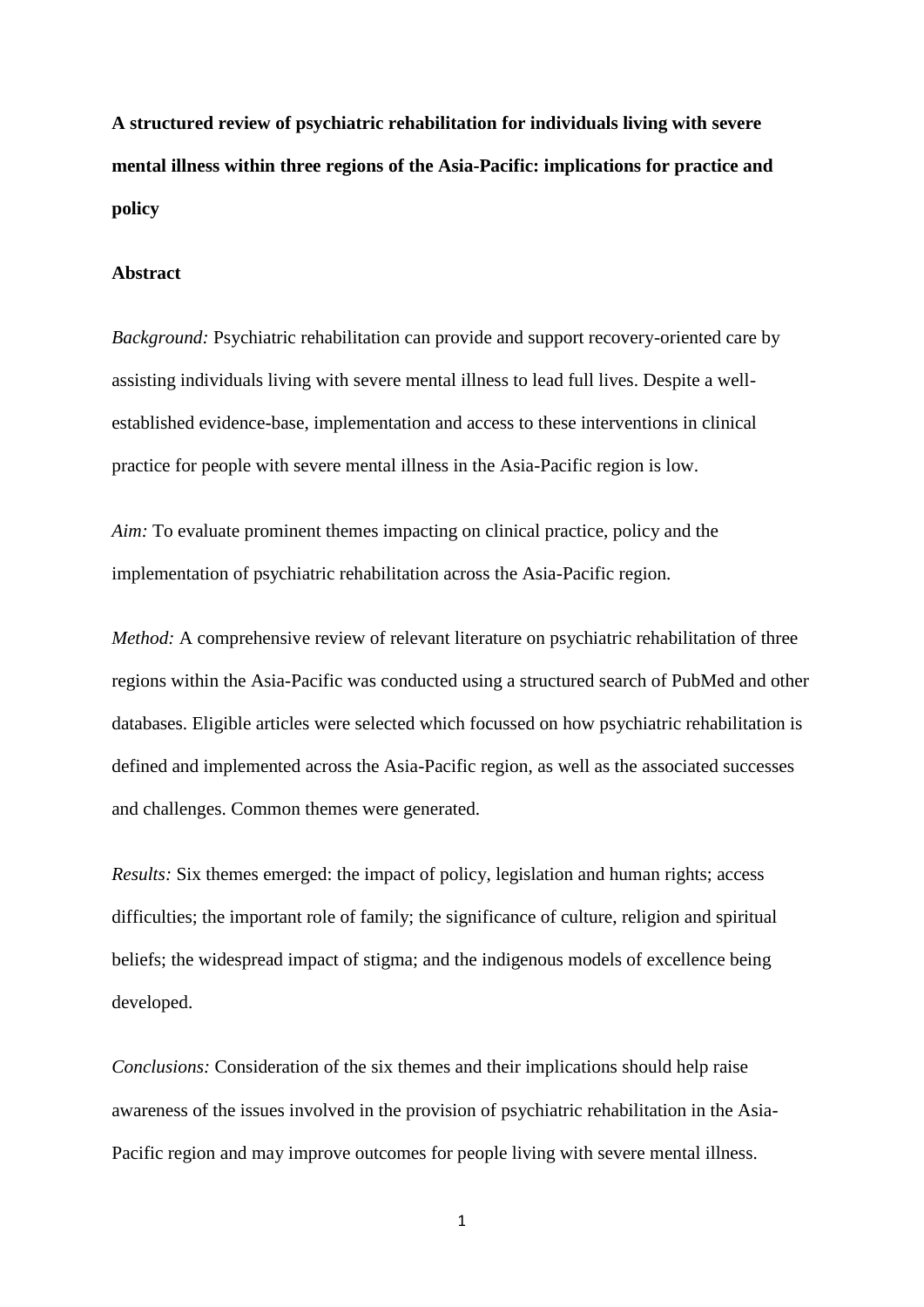Suggested strategies include: developing a shared understanding of psychiatric rehabilitation; establishing quality legislation that's well implemented; adapting evidence-based models to develop culturally appropriate services; implementing stigma reduction and empowermentbased interventions; and, ensuring coordinated action among all stakeholders, combined with effective leadership.

## **Key Words**

rehabilitation, schizophrenia, evidenced-based practice, implementation, severe mental illness

## **Introduction**

There is great heterogeneity within the Asia-Pacific (A-P) region, with an array of sociodemographic influences that impact on psychiatric care (Lo et al., 2016). Previous reviews of rehabilitation practice in Asia have demonstrated examples of innovative models of excellence that have been created to maximise the natural attributes of nations within the region, with the intent of providing benefit to people suffering from severe mental illness (SMI) with minimal expense (Akiyama et al. 2008; Chandrashekar, Prashanth, Kasthuri & Madhusudhan, 2010).

In the current zeitgeist of psychiatry, with the paradigm shift to recovery-orientated care, it's important to clearly delineate 'recovery' and 'psychiatric rehabilitation'. Definitions of recovery are multilayered, including personal, clinical and functional dimensions of recovery. The "working definition of recovery" of the Substance Abuse and Mental Health Services Administration describes recovery as a process of self-evolution, whereby individuals improve their health and wellness, live an autonomous life, and endeavour to maximise their full potential (SAMHSA, 2013). Recovery encompasses an approach that enables selfsufficiency, empowerment, integrity and equality of opportunity "for living, working,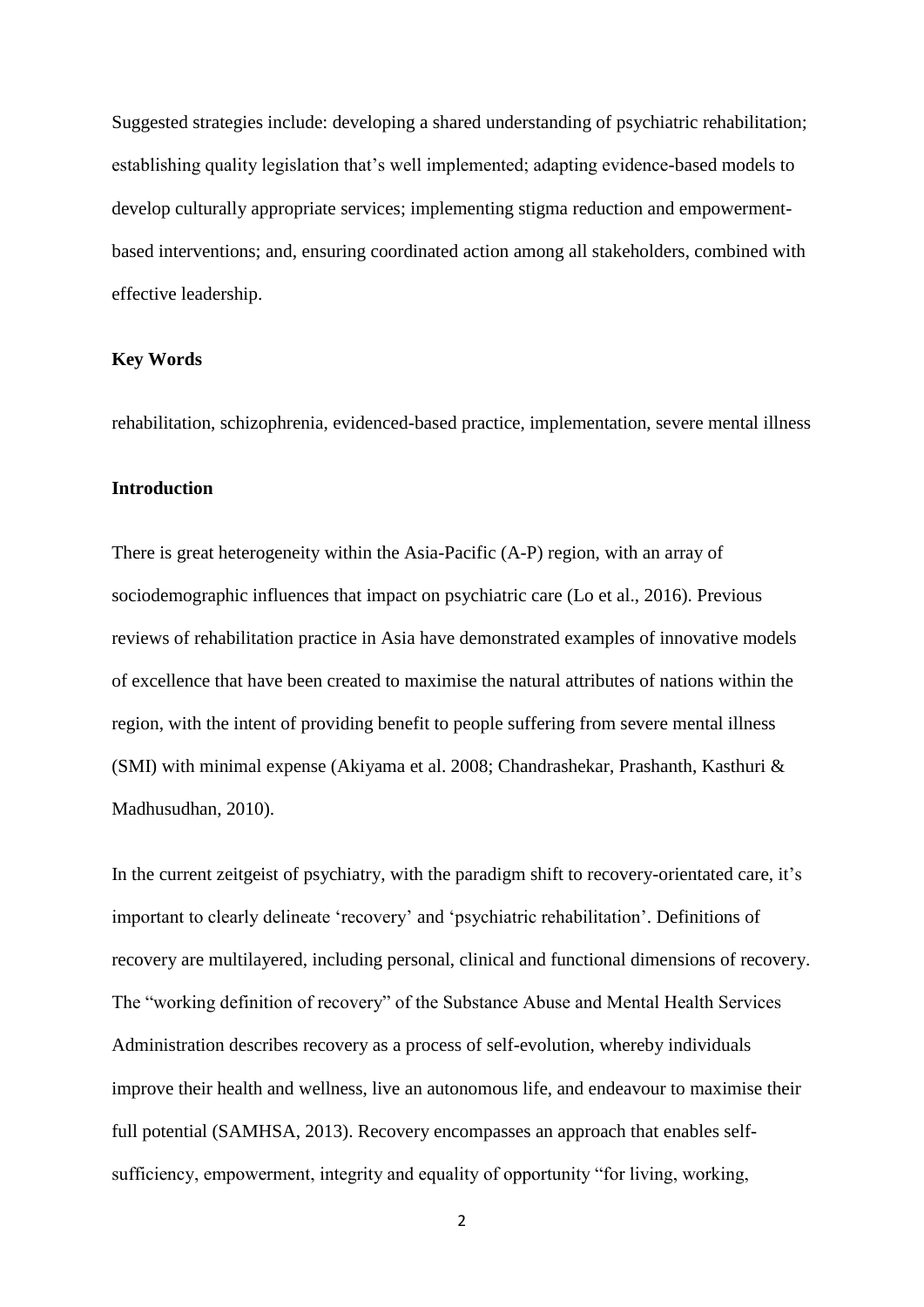learning and participating fully in the community" (US Presidential Commission on Mental Health, 2003), regardless of individual limitations experienced because of impairment or disability. Recovery goals mesh with those of human rights, particularly where the 'United Nations Convention on the Rights of Persons with Disabilities' (UNCRPD) specifically includes persons with psychiatric disabilities (Chavan & Das, 2015). Recovery-orientated care provides practitioners and policy makers with a memorandum about process as well as outcomes, defining the way they work with consumers, in addition to offering a different set of underpinning values and philosophies to those which have traditionally informed mental health treatments and services (Chavan & Das, 2015).

Psychosocial disability often excludes individuals living with this disability from participating in the community through education, employment, recreation, relationships and adequate housing (Harvey et al., 2015). Distinct from other forms of psychiatric care, rehabilitation focuses on helping such individuals achieve life goals that are impacted by symptoms and dysfunctions (Killackey, Harvey, Amering, & Herrman, 2015). Psychiatric rehabilitation is a "whole system approach to recovery from mental ill health, which maximizes an individual's quality of life and social inclusion by encouraging their skills, promoting independence and autonomy, in order to give them hope for the future and which leads to successful community living through appropriate support'' (Killaspy, Harden, Holloway, & King, 2005). In the context of recovery-orientated practice, psychiatric rehabilitation is more about practitioners 'doing with,' not 'doing to,' people with psychosocial disabilities (Killackey et al., 2015).

SMI has substantial personal and economic impacts which have been variously quantified across the A-P region. In Hong Kong, 80% of people requiring community rehabilitation services in 2001 were living with schizophrenia (Tsang et al., 2013). An estimated 173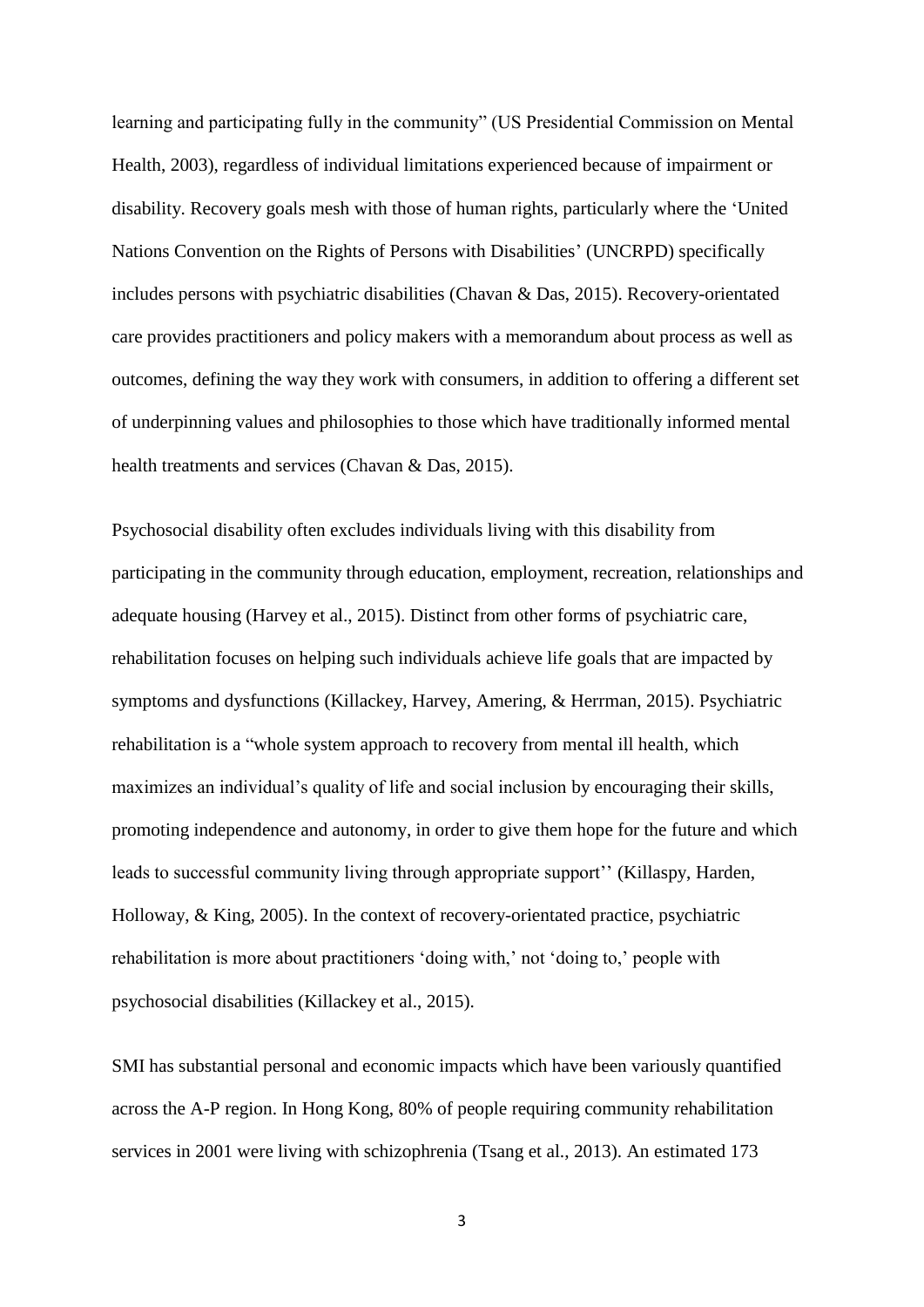million Chinese citizens suffer from diagnosable mental disorders, of whom 158 million have never received any treatment. Of these, approximately 16 million Chinese citizens are affected by SMI (Tse, Ran, Huang, & Zhu, 2013). In Australia, 44% of those with SMI live with the most severe disability and accompanying complex multi-agency support needs (Harvey et al., 2015). There's substantial evidence of the extent of suffering and human rights violations this vulnerable group face across the region (Chatterjee & Hashim, 2015). A descriptive study carried out in a tertiary care hospital in Delhi showed that 72% of chronically mentally ill patients were abused, and 94% percent of abuse was in patients suffering from psychotic disorders (Bhatia, Srivastava, Khyati, & Kaushik, 2016). Globally, the economic burden of schizophrenia was estimated to range from 0.02% to 1.65% of the gross domestic product. The enormous economic burden of SMI is suggestive of the inadequate provision of healthcare services to these patients (Chong et al., 2016). The prevalence and care needs of this group mean they place considerable demands on resources (Tsang et al., 2013).

These findings highlight the importance of providing evidence-based care to patients living with SMI. There is compelling literature on the benefits of providing psychiatric rehabilitation for people living with SMI, to assist individuals to manage, overcome or live with their mental illness and lead full lives in the community (Galletly et al., 2016). Despite interventions being routinely recommended in clinical practice guidelines, their translation into practice is poor. Many evidenced-based interventions are not accessible and specifically, these interventions don't appear to have been uniformly adopted in the A-P region (Jablensky et al., 2017; Nielssen, McGorry, Castle, & Galletly, 2017).

The A-P region is extremely diverse, with different healthcare systems, levels of socioeconomic development and cultural attitudes, and we recognize that it is not possible to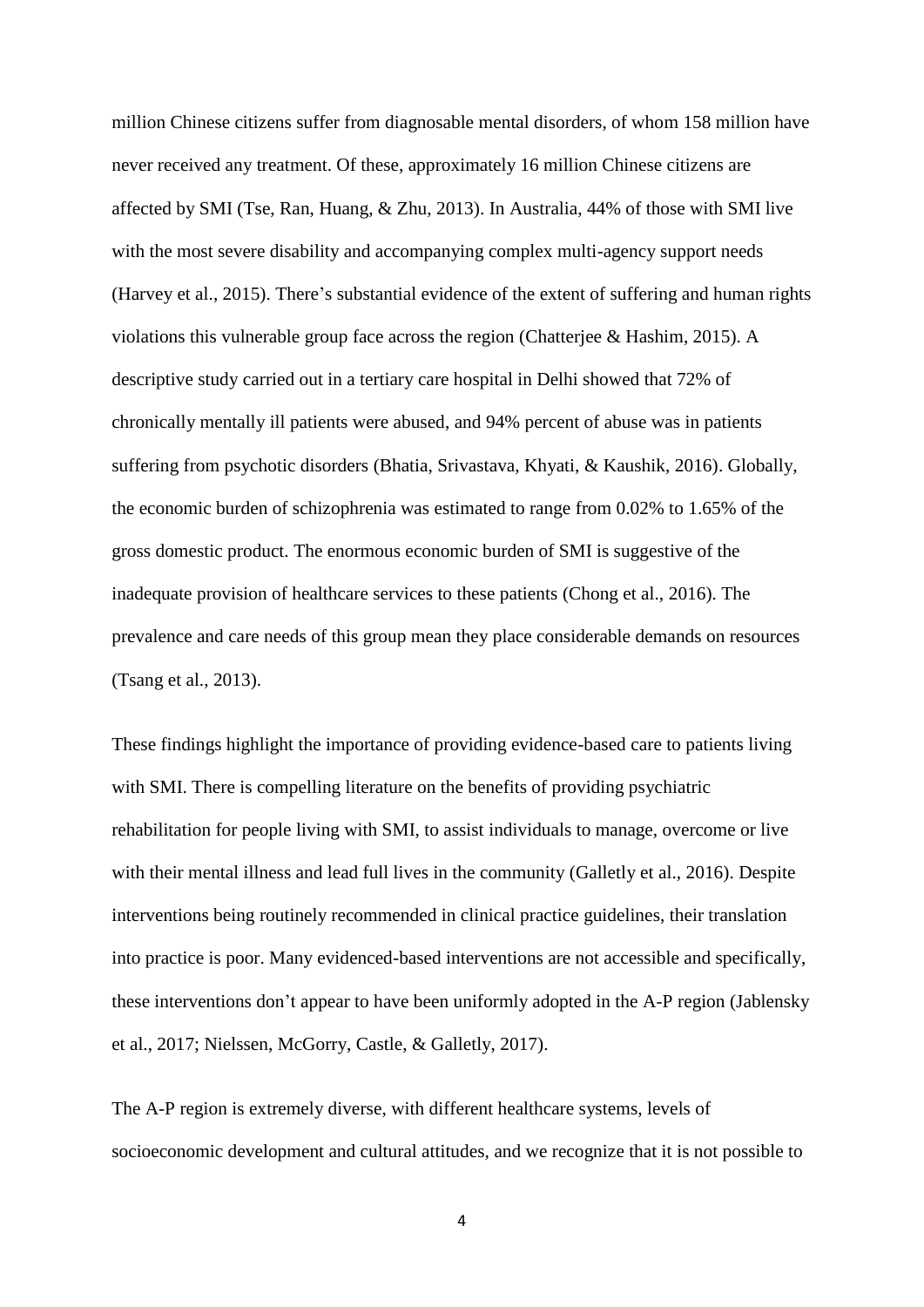provide identical services throughout the region. The purpose of this review is not to justify the effectiveness of psychiatric rehabilitation, nor define or provide further evidence for specific applications of psychiatric rehabilitation. Instead, we aim to evaluate prominent themes impacting on clinical practice and policy and the implementation of psychiatric rehabilitation across the A-P region.

## **Methods**

Six clinicians from the A-P region and the United Kingdom (Hong Kong [1], India [1], United Kingdom [1] and Australia [3]), with extensive experience and expertise in treating patients with SMI, and an interest and expertise in psychiatric rehabilitation, assembled to review the current landscape of psychiatric rehabilitation within the A-P region. Four members have academic expertise in psychiatric rehabilitation.

A structured literature search was conducted, focusing on establishing how psychiatric rehabilitation is defined in the A-P region, and exploring successes and challenges in its practice and implementation within the region. Three regions from the Asia-Pacific region were selected as a focus of the review, namely Australia, Hong Kong and India to provide a range of diverse cultural, religious and sociodemographic characteristics. The selection was also pragmatic, based on access to relevant local experts with good knowledge of the mental health systems within each country and, specifically, of the practice and evidence for psychiatric rehabilitation.

The search was limited to recent years to ensure that its findings were based on contemporary practice within the region. The co-authors agreed on relevant databases (Figure 1) and suggested search terms for inclusion in the review, which were further discussed to achieve consensus.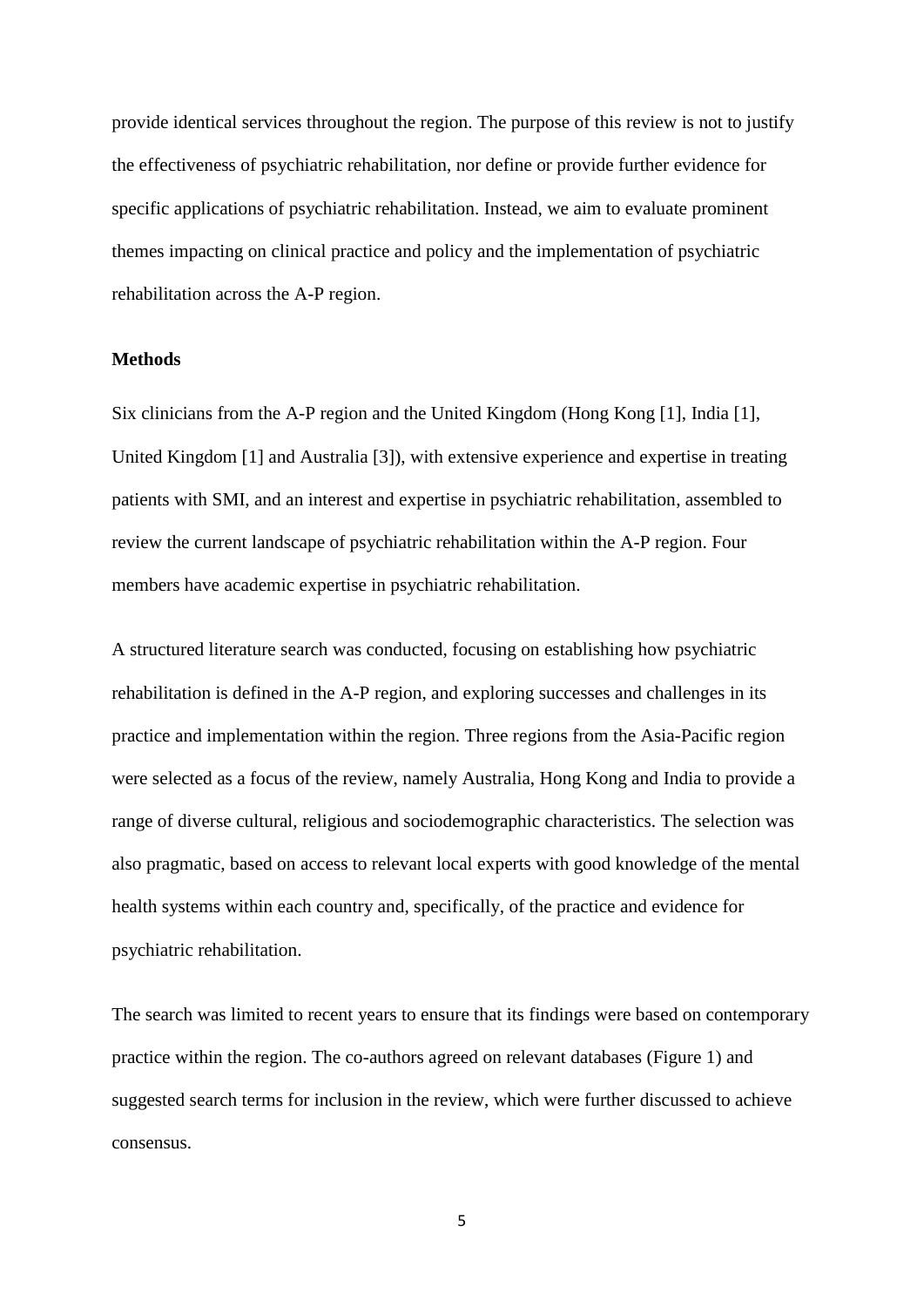The search of databases used the following search terms: mental health OR psychiatry OR disability AND psychosis OR schizophrenia OR bipolar OR severe mental illness AND rehabilitation OR recovery OR intervention OR psychosocial AND service OR model OR system OR therapy OR care AND Australia OR India OR Hong Kong, limited to English language articles published between 1 January 2013 and 23 October 2017 (Figure 1).

Following removal of duplicates, 2,008 abstracts were identified and subsequently reviewed by two independent clinicians (HH, NB) against the search criteria. Ultimately, 142 full articles were selected and reviewed (Figure 1). From this, key themes and examples were identified.

The co-authors utilised their clinical experience within the region and knowledge of the literature to further revise the proposed themes and reached agreement on six aspects central to provision of psychiatric rehabilitation within the A-P region.

### **Results**

# *Theme: Policies, Legislation and Human Rights*

A landmark development in the field of disability is the UNCRPD. The convention signified a paradigm shift for persons with disabilities, transitioning from being treated as objects of medical treatment, charity and social protection, to one in which persons with disabilities are recognized as individuals, having the right to equality and non-discrimination (Chavan & Das, 2015). Structural issues prevalent throughout the A-P region persist that divide the health and disability sectors and impact on quality of care. The lack of coordination and consistency between sectors at all levels is a constant challenge (Chavan & Das, 2015; Harvey et al., 2015).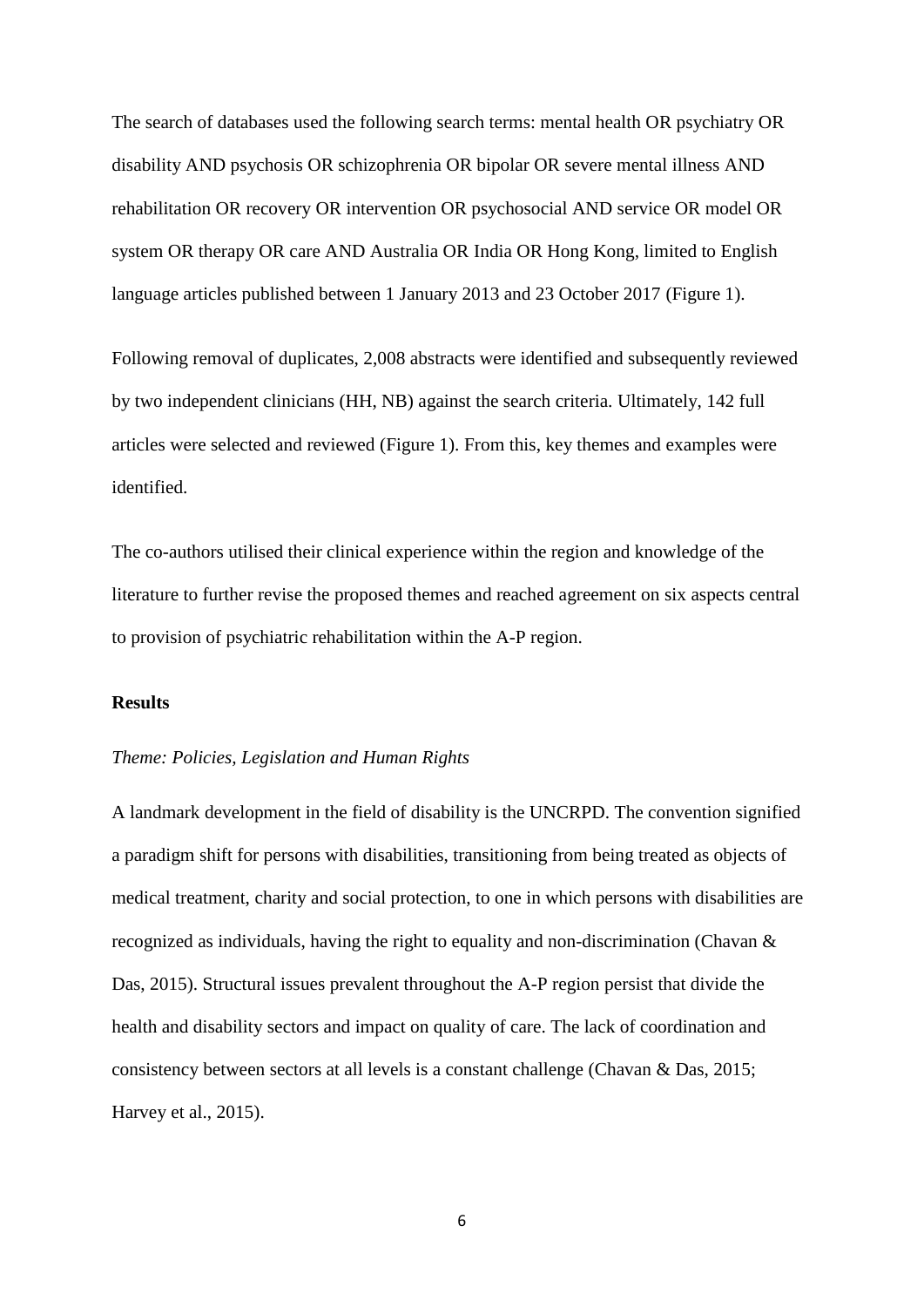Complicating matters in India, is the fact that policies related to treatment of mental illness are governed by the Ministry of Health and Family Welfare, whereas the rehabilitation of persons with disability, including mental illness, is governed by the Ministry of Social Justice and Empowerment (Chavan & Das, 2015). Chavan and Das argue that for psychiatric rehabilitation to emerge from its nascent stage, change is required to streamline governmental policy on psychiatric rehabilitation, and that more proactive measures must be taken by both the public as well as the private sectors. The pair reason that for India to progress, strong coordination is essential between various ministries, both at the central and state government levels (Chavan & Das, 2015).

Transformation is occurring, with the Indian government revising its mental health legislation through the Indian Mental Healthcare Act 2017 (IMHA, 2017). In theory, the IMHA is a highly progressive piece of legislation. Along with the Indian Rights of Persons with Disabilities Act 2016 (RPDA, 2016), Duffy and Kelly (2017) believe it will bring Indian law closely in line with the UNCRPD. But they do worry that vague and opaque language used in certain contentious areas may represent arrangement-focused, rather than realisation-focused legislation, and lead to inadvertent limitation of the Act in addressing human rights. The pair argue that good legislation that is poorly implemented may be more damaging to consumers than poor legislation that is implemented well. Put simply, "practice trumps theory every time" (Duffy & Kelly, 2017).

Likewise, most rehabilitation and recovery services in Australia are separate from mental health treatment (Harvey et al, 2015). Rehabilitation is no longer emphasised in Australian mental health policy, which features recovery as well as social inclusion, as priorities. Psychosocial rehabilitation is provided through clinical and independent sectors. The clinical sector is increasingly recovery-focussed and offers inpatient or community-based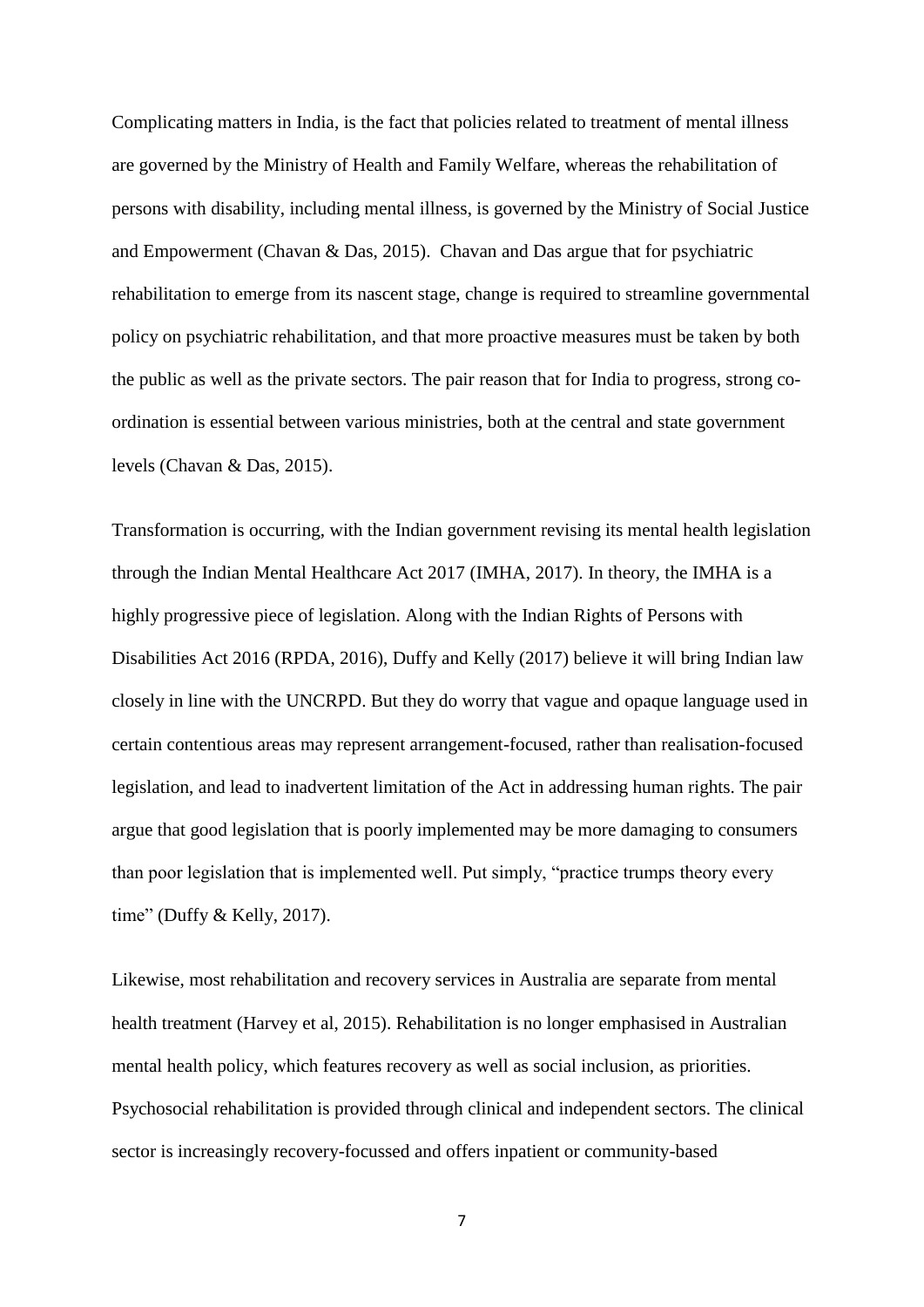rehabilitation to varying extents. However, much psychosocial rehabilitation is provided by the independent sector, mostly represented by non-governmental organisations (NGOs), and this sector is increasingly funded to provide more explicit psychosocial rehabilitation and recovery support. The recent implementation of the National Disability Insurance Scheme continues the distinction between treatment and support services and raises the question of how rehabilitation needs can be best addressed (Harvey et al., 2015).

In Hong Kong, despite growing awareness of psychosocial disability, there's been little attention given to the matter, and minimal penetration at a policy level, reflected by the fact that the two policy papers released by the Hong Kong Government over the past decade for people with disabilities failed to address the special needs of people with schizophrenia (Tsang et al., 2013).

One trend consistent across the region is the desire to ensure that ongoing policy and legislation is informed by evidence (Allison, Bastiampillai, & Goldney, 2016; Waghorn, 2013). Allison and colleagues (2016) highlight the importance of "evidence versus ideology," and question the tendency to establish large new mental health programs in the absence of convincing evidence that they provide better patient outcomes. The group contends that we need to be wary when advocacy goes beyond the science (Allison et al., 2016; Allison et al., 2017). Tsang et al. (2013) argue that every country should establish research to acquire evidence to support policy development, enabling better informed services and public policy, resulting in improved allocation and prioritization of resources. The group note that in Hong Kong, related scientific research is scarce (Tsang et al., 2013).

Optimisation of services requires increased expenditure (Castle, 2013; Harris & Boyce, 2013). Unfortunately, when additional funding has been announced by governmental agencies across the region, there's often only a "trickle to mainstream services" (Castle,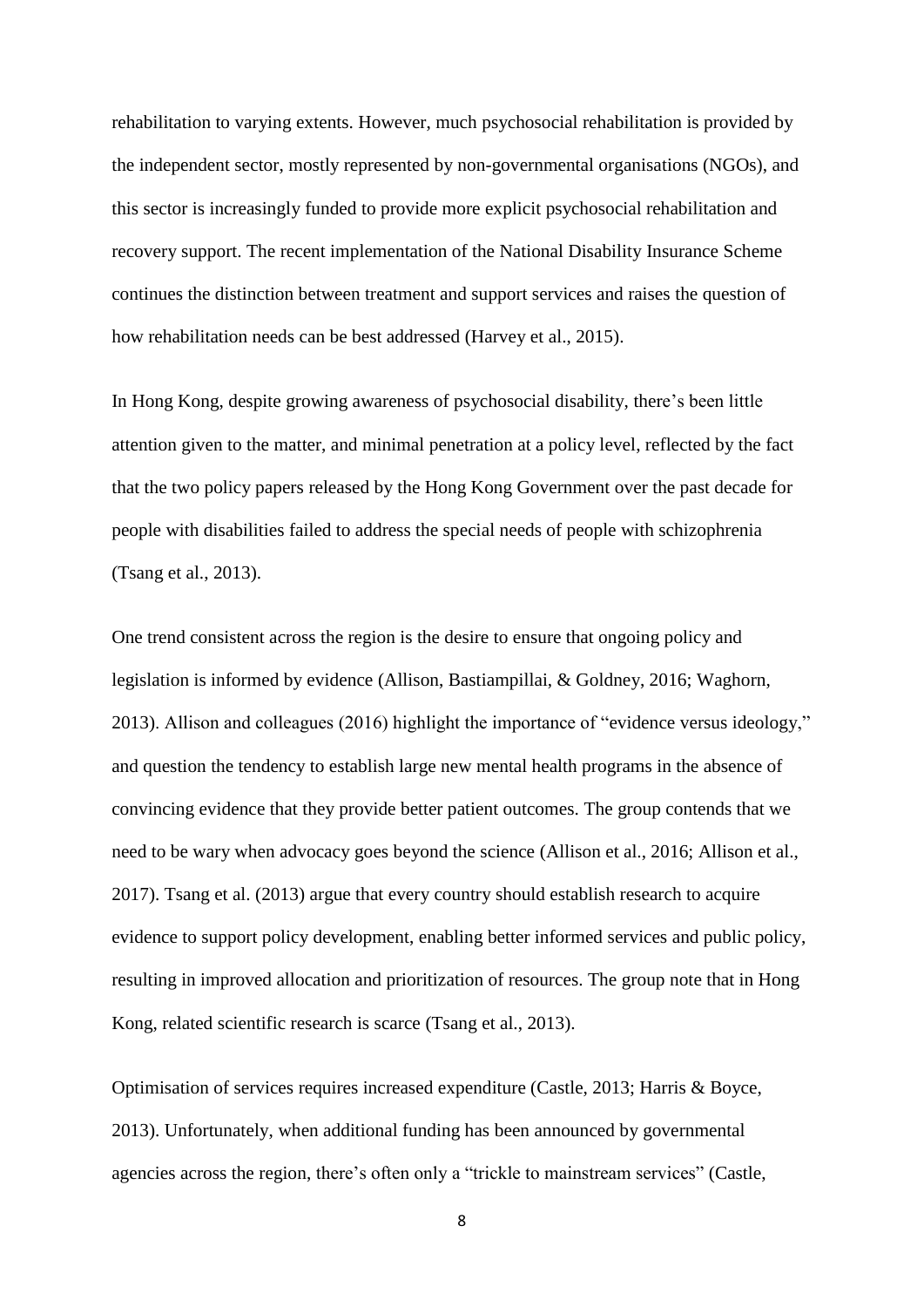2013). Despite this, there's growing evidence of the cost-effectiveness of psychiatric rehabilitation (Raykar, Nigam, & Chisholm, 2016). Informed decision-making is achievable, with increasing recognition among public and policymakers that schizophrenia is burdensome (Chong et al., 2016). This results in better resource allocation, and the development of policyoriented research for people living with SMI (Chong et al., 2016). Castle (2013) argues that whilst we should continue to lobby for additional resources, more acutely, we need to focus on "what can be done with what we have"; that, rather than being reliant on prominent individuals for advocacy, professional bodies and consumer and carer organisations need to coordinate and be advocates for change (Castle, 2013).

#### *Theme: Access to Psychiatric Rehabilitation*

The absence of accessible services for people with schizophrenia in low-income and middleincome countries (LMICs) contributes to the substantial public health burden of SMI (Chatterjee et al., 2014). In LMICs, most people with SMI don't have access to evidenced based practice (EBP). High income countries (HIC) aren't immune to difficulties with service access (Harvey et al., 2015; Waghorn & Hielscher, 2015). Whilst there's a perception that in many HIC, clinical and social services for people with schizophrenia are coordinated by specialist community-based multidisciplinary teams (Chatterjee et al., 2014), this process is by no means optimal. The Second National Australian Survey of Psychosis revealed that people living with psychosis, who experienced restrictions in their socialising, were less likely to access non-governmental services. In Australia, these provide the bulk of rehabilitation services as a complement to clinical mental health services (Harvey et al., 2015). Australians with SMI commonly report experiencing difficulty in accessing services required to meet their needs (Brophy, Hodges, Halloran, Grigg, & Swift, 2014).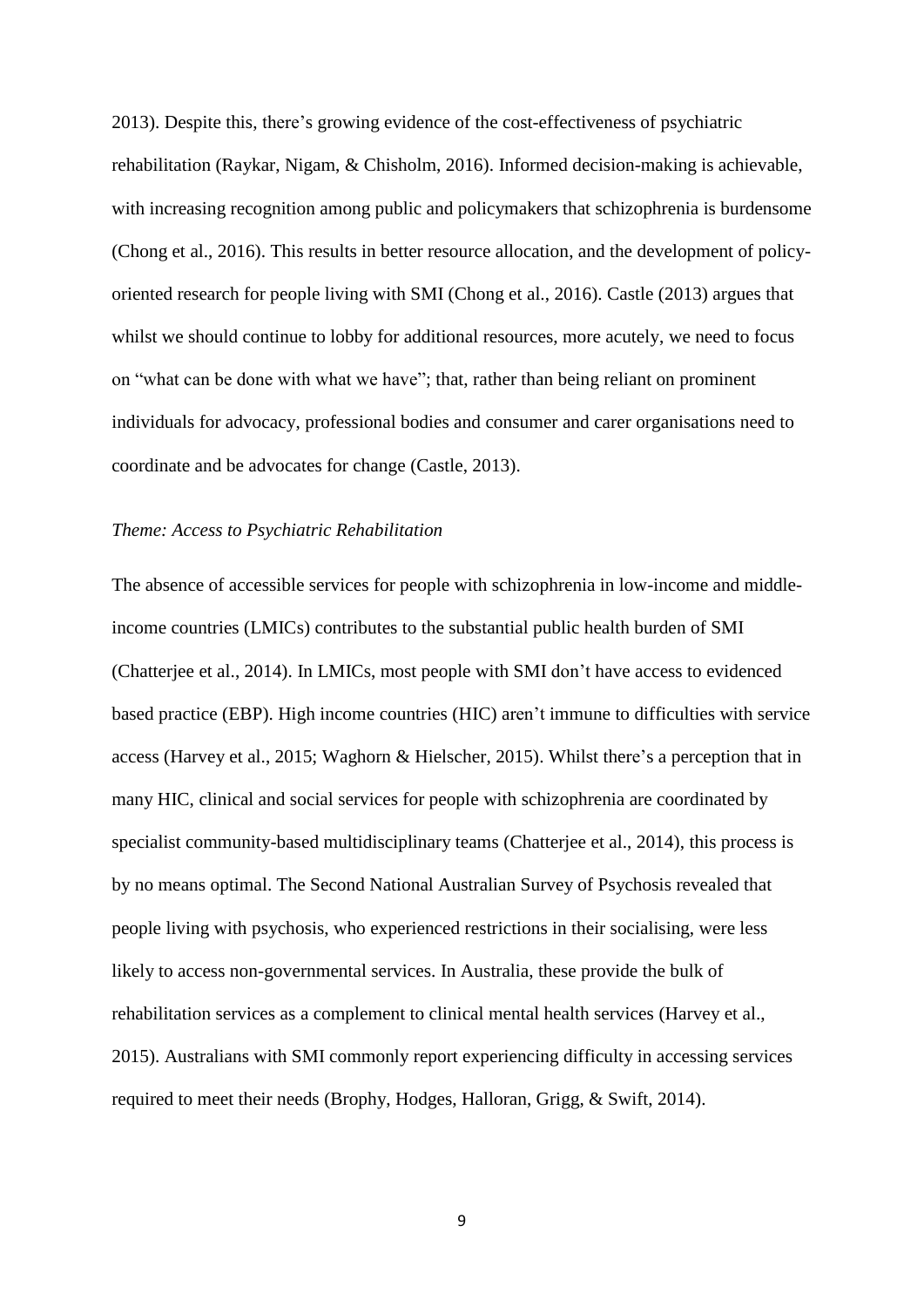Currently, despite the enactment of India's own comprehensive Disabilities Act and UNCRPD, there are few psychiatric rehabilitation services, with those available largely being run by NGOs, mostly charging fee for service and being out of reach of ordinary Indians (Chatterjee & Hashim, 2015; Chavan & Das, 2015). Relocating services and resources away from long-stay mental hospitals and within nonspecialized health settings is a key cost saving issue for mental health systems in many countries (Patel, 2016). This, combined with the lack of trained professionals and the huge gap in providing accessible services in many LMICs, has led to the identification of alternate providers of care in these countries (Chatterjee et al., 2014). Thara et al. (2014) strongly believe that resource-poor countries should look to evolve their own community psychiatry model, with the need to create indigenous community mental health teams wherein a process of task shifting is accomplished by utilising and partnering with locally available resources, such as lay health workers and traditional healers, rather than replicating the models developed in the HIC (Thara, John, & Chatterjee, 2014).

Analysis has shown the potential benefit that universal public finance can play in ameliorating the adverse economic and social consequences of schizophrenia and improving access to treatment in resource-constrained settings, where health insurance coverage is generally poor (Raykar et al., 2016). The experience of China, an upper middle income country, shows that political commitment, allocation of transitional financial resources, a commitment to an integrated approach with a strong role for community-based institutions and providers, and a progressive realization of coverage, are the key ingredients for scale up of services for schizophrenia (Ma, 2012). Hanlon (2017) suggests that to achieve the desired goal of universal health care for people with SMI, there's a need to develop system interventions to support task-sharing, improve the evidence base in rural and resource-poor LMIC settings, and pay greater attention to those people with higher care needs (Hanlon, 2017). The concept of transdiagnostic stepped care, ensuring that consumers receive the right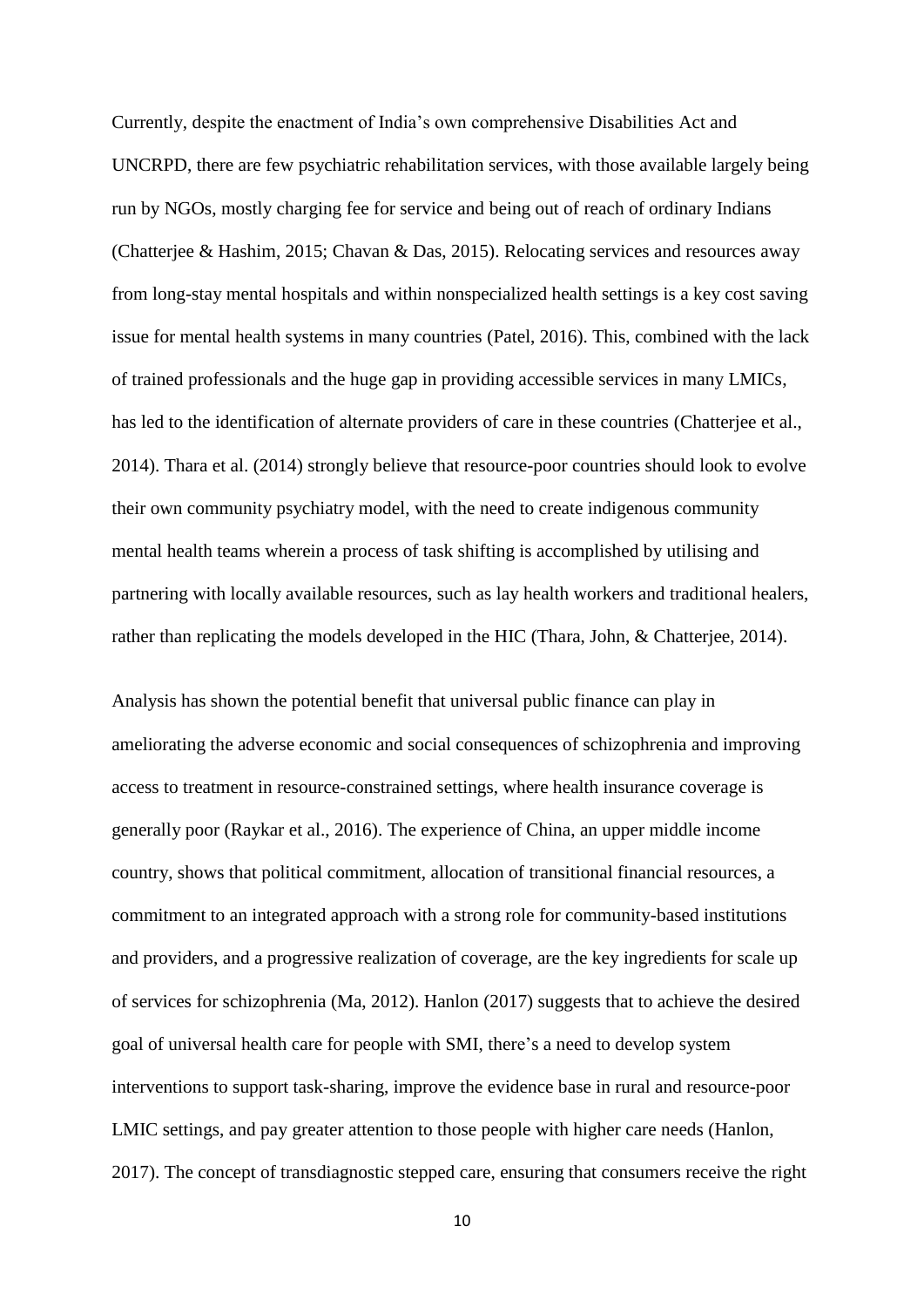intensity of care at the right time, has also been discussed in Australia, where work by Cross and Hickie (2017) suggests a model of stepped care based on previous work in primary care youth services may be beneficial (Cross & Hickie, 2017).

#### *Theme: The Role of Family in Rehabilitation*

The role of families in the care of patients with SMI in the Indian setting is pivotal (Chatterjee & Hashim, 2015). Similarly, in Australia, 56.5% of people with psychotic disorders had face-to-face contact almost daily with family members, and another 17.1% had contact at least once a week (Harvey & O'Hanlon, 2013). However, there's poorer recognition of the importance of the role of families in HICs, such as Australia (Chatterjee & Hashim, 2015).

Despite most families wanting to be involved in treatment and most consumers being supportive of such involvement, reported rates of contact between mental health professionals and families of consumers appears low (Harvey & O'Hanlon, 2013). In Hong Kong, familycentred approaches to adult mental health care are almost non-existent (Wong, Wan, & Ng, 2016). However, the need for a family-centred approach in Hong Kong is increasingly recognized. In recent times, two mental health organizations in Hong Kong have initiated service innovations to include family-centred practice to improve service quality (Wong et al., 2016). Whilst acknowledging that these organisations' efforts should be applauded, Wong et al. (2016) reiterate that more research to test the effectiveness of family-centred approaches is required, to convince all stakeholders of the treatment effectiveness of family-centred care (Wong et al., 2016).

Indian authors acknowledged the specific role of women in the family, and the impact of SMI on women (Chatterjee & Hashim, 2015). A range of social consequences contribute to the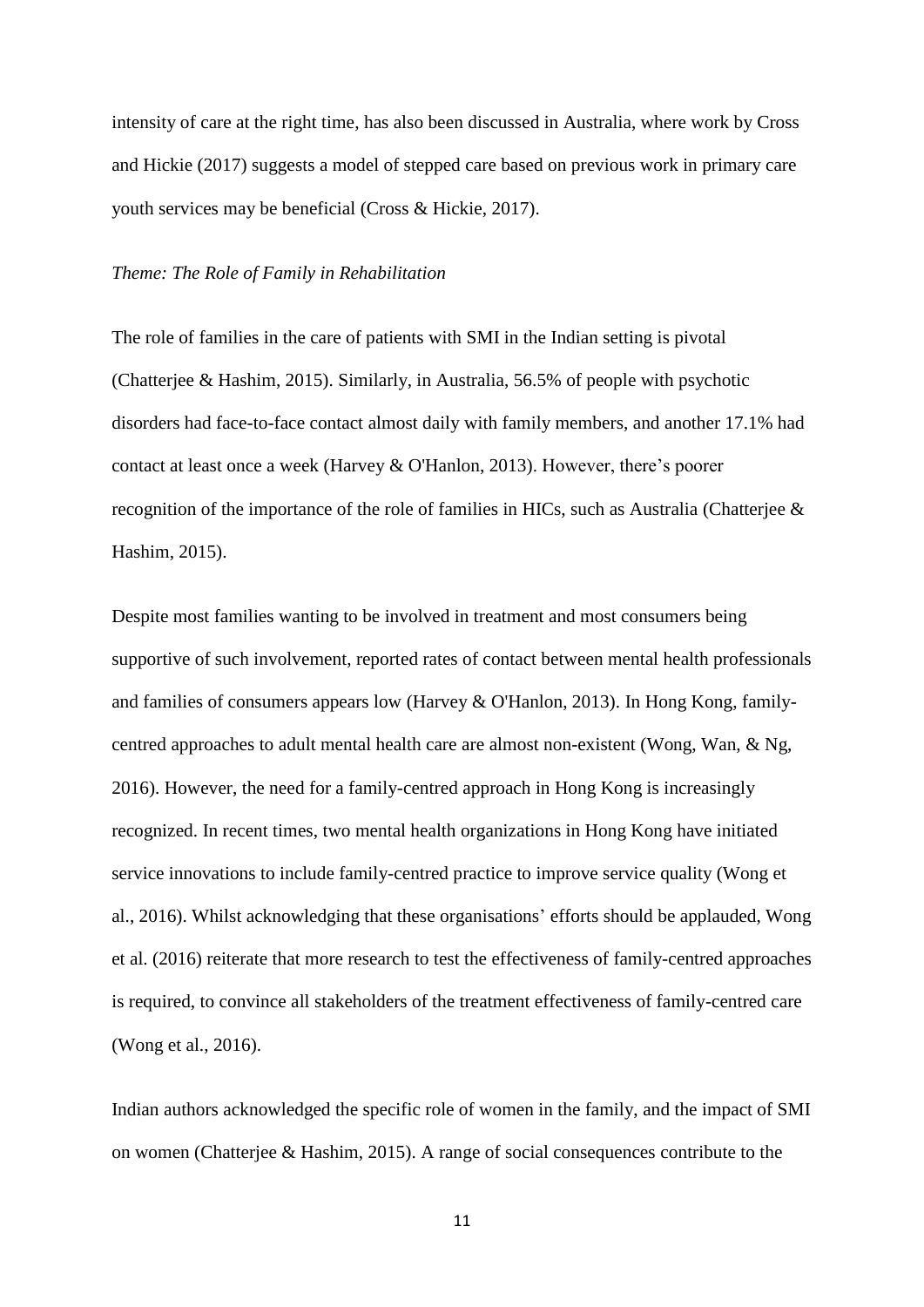difficulties of rehabilitation of women experiencing SMI. An ethnographic, qualitative study of mentally ill women, who were separated or divorced in India, sharply brings into focus some issues which confront women with SMI in developing countries (Thara, Kamath, & Kumar, 2003). Negative attitudes of the husband and family hastened the process of separation and desertion. A lack of legal protection and any state-managed programs often leaves women with little physical, sexual or financial security. Often the care is left to the woman's parents, many of whom are themselves ageing and sick. As a result, there's a widespread belief that marriage is the panacea for all problems, resulting in the parents of women with SMI arranging their daughter's marriage, very often concealing the existence of mental illness from potential suitors and their families (Chatterjee & Hashim, 2015).

# *Theme: The Impact of Stigma on Recovery and Psychiatric Rehabilitation*

Stigma is burdensome, affecting people living with SMI and their family members, and hindering both recovery and rehabilitation (Koschorke et al., 2014; Lam, Lam, Lam, & Ku, 2013; Ye et al., 2016). Negative societal attitudes and stigma are major obstacles to the improvement of quality of life for people living with SMI (Koschorke et al., 2014; Lam et al., 2013).

Research in Hong Kong identified a higher level of symptom severity was associated with increased self-stigma (Chan & Mak, 2014). Interestingly, the researchers found reduced life satisfaction in people living with SMI is often more a function of the lack of availability of recovery-enhancing environments, than a necessary consequence of their symptomatology, demonstrating the importance of eliminating social–environmental barriers to community integration and social inclusion, that can interfere with the recovery process (Chan & Mak, 2014).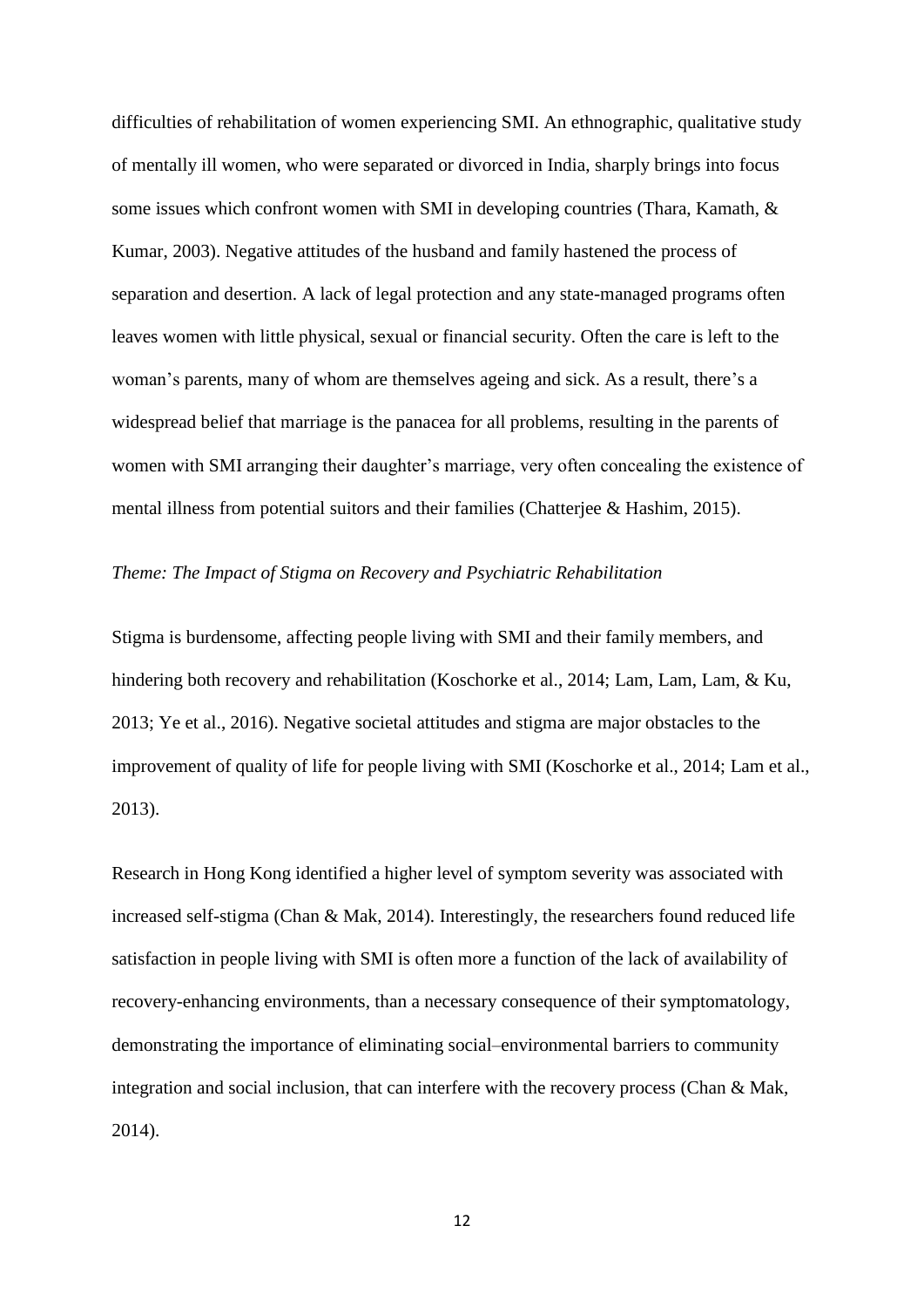Healthcare professionals have a significant role in reducing stigma and discrimination in mental health (Ye et al., 2016). They can be agents of stigma and hold negative attitudes to people with SMI, and this is particularly damaging because stigma attached to mental illness discourages people in need from seeking professional help, and its adverse implications for public health render it a noteworthy healthcare issue (Lam et al., 2013; Ye et al., 2016). Experienced doctors in Hong Kong have more negative attitudes towards mental health patients than their younger counterparts (Lam et al., 2013).

Different mental health conditions are associated with differing levels of stigma, with the stigmatisation of people living with SMI found to be significantly higher than that of depression (Lam et al., 2013). In Australia, whilst interactions with general health professionals tend to increase perceived stigma and discrimination, interactions with assertive community team members decreased perceived stigma and reduced negative discrimination (Ye et al., 2016).

Public stigma towards patients with mental illness has been shown to be a significant barrier to the recovery of patients, and to their quality of life (Chan et al., 2016; Sun, Lam, Lam, & Lo, 2018), highlighting the importance of addressing public stigma and achieving higher level social and political structural change (Koschorke et al., 2014).

There's some promising interventions and change occurring within the region to address stigma. One such example is in Hong Kong, where as part of a larger initiative, a comprehensive range of public awareness campaigns were launched, with the aim to reduce stigma of the general public about psychosis. These included adopting a new Chinese term for psychosis (Chiu et al., 2010). The Chinese name of schizophrenia, 'jing-shen-fen-lie', gave a negative stereotype of psychotic disorders as it translated into 'mental split-mind disorder'. The new term, 'si-jue-shi-tiao' was thought to have an underlying meaning of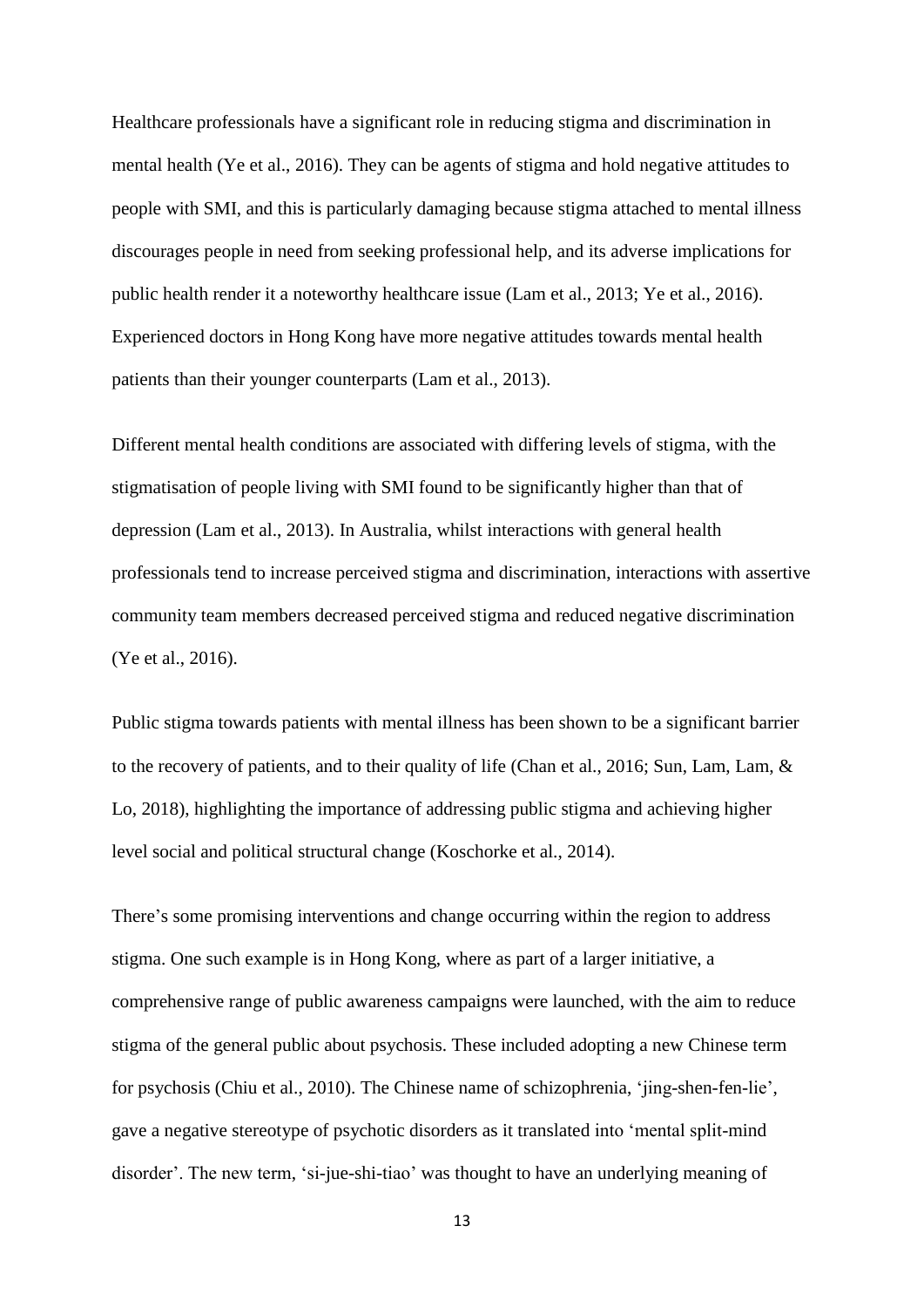dysregulation of thoughts and perception, that indicated a broader view of psychosis and embedded an objective understanding of the illness. Other public education programs included educational talks and exhibitions to the public and educational institutes. Unfortunately, Chan et al's. (2016) findings suggest that in the years following the campaign, substantial misunderstanding about psychosis and discrimination among the general public against people with psychosis persisted (Chan et al., 2016). There remain considerable questions as to the underlying mechanisms of stigma development, and with them, a need to discover more focused and effective strategies to reduce stigma (Chan & Mak, 2014; Chan et al., 2016; Lam et al., 2013).

# *Theme: Religion, Spirituality, Culture and Traditional Practice's Role in Psychiatric Rehabilitation*

Spirituality can potentially help patients in the process of illness recovery, by facilitating their autonomy and assisting them to live and grow beyond the limitations imposed by their illness (Ho et al., 2016). Faith, culture, spirituality, family and community can all play a role in influencing access to, and provision of, psychiatric treatment of people with SMI (Reddy et al., 2014).

In Hong Kong, both patients and professionals regard spirituality as an inherent part of a person's well-being, a patients' rehabilitation and their lives in general. At the community level, both entities had a similar understanding of spirituality, but had different understandings of its role in recovery from mental illness. The patients regarded spirituality as a source of giving and receiving love and care, whereas the professionals regarded it as a means of receiving support and managing symptoms. Ho et al. (2016) emphasise the importance of developing a shared vernacular of spirituality and supporting a patient's spiritual health as being an important role in rehabilitation. Appreciating the two differing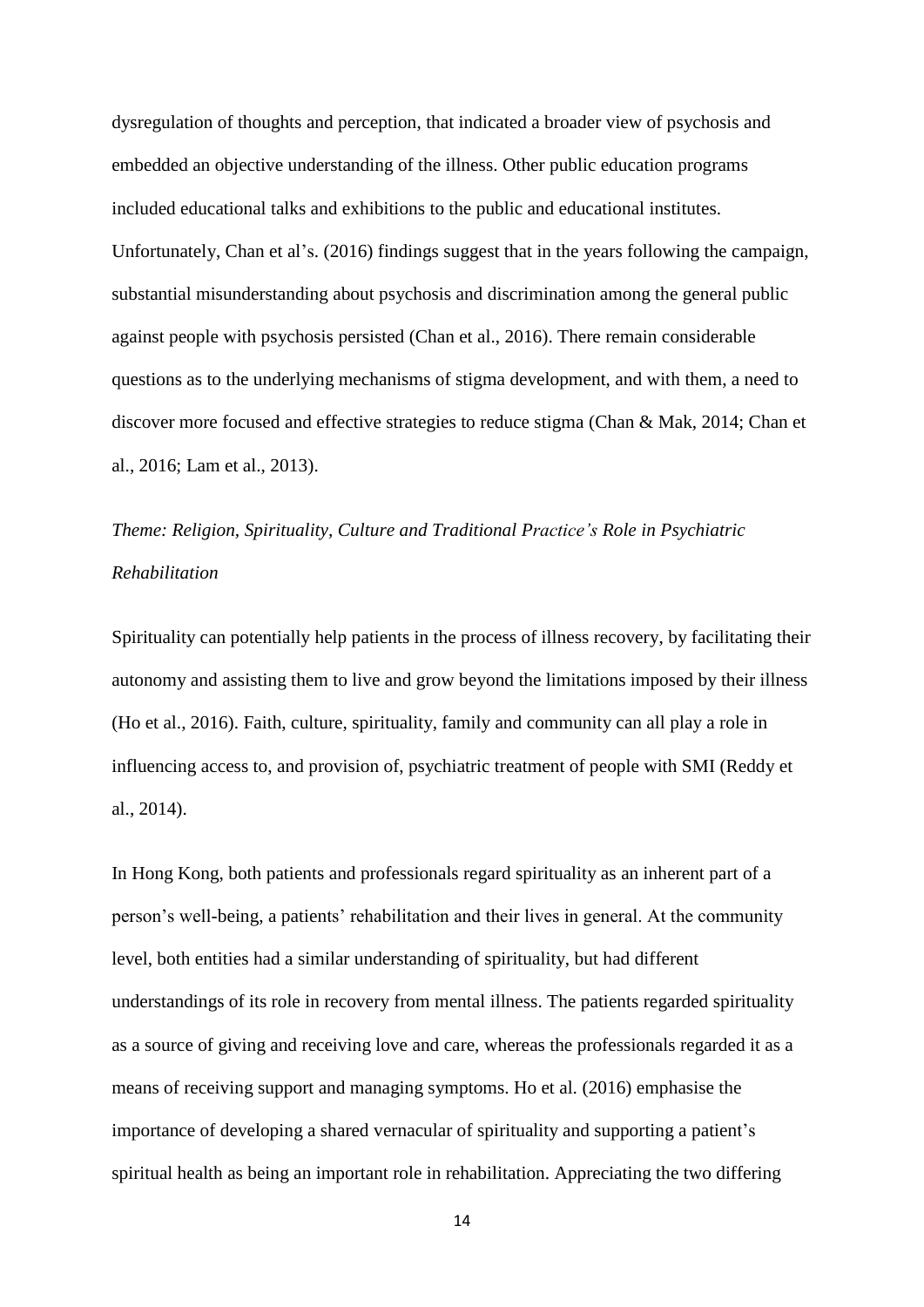perspectives provides insights, and perhaps a roadmap, for developing spiritual assessments and holistic care in the psychiatric context (Ho et al., 2016).

In Australia, the overall importance of spirituality and religion in contributing to psychiatric rehabilitation was low. The only relevant paper identified noted differences between clinicians and the Australian public with regard to this issue, with the public more likely than clinicians to consider that religion might be important for people with schizophrenia (Morgan, Reavley, & Jorm, 2014). The public emphasised the helpfulness of close family, counsellors, vitamins and minerals, a special diet and having an occasional alcoholic drink to relax. Contrastingly, clinicians showed a greater belief in therapies and medication-based treatments. Positively, the gaps in treatment beliefs have narrowed and become more aligned over time (Morgan et al., 2014). Australian treatment guidelines stress the importance of "culture and explanatory models in mental health", detailing the impact culture, religion and spirituality have on caring for people with SMI; specifically, regarding refugees, migrants and Aboriginal and Torres Strait Islander peoples (Galletly et al., 2016).

Particularly evident in LMIC, often in the absence of alternatives or because of existing societal understandings and practices, many people with SMI seek help from traditional or faith healers (Hanlon, 2017). Due to cultural explanations of illness, seeking religious help is often a first step in management of mental disorders (Padmavati, Thara, & Corin, 2005). Faith healers frequently "play the role of mental health practitioners", and religious places and shrines may act as residential centres for the chronically ill (Chatterjee & Hashim, 2015).

Yoga-based practices are being used extensively as therapeutic ingredients, alone or as adjuncts to other therapies in various disorders, both physical and mental. Research has shown benefits in mental disorders, such as depression, anxiety and psychosis (Varambally & Gangadhar, 2016). Increasingly, Yoga is seen as an indigenous model of rehabilitation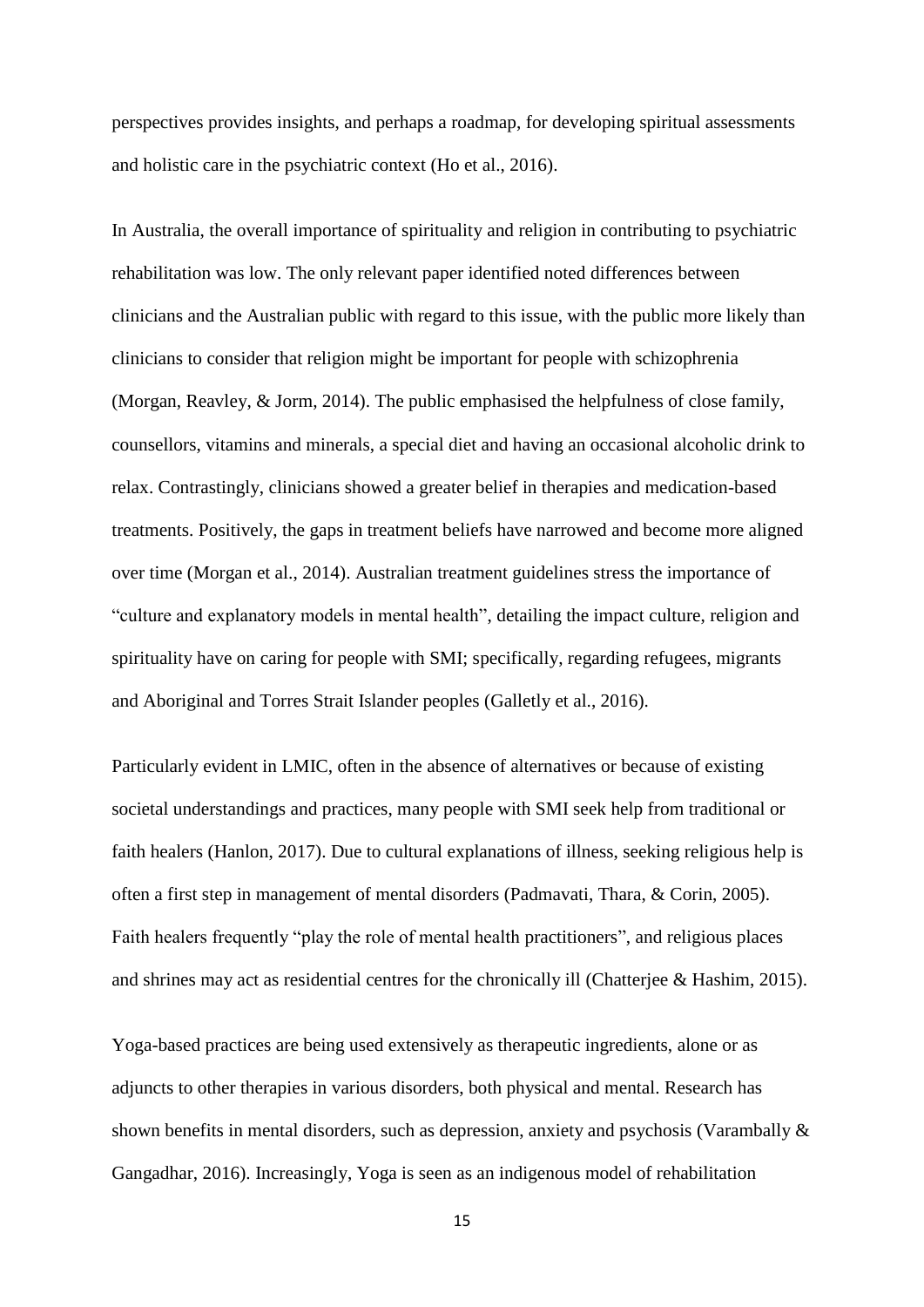throughout parts of Asia, assisting with symptom control and quality of life, which could be a cost-effective and culturally acceptable intervention (Deshpande, Bhatia, Mohandas, & Nimgaonkar, 2016). Varambally & Gangadhar (2016) argue that Yoga can be an adjunct to standard treatment and potentially a treatment on its own. Its introduction to modern clinical practice does require further development of the evidence base (Broderick & Vancampfort, 2017), more professional standards, easier accessibility and a sounder neurobiological basis (Varambally & Gangadhar, 2016).

## *Theme: Translating Evidence into Practice, Examples of Adaptation of Indigenous Models.*

Current trends have moved beyond the creation of treatment guidelines, into how to better implement these guidelines into everyday practice, so consumers and individuals living with illness and disability can receive optimal care (Jablensky et al., 2017; Jorm & Malhi, 2013).

There is a growing willingness to discuss psychiatric rehabilitation in the region. India's development of their first online journal on rehabilitation called the "Journal of Psychosocial Rehabilitation and Mental Health" is an important example of progress in the A-P region (Chavan & Das, 2015). Table 1 provides examples of adaptation, innovation and implementation of evidenced-based models within the region, highlighting the innovative work that is being done in Australia, Hong Kong and India, and how EBP can be adapted and implemented into standard care and improve consumers' and families' experience and outcomes (Table 1).

Core themes emerged in Table 1 as key components of successful interventions. These included: addressing culture, familial, spiritual, political, economic and accessibility factors; the importance of input from senior clinical staff and managers; ensuring adequate and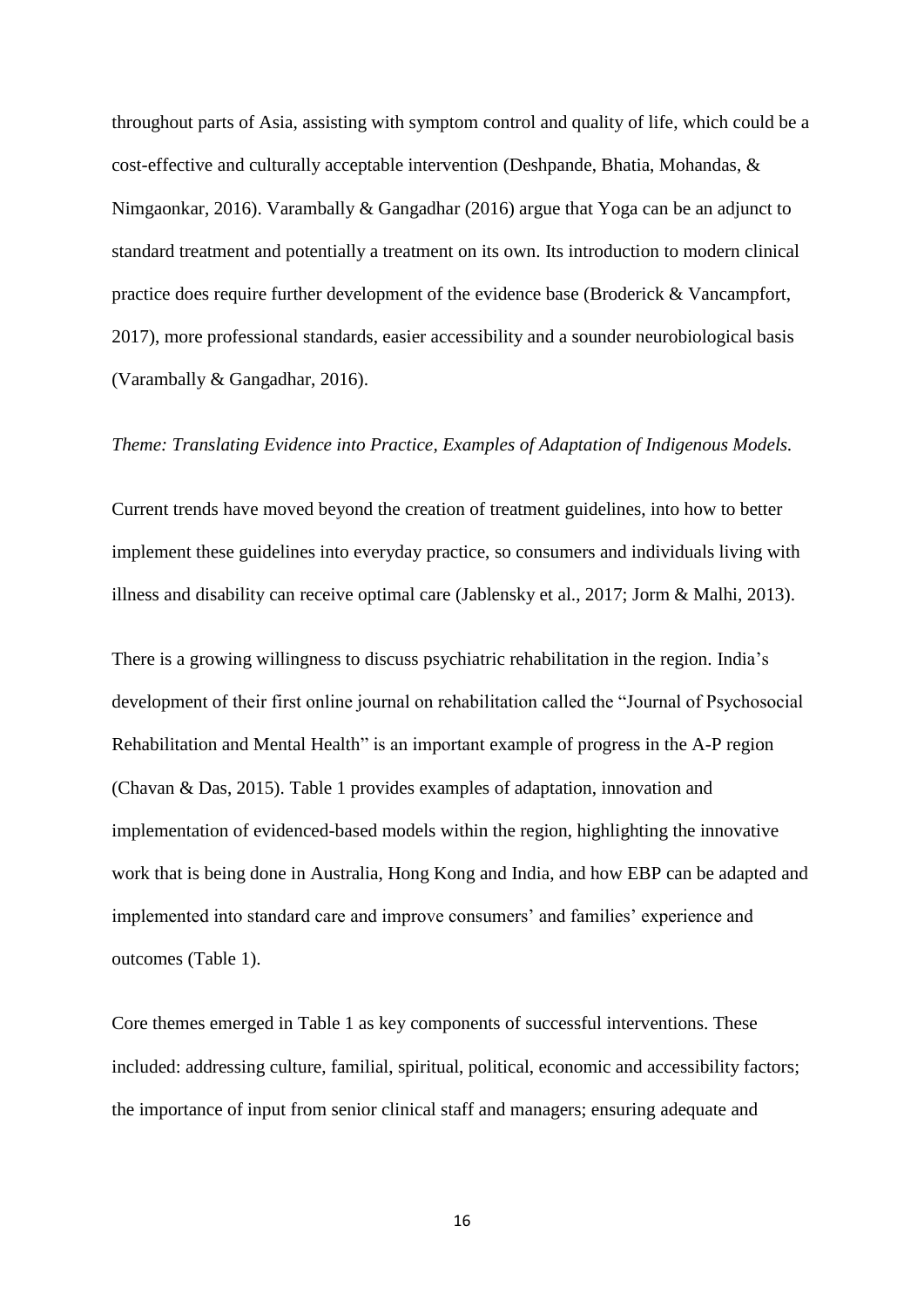sustainable education and supervision surrounding particular interventions; and, that in many examples, interventions didn't require additional infrastructure or resources.

# **Conclusions**

The importance of psychiatric rehabilitation is well established, but EBP is yet to be implemented with consistency across the A-P region. Optimising care can assist people living with SMI to manage, overcome or live with their mental illness, and lead full lives in the community. The review explores themes impacting on psychiatric rehabilitation, practice and policy across the region.

There is much that countries within the A-P region can learn from one another in implementing effective care. Through the sharing of innovations, and understanding core underlying principles affecting care, countries can develop indigenous models of care, based on an expanding evidence-base. Countries will be able to adapt evidence-based models to develop culturally appropriate rehabilitation services. As the region continues to mature, the cross pollination of culture will propagate, making a collegiate approach and a sharing of practice and learnings more relevant.

Whether one believes the early psychosis movement has "overreached" and overshadowed the provision of better care for all (Bosanac, Patton, & Castle, 2010), it has nonetheless shed light on the power that strong advocates, collaboration, media and political influence can have on influencing care (McGorry, 2015). Positively for psychiatric rehabilitation, whilst the evidence behind the benefit of early psychosis to overall psychiatric care is contentious (Bosanac, Patton, & Castle, 2010; Castle, 2012), there is little controversy, despite little implementation, for psychiatric rehabilitation. Cross and Hickie demonstrate how existing models can be readily adapted and applied (Cross & Hickie, 2017). This review demonstrates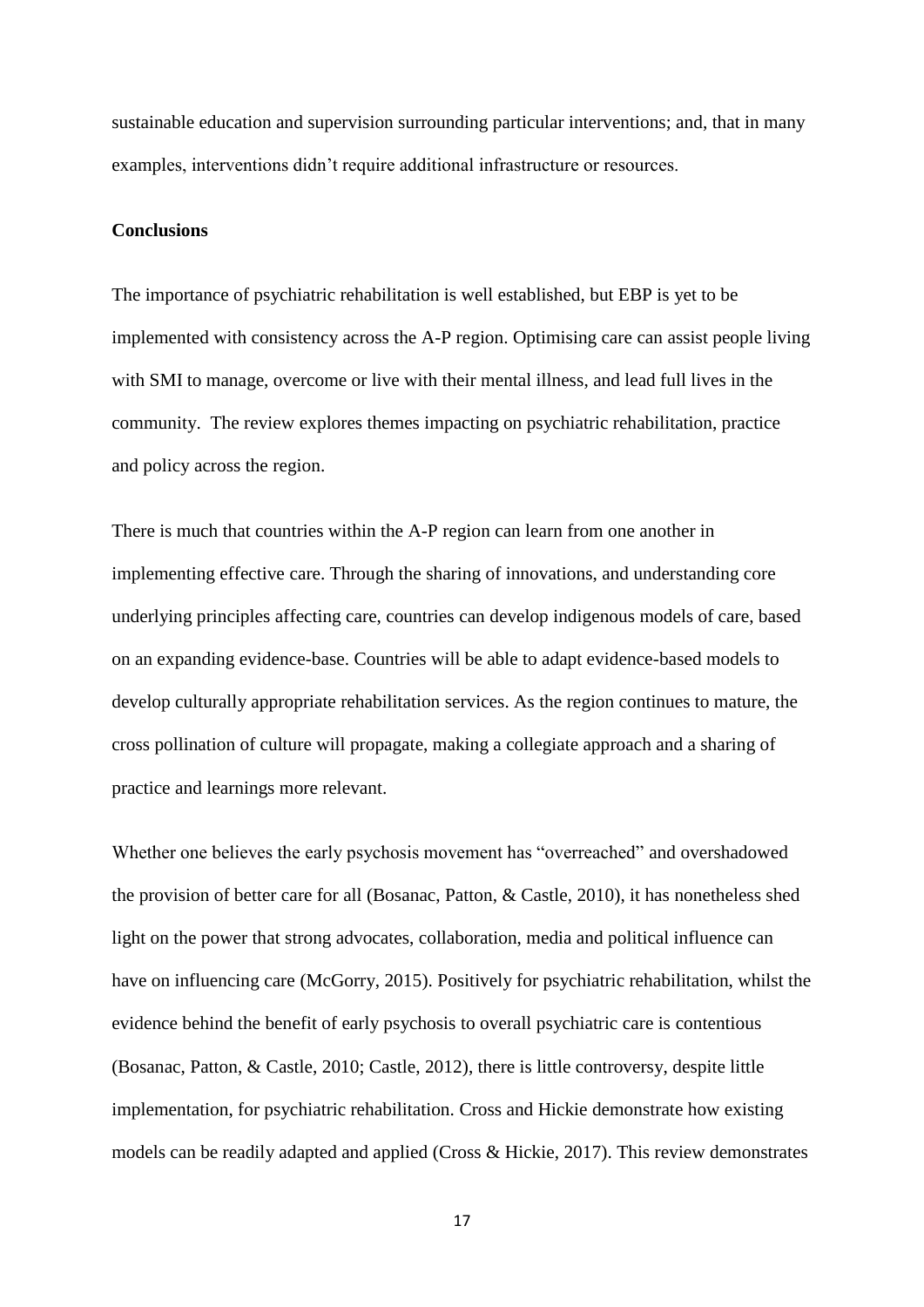that strong leadership, collaboration and coordinated action among all stakeholders will be crucial for advocating for further development and implementation of rehabilitation services.

Table 2 summarises the key points and conclusions for each of the six themes. Further key recommendations include: expanding the evidence base; establishing quality policy and legislation that is well implemented; recognising the roles of family from multimodal perspectives; developing and implementing stigma reduction and empowerment-based interventions; and, acknowledging and addressing barriers to access. Understanding the historical conceptualisations of disability and rehabilitation, and the political overlays, will be vital in actioning recommendations.

Consideration of the six themes and their implications for practice and policy discussed in this review should help to raise awareness of the issues involved in the provision of psychiatric rehabilitation in the A-P region, regardless of socioeconomic and cultural backgrounds. This will hopefully assist individuals to function as productive members of their maturing economy/community and be better accepted by their kin (Sen, 2014).

## **Limitations**

The A-P region is extremely diverse, with different health care systems, levels of socioeconomic development and cultural attitudes, and we recognize that it's not possible to replicate the same level of care throughout the region. Even though the socio-demographic characteristics of the three regions included represent some of the region's diversity, we appreciate that this review doesn't include all countries within the A-P region. Additionally, the regions reviewed all have British colonialization influence, likely affecting their conceptualisations of disability and recovery, political systems and policy. We therefore focused on general themes arising, as a full analysis of treatment strategies and issues associated with implementation of psychiatric rehabilitation within each country in the A-P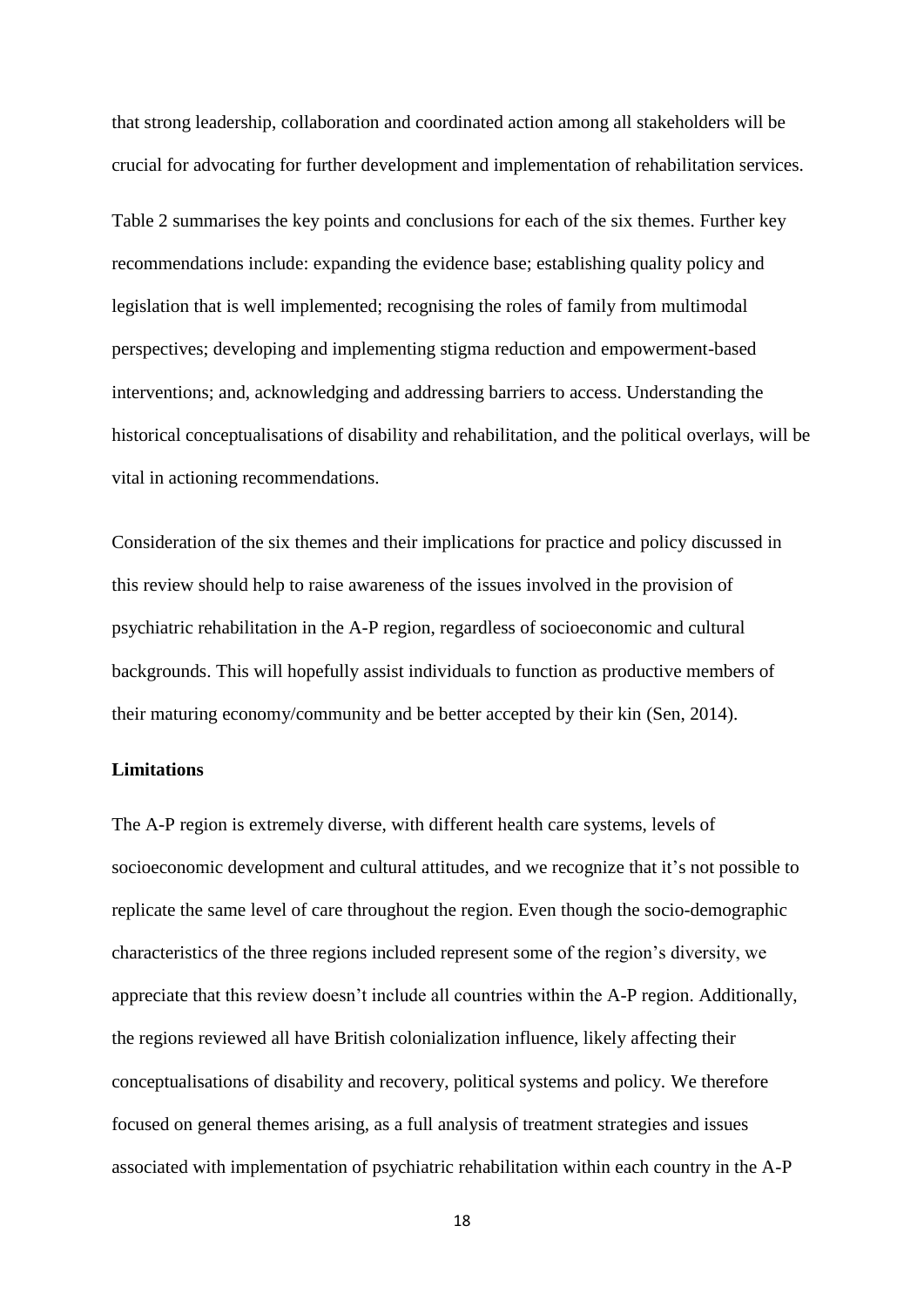region, was beyond the scope of this article. Our literature search was limited to articles published only in the English language.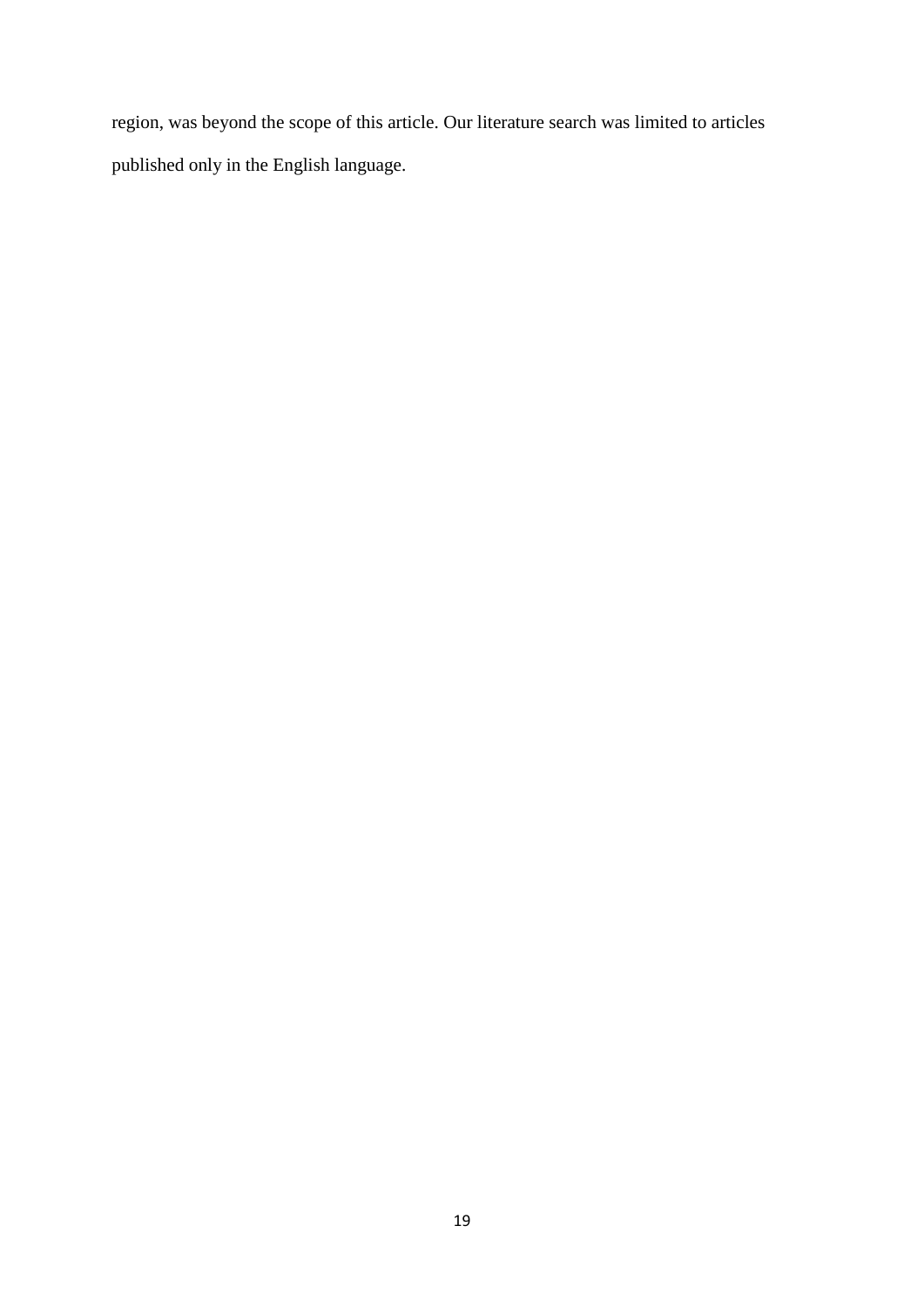## **References**

- Agarwal, A. K., Rai, S., Upreti, M. C., Srivastava, A. K., & Sheeba. (2015). Day care as an innovative approach in psychiatry: Analysis of Lucknow experience. Indian J Psychiatry, 57, 162-164. doi:10.4103/0019-5545.158157
- Akiyama, T., Chandra, N., Chen, C. N., Ganesan, M., Koyama, A., Kua, E. E., . . . Zou, Y. (2008). Asian models of excellence in psychiatric care and rehabilitation. Int Rev Psychiatry, 20, 445-451. doi:10.1080/09540260802397537
- Allison, S., Bastiampillai, T., & Goldney, R. (2016). McGorry et al. debate on the 'National Mental Health Commission Report: Evidence based or ideologically driven?' Aust N Z J Psychiatry, 50, 290. doi: 10.1177/0004867416631831
- Allison, S., Bastiampillai, T., Licinio, J., Fuller, D. A., Bidargaddi, N., & Sharfstein, S. S. (2017). When should governments increase the supply of psychiatric beds? Mol Psychiatry, 23, 796-800. doi:10.1038/mp.2017.139
- Au, D. W., Tsang, H. W., So, W. W., Bell, M. D., Cheung, V., Yiu, M. G., . . . Lee, G. T. (2015). Effects of integrated supported employment plus cognitive remediation training for people with schizophrenia and schizoaffective disorders. Schizophr Res, 166, 297-303. doi:10.1016/j.schres.2015.05.013
- Bhatia, M. S., Srivastava, S., Khyati, M., & Kaushik, R. (2016). Prevalence of abuse in mentally ill patients visiting outpatient setting in a tertiary care hospital in India. Med Sci Law, 56, 91-98. doi:10.1177/0025802415577811
- Bhatia, T., Mazumdar, S., Wood, J., He, F., Gur, R. E., Gur, R. C., . . . Deshpande, S. N. (2017). A randomised controlled trial of adjunctive yoga and adjunctive physical exercise training for cognitive dysfunction in schizophrenia. Acta Neuropsychiatr, 29, 102-114. doi:10.1017/neu.2016.42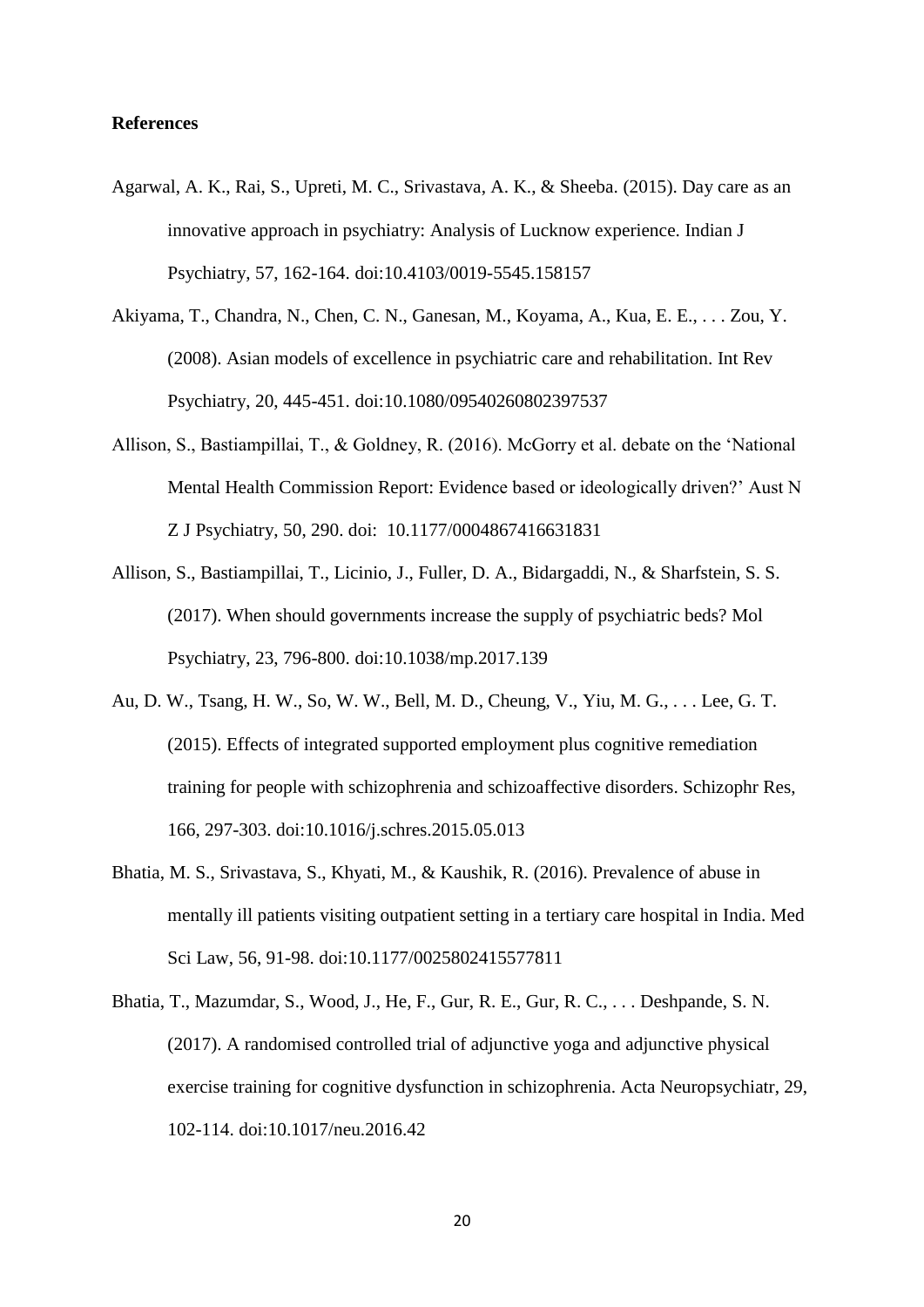- Bosanac, P., Patton, G. C., & Castle, D. J. (2010). Early intervention in psychotic disorders: Faith before facts? Psychol Med, 40, 353-358. doi:https://doi.org/10.1017/S0033291709990341
- Broderick, J., & Vancampfort, D. (2017). Yoga as part of a package of care versus standard care for schizophrenia. Cochrane Database Syst Rev, 9. doi:10.1002/14651858.CD012145.pub2
- Brophy, L., Hodges, C., Halloran, K., Grigg, M., & Swift, M. (2014). Impact of care coordination on Australia's mental health service delivery system. Aust Health Rev, 38, 396-400. doi:10.1071/AH13181
- Cairns, A., Dark, F., & Batts, M. (2013). Implementing cognitive remediation therapy: Lessons from two public mental health services. Australas Psychiatry, 21, 476-480. doi:10.1177/1039856213497808
- Castle, D. J. (2012). The truth, and nothing but the truth, about early intervention in psychosis. Aust N Z J Psychiatry, 46, 10-13. doi:10.1177/0004867411432553
- Castle, D. J. (2013). Where to for Australian mental health services? Promoting self-efficacy. Aust N Z J Psychiatry, 47, 699-702. doi:10.1177/0004867413494484
- Chan, K.K., & Mak, W.W. (2014). The mediating role of self-stigma and unmet needs on the recovery of people with schizophrenia living in the community. Qual Life Res, 23, 2559-2568. doi:10.1007/s11136-014-0695-7
- Chan, S. K., Tam, W. W., Lee, K. W., Hui, C. L., Chang, W. C., Lee, E. H., & Chen, E. Y. (2016). A population study of public stigma about psychosis and its contributing factors among Chinese population in Hong Kong. Int J Soc Psychiatry, 62, 205-213. doi:10.1177/0020764015621941
- Chatterjee, R., & Hashim, U. (2015). Rehabilitation of mentally ill women. Indian J Psychiatry, 57, S345-S353. doi:10.4103/0019-5545.161503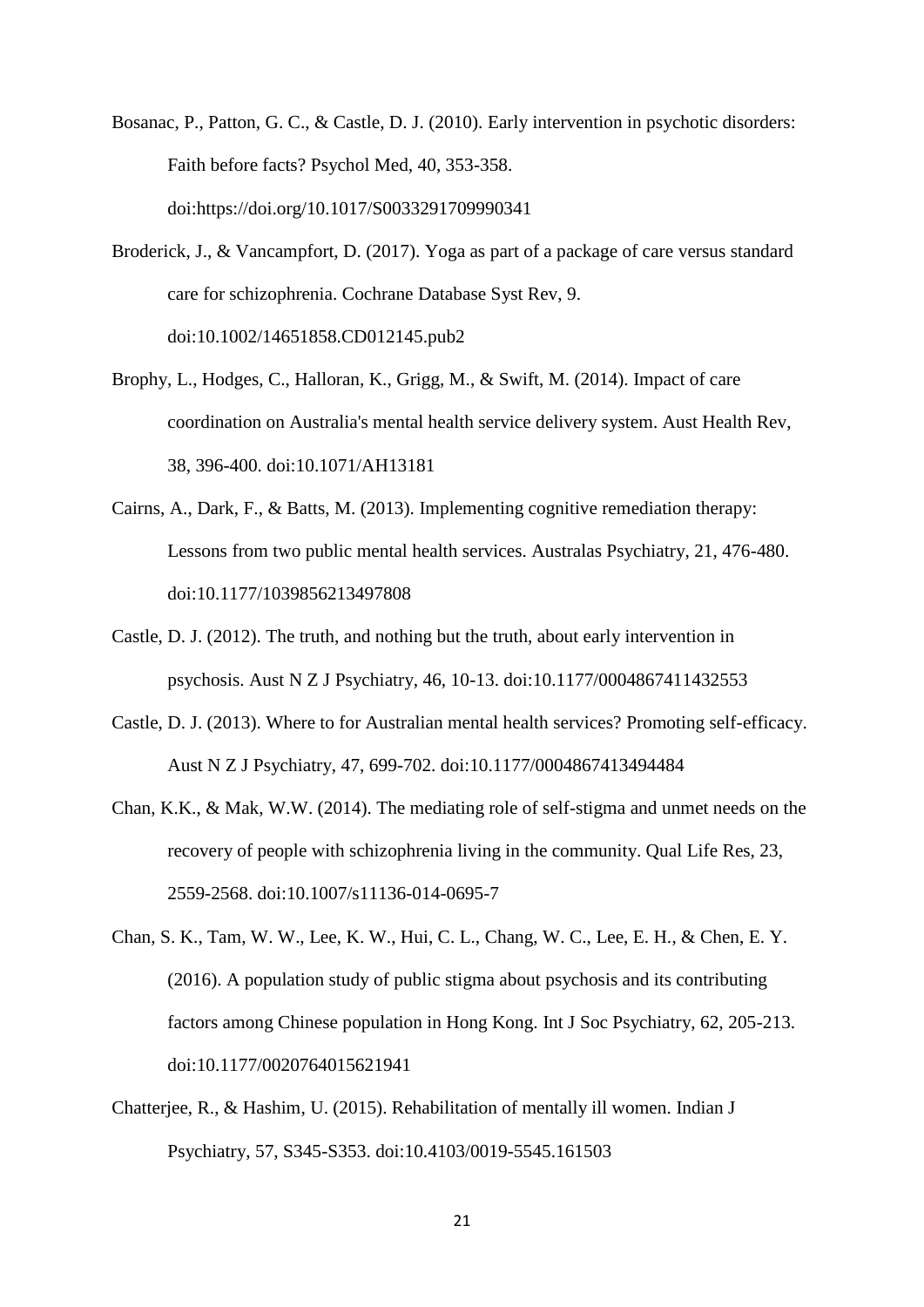- Chatterjee, S., Naik, S., John, S., Dabholkar, H., Balaji, M., Koschorke, M., . . . Thornicroft, G. (2014). Effectiveness of a community-based intervention for people with schizophrenia and their caregivers in India (COPSI): A randomised controlled trial. Lancet, 383, 1385-1394. doi:10.1016/s0140-6736(13)62629-x
- Chavan, B. S., & Das, S. (2015). Is psychiatry intervention in Indian setting complete? Indian J Psychiatry, 57, 345-347. doi:10.4103/0019-5545.171859
- Chien, W. T., Bressington, D., Yip, A., & Karatzias, T. (2017). An international multi-site, randomized controlled trial of a mindfulness-based psychoeducation group programme for people with schizophrenia. Psychol Med, 47, 2081-2096. doi:10.1017/s0033291717000526
- Chien, W. T., & Thompson, D. R. (2013). An RCT with three-year follow-up of peer support groups for Chinese families of persons with schizophrenia. Psychiatr Serv, 64, 997- 1005. doi:10.1176/appi.ps.201200243
- Chong, H. Y., Teoh, S. L., Wu, D. B., Kotirum, S., Chiou, C. F., & Chaiyakunapruk, N. (2016). Global economic burden of schizophrenia: A systematic review. Neuropsychiatr Dis Treat, 12, 357-373. doi:10.2147/ndt.s96649
- Cross, S. P. M., & Hickie, I. (2017). Transdiagnostic stepped care in mental health. Public Health Res Pract, 27, 5. doi:10.17061/phrp2721712
- Dark, F., Newman, E., Harris, M., Cairns, A., Simpson, M., Gore-Jones, V., . . . Crompton, D. (2016). Implementing cognitive remediation therapy (CRT) in a mental health service: Staff training. Australas Psychiatry, 24, 185-189. doi:10.1177/1039856215604486
- Dark, F., Whiteford, H., Ashkanasy, N. M., Harvey, C., Crompton, D., & Newman, E. (2015). Implementing cognitive therapies into routine psychosis care: organisational foundations. BMC Health Serv Res, 15, 310. doi:10.1186/s12913-015-0953-6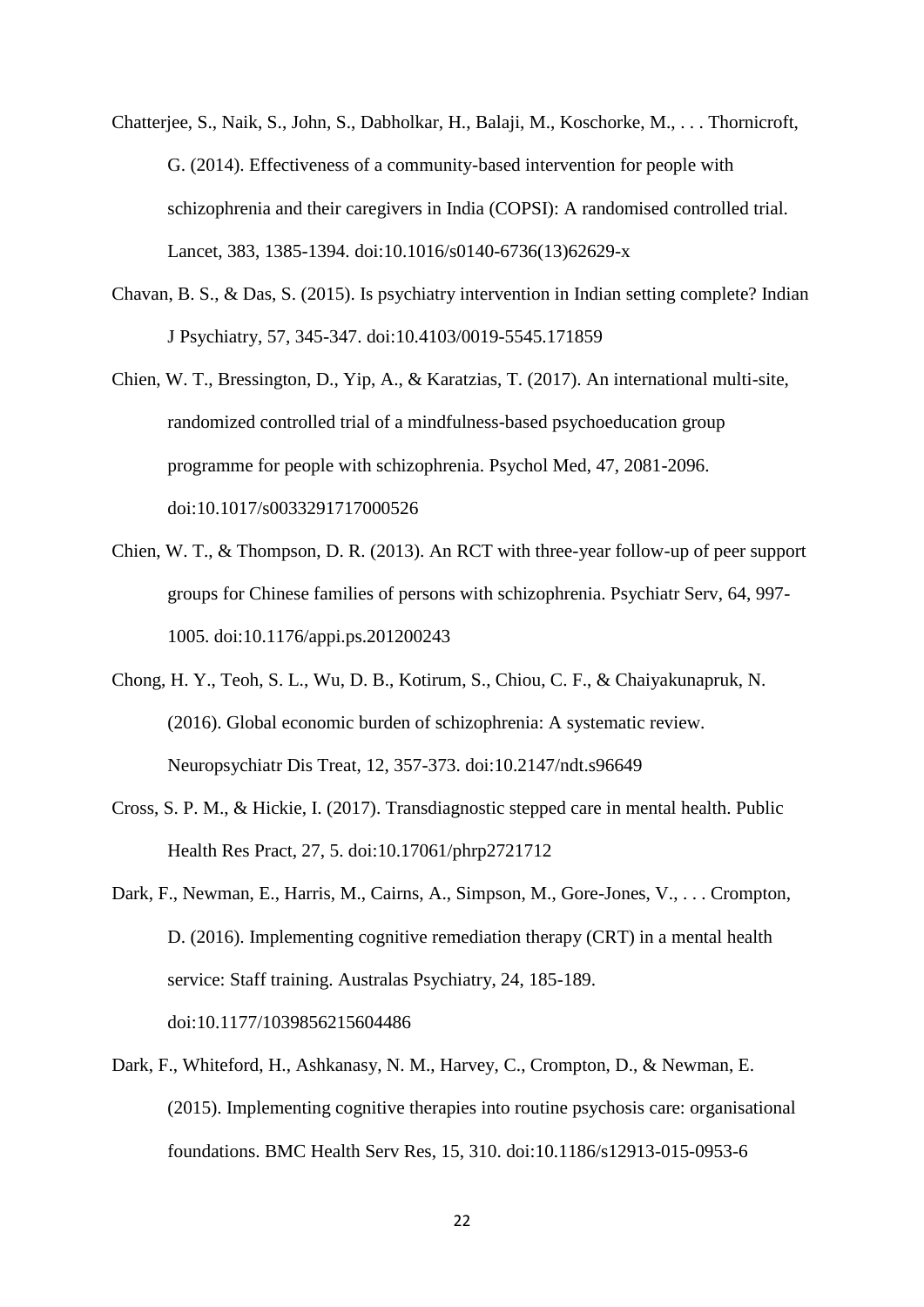- De Vecchi, N., Kenny, A., & Kidd, S. (2015). Stakeholder views on a recovery-oriented psychiatric rehabilitation art therapy program in a rural Australian mental health service: A qualitative description. Int J Ment Health Syst, 9, 11. doi:10.1186/s13033- 015-0005-y
- Deshpande, S. N., Bhatia, T., Mohandas, E., & Nimgaonkar, V. L. (2016). Cognitive remediation in schizophrenia-The view from India. Asian J Psychiatr, 22, 124-128. doi:10.1016/j.ajp.2016.06.011
- Duffy, R. M., & Kelly, B. D. (2017). Concordance of the Indian Mental Healthcare Act 2017 with the World Health Organization's checklist on mental health legislation. Int J Ment Health Syst, 11, 48. doi:10.1186/s13033-017-0155-1
- Galletly, C., Castle, D., Dark, F., Humberstone, V., Jablensky, A., Killackey, E., . . . Tran, N. (2016). Royal Australian and New Zealand College of Psychiatrists clinical practice guidelines for the management of schizophrenia and related disorders. Aust N Z J Psychiatry, 50, 410-472. doi:10.1177/0004867416641195
- Hancock, N., Smith-Merry, J., Gillespie, J. A., & Yen, I. (2017). Is the Partners in Recovery program connecting with the intended population of people living with severe and persistent mental illness? What are their prioritised needs? Aust Health Rev, 41, 566- 572. doi:10.1071/AH15248
- Hanlon, C. (2017). Next steps for meeting the needs of people with severe mental illness in low- and middle-income countries. Epidemiol Psychiatr Sci, 26, 348-354. doi:10.1017/s2045796016001013
- Harris, A., & Boyce, P. (2013). Why do we not use psychosocial interventions in the treatment of schizophrenia? Aust N Z J Psychiatry, 47, 501-504. doi:10.1177/0004867413489173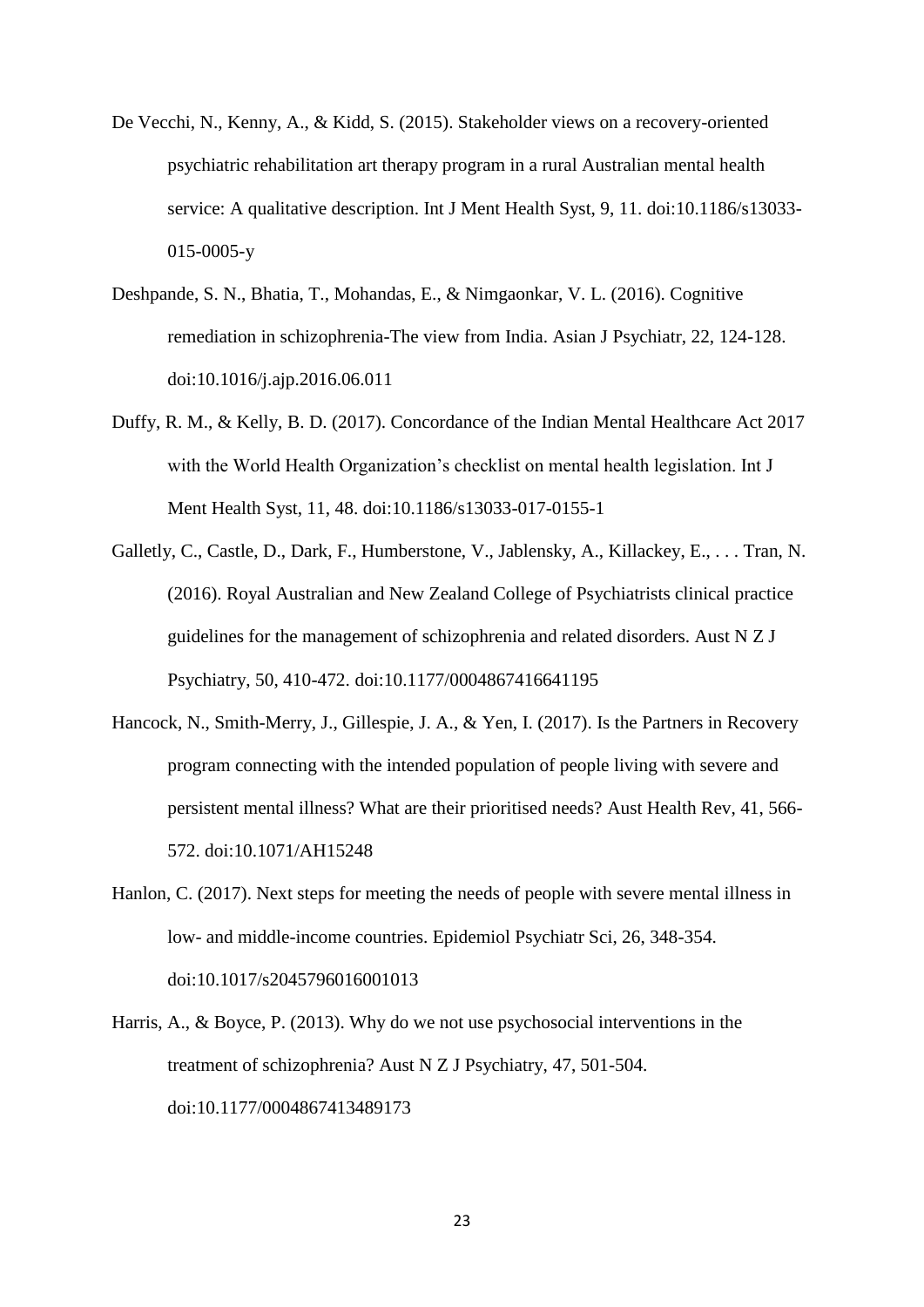- Harris, A. W., Kosic, T., Xu, J., Walker, C., Gye, W., & Redoblado Hodge, A. (2017). Webbased cognitive remediation improves supported employment outcomes in severe mental illness: Randomized controlled trial. JMIR Ment Health, 4. doi:10.2196/mental.6982
- Harvey, C., Brophy, L., Parsons, S., Moeller-Saxone, K., Grigg, M., & Siskind, D. (2015). People living with psychosocial disability: Rehabilitation and recovery-informed service provision within the second Australian national survey of psychosis. Aust N Z J Psychiatry, 50, 534-547. doi:10.1177/0004867415610437
- Harvey, C., & O'Hanlon, B. (2013). Family psycho-education for people with schizophrenia and other psychotic disorders and their families. Aust N Z J Psychiatry, 47, 516-520. doi:10.1177/0004867413476754
- Ho, R. T. H., Chan, C. K. P., Lo, P. H. Y., Wong, P. H., Chan, C. L. W., Leung, P. P. Y., & Chen, E. Y. H. (2016). Understandings of spirituality and its role in illness recovery in persons with schizophrenia and mental-health professionals: A qualitative study. BMC Psychiatry, 16, 86. doi:10.1186/s12888-016-0796-7
- Ho, R. T. H., Potash, J. S., Ho, A. H. Y., Ho, V. F. L., & Chen, E. Y. H. (2017). Reducing mental illness stigma and fostering empathic citizenship: Community arts collaborative approach. Social Work in Mental Health, 15(4), 469-485. doi:10.1080/15332985.2016.1236767
- Holmes, A., Carlisle, T., Vale, Z., Hatvani, G., Heagney, C., & Jones, S. (2017). Housing First: Permanent supported accommodation for people with psychosis who have experienced chronic homelessness. Australas Psychiatry, 25, 56-59. doi:10.1177/1039856216669916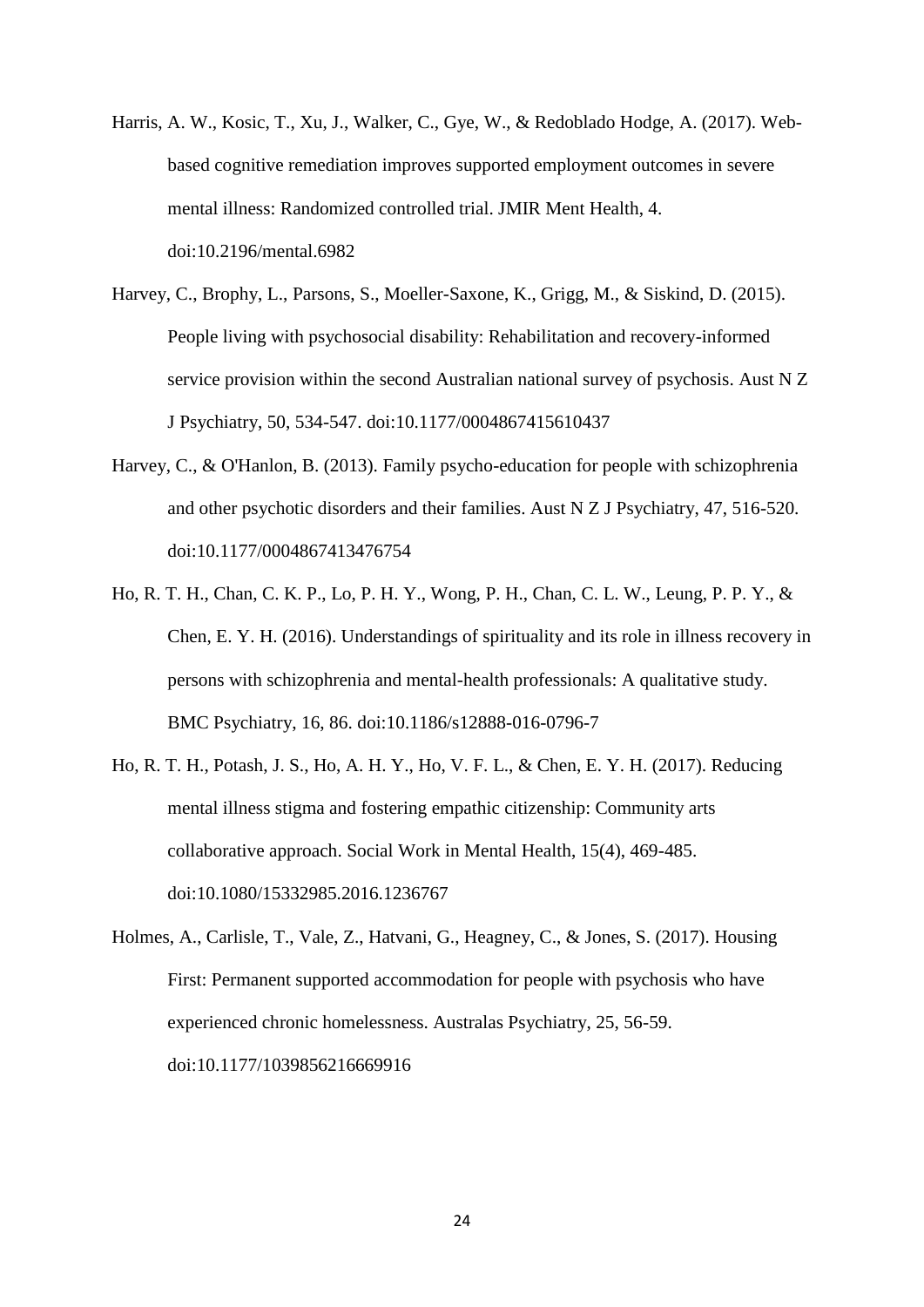- Isaacs, A. N., Sutton, K., Dalziel, K., & Maybery, D. (2017). Outcomes of a care coordinated service model for persons with severe and persistent mental illness: A qualitative study. Int J Soc Psychiatry, 63, 40-47. doi:10.1177/0020764016678014
- Jablensky, A., Castle, D. J., Dark, F., Humberstone, V., Killackey, E., Kulkarni, J., . . . Galletly, C. (2017). The 2016 RANZCP Guidelines for the management of schizophrenia and related disorders - what's next? Australas Psychiatry, 25, 600-602. doi:10.1177/1039856217726691
- Jain, N., Singh, H., Das Koolwal, G., Kumar, S., & Gupta, A. (2015). Opportunities and barriers in service delivery through mobile phones (mHealth) for severe mental illnesses in Rajasthan, India: A multi-site study. Asian J Psychiatr, 14, 31-35. doi:10.1016/j.ajp.2015.01.008
- John, A. P., Yeak, K., Ayres, H., & Dragovic, M. (2017). Successful implementation of a cognitive remediation program in everyday clinical practice for individuals living with schizophrenia. Psychiatr Rehabil J, 40, 87-93. doi:10.1037/prj0000255
- Jorm, A. F., & Malhi, G. S. (2013). Evidence-based mental health services reform in Australia: Where to next? Aust N Z J Psychiatry, 47, 693-695. doi:10.1177/0004867413497625
- Killackey, E., Harvey, C., Amering, M., & Herrman, H. (2015). Partnerships for meaningful community living: Rehabilitation and recovery-informed practices. In A. Tasman et al (Eds.), Psychiatry (pp. 1959-1982). New York, United States: John Wiley & Sons.
- Killaspy, H., Harden, C., Holloway, F., & King, M. (2005). What do mental health rehabilitation services do and what are they for? A national survey in England. Journal of Mental Health, 14, 157-165. doi:10.1080/09638230500060144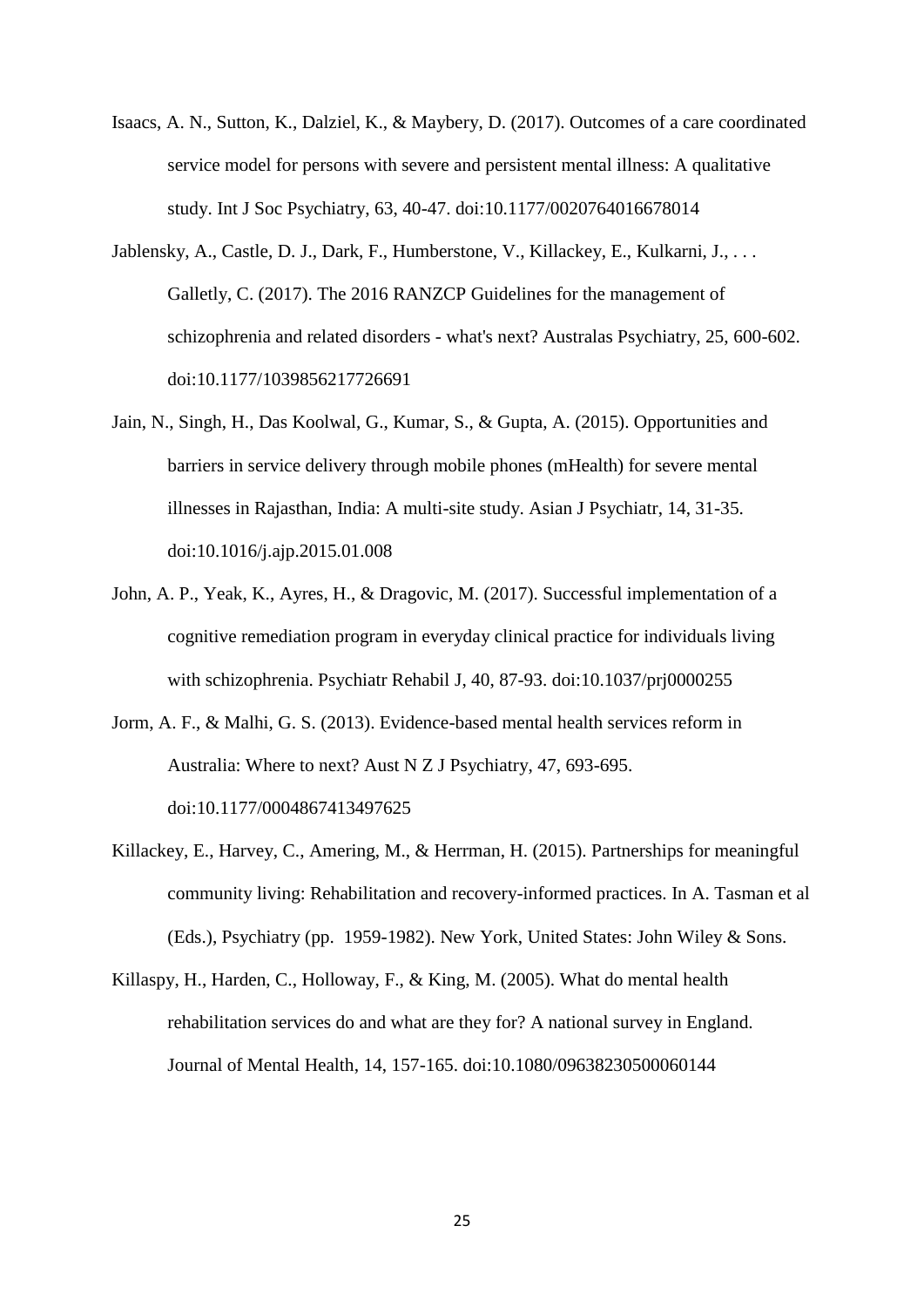- Koschorke, M., Padmavati, R., Kumar, S., Cohen, A., Weiss, H. A., Chatterjee, S., . . . Patel, V. (2014). Experiences of stigma and discrimination of people with schizophrenia in India. Soc Sci Med, 123, 149-159. doi:10.1016/j.socscimed.2014.10.035
- Lam, T. P., Lam, K. F., Lam, E. W., & Ku, Y. S. (2013). Attitudes of primary care physicians towards patients with mental illness in Hong Kong. Asia Pac Psychiatry, 5, E19-28. doi:10.1111/j.1758-5872.2012.00208.x
- Lo, T. L., Warden, M., He, Y., Si, T., Kalyanasundaram, S., Thirunavukarasu, M., . . . Castle, D. (2016). Recommendations for the optimal care of patients with recent-onset psychosis in the Asia-Pacific region. Asia Pac Psychiatry, 8, 154-171. doi:10.1111/appy.12234
- Ma, H. (2012). Integration of hospital and community services-the '686 Project'-is a crucial component in the reform of China's mental health services. Shanghai Arch Psychiatry, 24, 172-174. doi:10.3969/j.issn.1002-0829.2012.03.007
- Mak, W. W. S., Chan, R. C. H., Pang, I. H. Y., Chung, N. Y. L., Yau, S. S. W., & Tang, J. P. S. (2016). Effectiveness of Wellness Recovery Action Planning (WRAP) for Chinese in Hong Kong. Am J Psychiatr Rehabil, 19, 235-251. doi:10.1080/15487768.2016.1197859
- Morgan, A. J., Reavley, N. J., & Jorm, A. F. (2014). Beliefs about mental disorder treatment and prognosis: Comparison of health professionals with the Australian public. Aust N Z J Psychiatry, 48, 442-451. doi:10.1177/0004867413512686
- Morris, A., Waghorn, G., Robson, E., Moore, L., & Edwards, E. (2014). Implementation of evidence-based supported employment in regional Australia. Psychiatr Rehabil J, 37, 144-147. doi:10.1037/prj0000051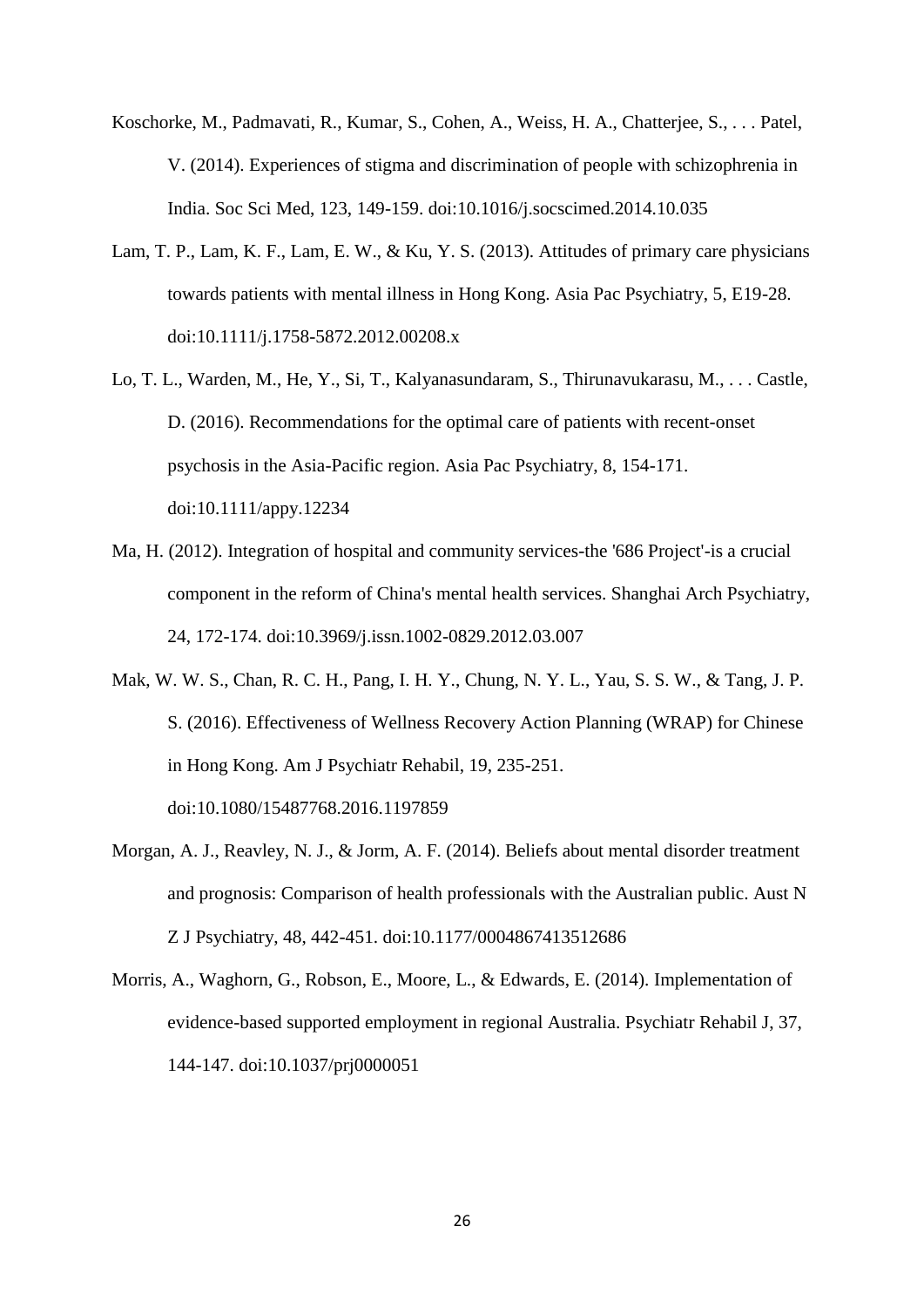- Nielssen, O., McGorry, P., Castle, D., & Galletly, C. (2017). The RANZCP guidelines for schizophrenia: Why is our practice so far short of our recommendations, and what can we do about it? Aust N Z J Psychiatry, 51, 670-674. doi:10.1177/0004867417708868
- Padmavati, R., Thara, R., & Corin, E. (2005). A qualitative study of religious practices by chronic mentally ill and their caregivers in South India. Int J Soc Psychiatry, 51, 139- 149. doi:10.1177/0020764005056761
- Parker, S., Foley, S., Walker, P., & Dark, F. (2013). Improving the social cognitive deficits of schizophrenia: A community trial of Social Cognition and Interaction Training (SCIT). Australas Psychiatry, 21, 346-351. doi:10.1177/1039856213486305
- Patel, V. (2016). Universal health coverage for schizophrenia: A global mental health priority. Schizophr Bull, 42, 885-890. doi:10.1093/schbul/sbv107
- Raykar, N., Nigam, A., & Chisholm, D. (2016). An extended cost-effectiveness analysis of schizophrenia treatment in India under universal public finance. Cost Eff Resour Alloc, 14, 9. doi:10.1186/s12962-016-0058-z
- Reddy, S. K., Thirthalli, J., Channaveerachari, N. K., Reddy, K. N., Ramareddy, R. N., Rawat, V. S., . . . Gangadhar, B. N. (2014). Factors influencing access to psychiatric treatment in persons with schizophrenia: A qualitative study in a rural community. Indian J Psychiatry, 56, 54-60. doi:10.4103/0019-5545.124714
- Substance Abuse and Mental Health Services Administration. (2013). Recovery and recovery support. Retrieved from https://www.samhsa.gov/recovery
- Shields-Zeeman, L., Pathare, S., Walters, B. H., Kapadia-Kundu, N., & Joag, K. (2017). Promoting wellbeing and improving access to mental health care through community champions in rural India: The Atmiyata intervention approach. Int J Ment Health Syst, 11, 11. doi:10.1186/s13033-016-0113-3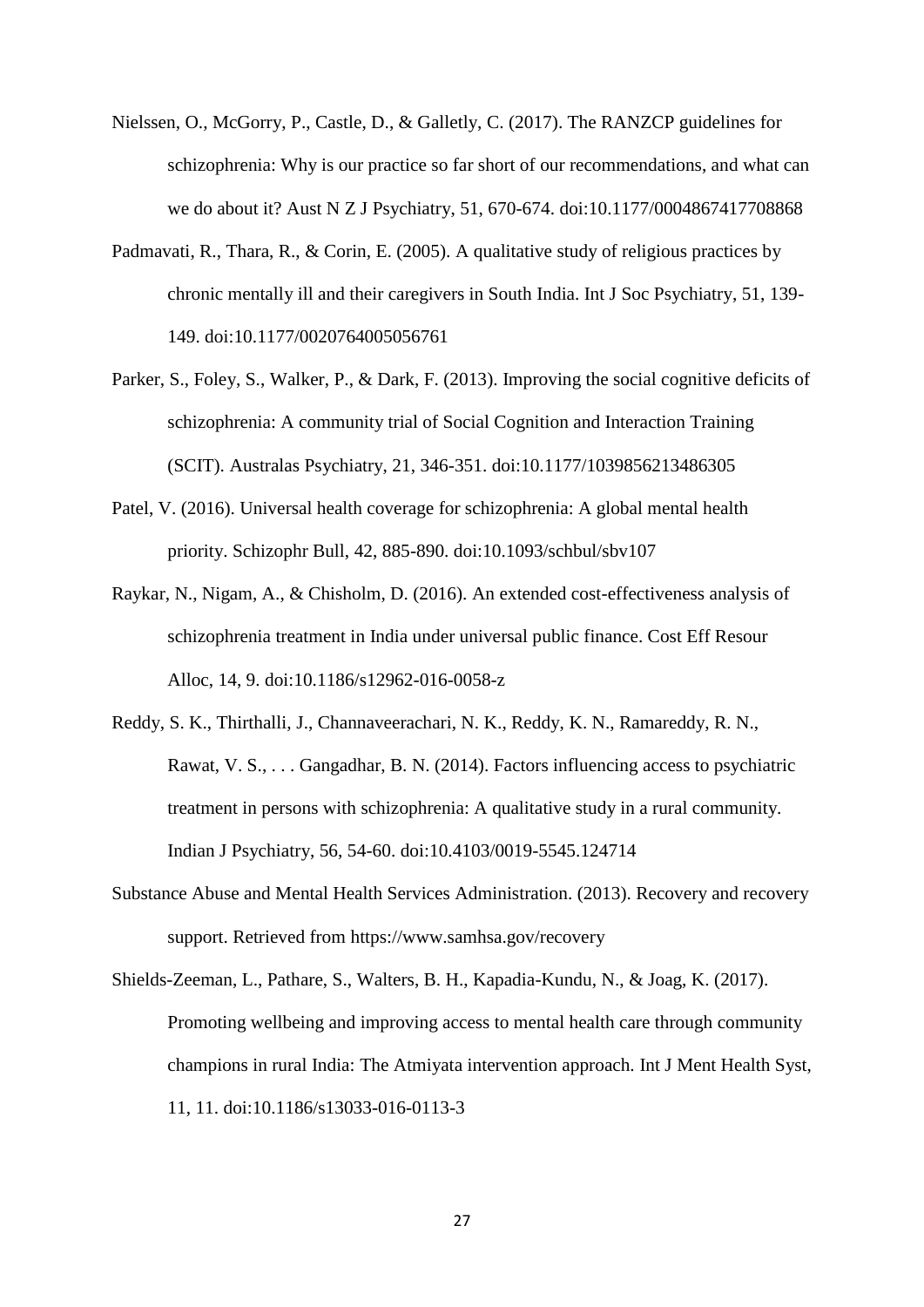- Siskind, D., Harris, M., Kisely, S., Siskind, V., Brogan, J., Pirkis, J., . . . Whiteford, H. (2014). A retrospective quasi-experimental study of a transitional housing program for patients with severe and persistent mental illness. Community Ment Health J, 50, 538-547. doi:10.1007/s10597-013-9654-y
- Sun, K. S., Lam, T. P., Lam, K. F., & Lo, T. L. (2018). Barriers and facilitators for psychiatrists in managing mental health patients in Hong Kong-Impact of Chinese culture and health system. Asia Pac Psychiatry, 10. doi:10.1111/appy.12279
- Taksal, A., Sudhir, P. M., Janakiprasad, K. K., Viswanath, D., & Thirthalli, J. (2015). Feasibility and effectiveness of the Integrated Psychological Therapy (IPT) in patients with schizophrenia: A preliminary investigation from India. Asian J Psychiatr, 17, 78- 84. doi:10.1016/j.ajp.2015.06.013
- Thara, R., John, S., & Chatterjee, S. (2014). Community mental health teams in low- and middle-income countries. Epidemiol Psychiatr Sci, 23, 119-122. doi:10.1017/s2045796014000079
- Thara, R., Kamath, S., & Kumar, S. (2003). Women with schizophrenia and broken marriages--doubly disadvantaged? Part I: patient perspective. Int J Soc Psychiatry, 49, 225-232. doi:10.1177/00207640030493008
- Tsang, H. W. H., Li, D., Tsui, M. C. M., Chung, R. C. K., Wong, A. H. H., Li, S. M. Y., . . . Yiu, M. G. C. (2013). The perceived rehabilitation needs of people with schizophrenia in Hong Kong: Perspectives from consumers and care-givers. Adm Policy Ment Health, 40, 179-189. doi:10.1007/s10488-011-0394-4
- Tse, S., Ran, M. S., Huang, Y., & Zhu, S. (2013). Mental health care reforms in Asia: The urgency of now: Building a recovery-oriented, community mental health service in China. Psychiatr Serv, 64(7), 613-616. doi:10.1176/appi.ps.000022013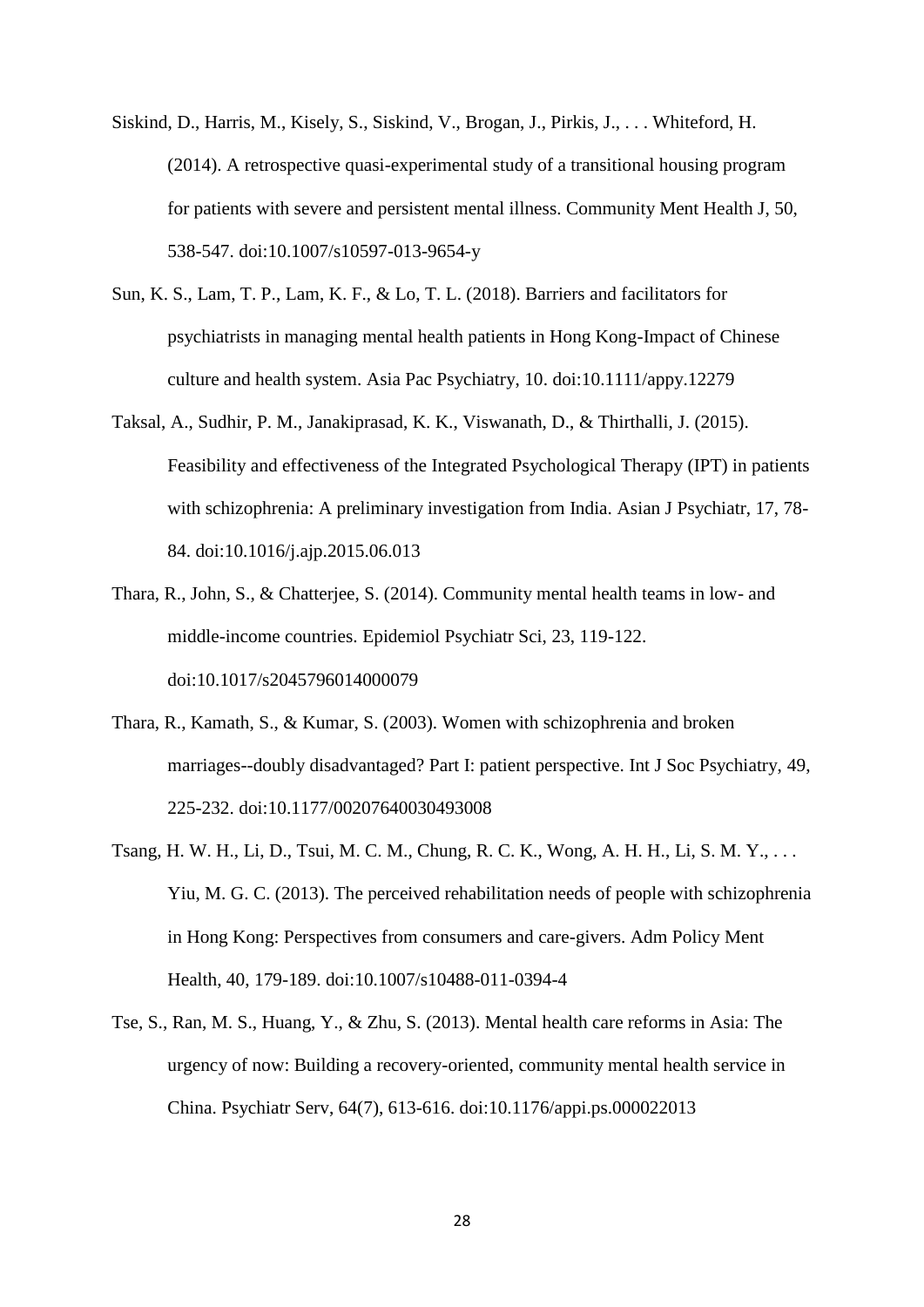- US Presidential Commission on Mental Health (2003) Achieving the Promise: Transforming Mental Health Care in America. Final Report. DHHS Publication No. SMA-03-3832. Rockville, MD: US Department of Health and Human Services.
- Varambally, S., & Gangadhar, B. N. (2016). Current status of yoga in mental health services. Int Rev Psychiatry, 28, 233-235. doi:10.3109/09540261.2016.1159950
- Waghorn, G. (2013). Severe mental illness and work. Aust N Z J of Psychiatry, 47, 488-489. doi:10.1177/0004867413483882
- Waghorn, G., Dias, S., Gladman, B., Saha, S., & Harris, M. (2014). A multi-site randomised controlled trial of evidence-based supported employment for adults with severe and persistent mental illness. Aust Occup Ther J, 61, 424-436. doi:10.1111/1440- 1630.12148
- Waghorn, G., & Hielscher, E. (2015). The availability of evidence-based practices in supported employment for Australians with severe and persistent mental illness. Aust Occup Ther J, 62, 141-144. doi:10.1111/1440-1630.12162
- Wang, L. Q., Chien, W. T., Yip, L. K., & Karatzias, T. (2016). A randomized controlled trial of a mindfulness-based intervention program for people with schizophrenia: 6-month follow-up. Neuropsychiatr Dis Treat, 12, 3097-3110. doi:10.2147/ndt.s123239
- Williams, P. L., Lloyd, C., Waghorn, G., & Machingura, T. (2015). Implementing evidencebased practices in supported employment on the Gold Coast for people with severe mental illness. Aust Occup Ther J, 62, 316-325. doi:10.1111/1440-1630.12202
- Wong, O. L., Wan, E. S. F., & Ng, M. L. T. (2016). Family-centered care in adults' mental health: Challenges in clinical social work practice. Soc Work Ment Health, 14, 445- 464. doi:10.1080/15332985.2015.1038413
- Ye, J., Chen, T. F., Paul, D., McCahon, R., Shankar, S., Rosen, A., & O'Reilly, C. L. (2016). Stigma and discrimination experienced by people living with severe and persistent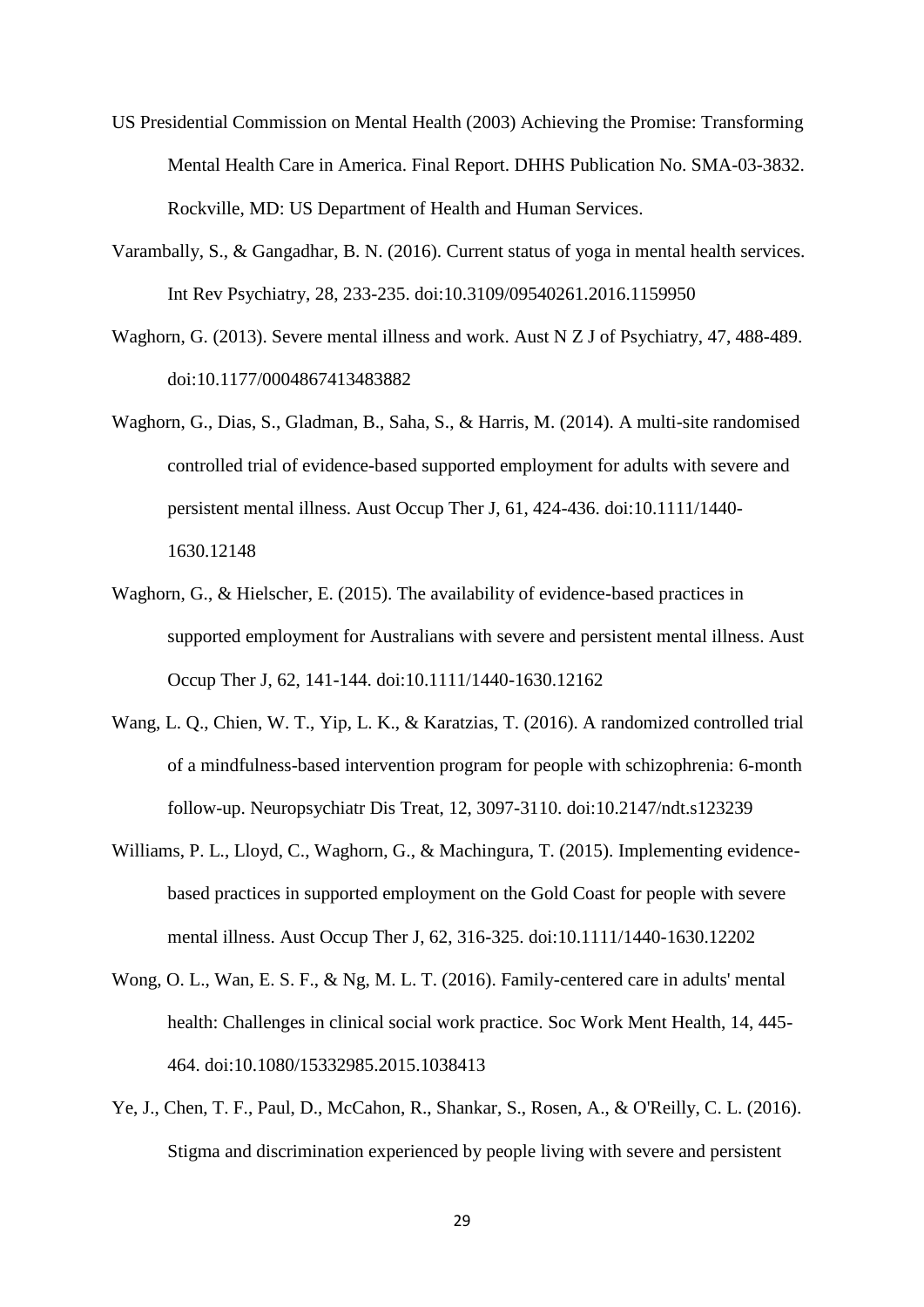mental illness in assertive community treatment settings. Int J Soc Psychiatry, 62,

532-541. doi:10.1177/0020764016651459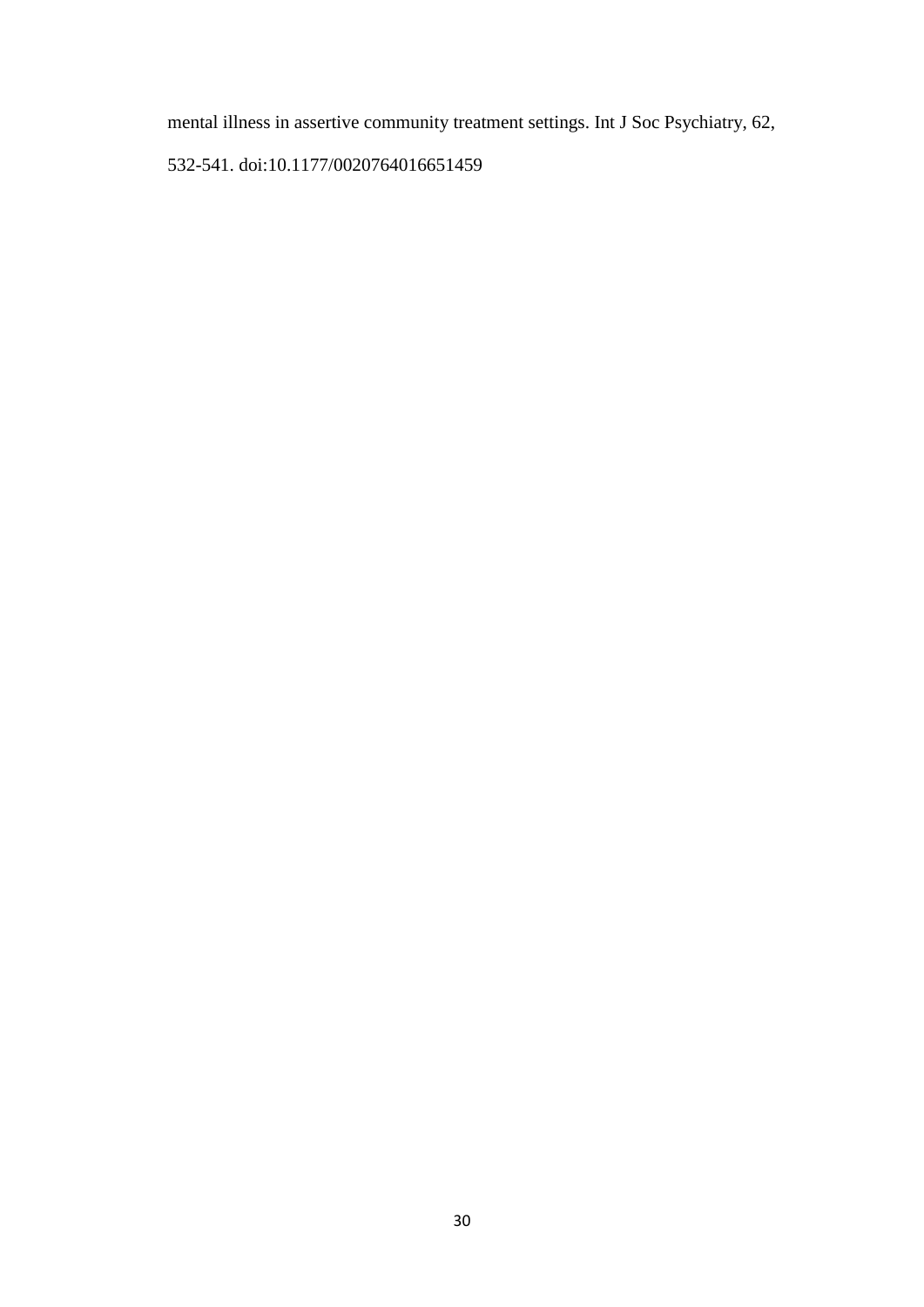| <b>Author</b>                  | <b>Region</b> | <b>Evidence-Based</b><br><b>Intervention</b>              | <b>Study Method</b>                                                                                                                                                                                                                                                                             | <b>Findings</b>                                                                                                                                                                                                                                                                                                                                                                                                                                                                                                                                                                                                                                                                                                                     |
|--------------------------------|---------------|-----------------------------------------------------------|-------------------------------------------------------------------------------------------------------------------------------------------------------------------------------------------------------------------------------------------------------------------------------------------------|-------------------------------------------------------------------------------------------------------------------------------------------------------------------------------------------------------------------------------------------------------------------------------------------------------------------------------------------------------------------------------------------------------------------------------------------------------------------------------------------------------------------------------------------------------------------------------------------------------------------------------------------------------------------------------------------------------------------------------------|
| Cairns, Dark,<br>& Batts, 2013 | Australia     | Cognitive<br>$\bullet$<br>remediation<br>therapy (CRT)    | Descriptive study of pilot<br>implementation of CRT in 2<br>large public mental health<br>services.                                                                                                                                                                                             | Implementation of CRT requires a modest resource<br>$\bullet$<br>commitment from services and time commitment from<br>therapists.<br>The group peer supervision approach was an integral<br>$\bullet$<br>component of assuring quality of service delivery and clinical<br>support for facilitators.<br>Senior clinical staff and managers need to complement staff<br>training with a program implementation strategy to ensure<br>the translation of staff training into enhanced service<br>provision.<br>Recommendation that services need to develop an<br>implementation plan that addresses the training, therapy time<br>and supervision requirements to run quality EBP, as well as<br>funding and infrastructure support. |
| Dark et al.,<br>2016           | Australia     | <b>CRT</b><br>$\bullet$                                   | The study used cross-sectional<br>evaluation methods, with a<br>survey of the staff cohort<br>working in the rehabilitation<br>and psychosis teams $(n=51)$ .<br>Attendance at training was<br>recorded and fidelity to<br>therapy was assessed, one year<br>into the implementation of<br>CRT. | Describes an approach to enhancing staff competencies in the<br>$\bullet$<br>cognitive enhancements aspects of psychosis care.<br>Implementation requires modest resource commitment from<br>$\bullet$<br>services and time commitment from therapists.<br>Tiered training, accessible supervision and organisational<br>processes, such as ongoing fidelity monitoring are key to<br>workforce development and program maintenance.                                                                                                                                                                                                                                                                                                |
| Dark et al.,<br>2015           | Australia     | $\bullet$<br>Cognitive<br>interventions for<br>psychosis. | Qualitative research<br>$\bullet$<br>160 mental health staff from 2<br>metropolitan mental health<br>services in Australia were<br>surveyed to ascertain their<br>attitudes, competencies and                                                                                                   | Describing and understanding the factors associated with<br>successful implementation of service reform was used to<br>inform implementation planning and allow the efficient<br>deployment of resources in a mental health service<br>introducing cognitive therapies for psychosis into routine<br>clinical care.                                                                                                                                                                                                                                                                                                                                                                                                                 |

**Table 1.** Examples of Evidenced-Based Practice and Adaptation of Indigenous Models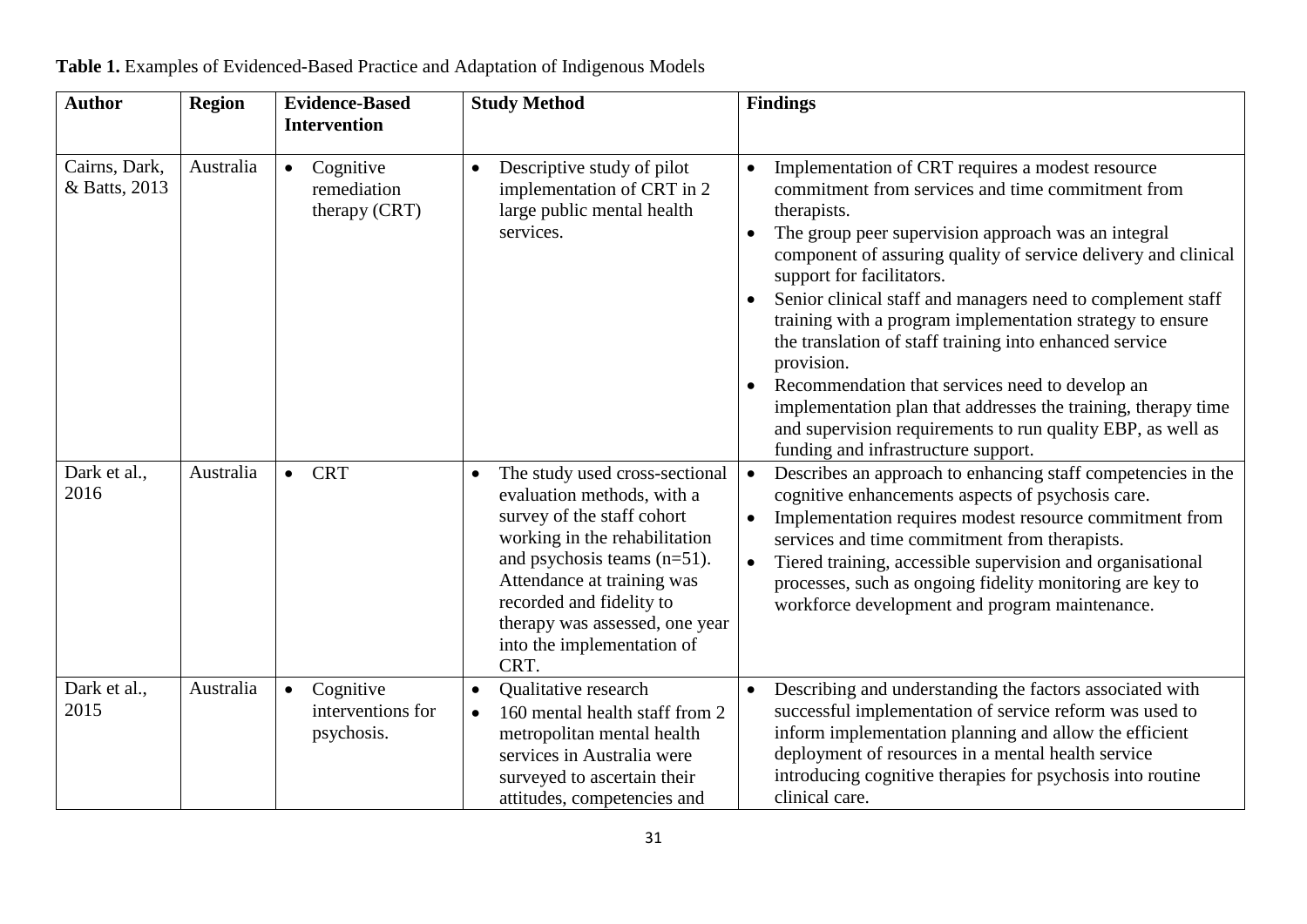|                                                          |           |                                           | interest in Cognitive<br><b>Behavioural Therapy for</b><br>psychosis and CRT. In<br>addition, perceptions of<br>organisational values were<br>profiled using the<br>Organisational Culture Profile.                                                                                                                                                                                                                                                                                                                           | Most staff had positive attitudes to the evidence-based<br>cognitive therapies, allowing a focus on training and<br>supervision and the development of supporting organisational<br>elements.                                                                                                                                                                                                                                                                                                                                                                                                                                |
|----------------------------------------------------------|-----------|-------------------------------------------|-------------------------------------------------------------------------------------------------------------------------------------------------------------------------------------------------------------------------------------------------------------------------------------------------------------------------------------------------------------------------------------------------------------------------------------------------------------------------------------------------------------------------------|------------------------------------------------------------------------------------------------------------------------------------------------------------------------------------------------------------------------------------------------------------------------------------------------------------------------------------------------------------------------------------------------------------------------------------------------------------------------------------------------------------------------------------------------------------------------------------------------------------------------------|
| De Vecchi,<br>Kenny, &<br>Kidd, 2015                     | Australia | Art therapy<br>$\bullet$                  | Qualitative descriptive study,<br>$\bullet$<br>exploring the experiences of<br>consumers in a rural<br>Australian secure extended<br>care unit of an art therapy<br>project, and examining the<br>views of nurse managers and<br>an art therapist on art therapy<br>as part of the rehabilitation<br>program.<br>Of the consumer group, 4<br>$\bullet$<br>males and 1 female<br>participated. All had a<br>diagnosis of a psychotic<br>disorder. Of the staff group, 1<br>art therapist and 6 nurse<br>managers participated. | Results suggested that participants benefited from art<br>participation and wanted more access to rehabilitation-<br>focussed programs.<br>Individuals with SMI identified that art making provided a<br>forum for sharing, self-expression and relationships that built<br>confidence, which was absent in the regular rehabilitation<br>program.<br>Despite interested parties identifying art participation as a<br>recovery-oriented rehabilitation tool, it was noted that<br>systemic barriers thwarted its provision.<br>The researchers emphasised the need to involve service<br>leaders and to address local need. |
| Dias,<br>Gladman,<br>Waghorn,<br>Saha, &<br>Harris, 2014 | Australia | Supported<br>$\bullet$<br>employment (SE) | A 4-site randomised control<br>$\bullet$<br>trial design ( $n = 208$ ) was<br>conducted in Queensland. The<br>intervention consisted of an<br><b>Individual Placement and</b><br>Support (IPS) supported<br>employment service hosted by<br>a community mental health<br>team.                                                                                                                                                                                                                                                | At 12 months, those in the IPS condition had 2.4 (95% CI<br>$\bullet$<br>1.32 to 4.36) times greater odds of commencing employment<br>than those in the control condition $(42.5\% \text{ vs. } 23.5\%)$<br>Demonstrated that such an intervention can be implemented<br>in Australia using existing mental health services to host a<br>co-located full-time employment specialist, employed and<br>co-supervised by a local disability employment service.<br>Suggested that this can be implemented in Australia in a<br>sustainable way.<br>There was a loss of effect strength compared to previous<br>USA trials.      |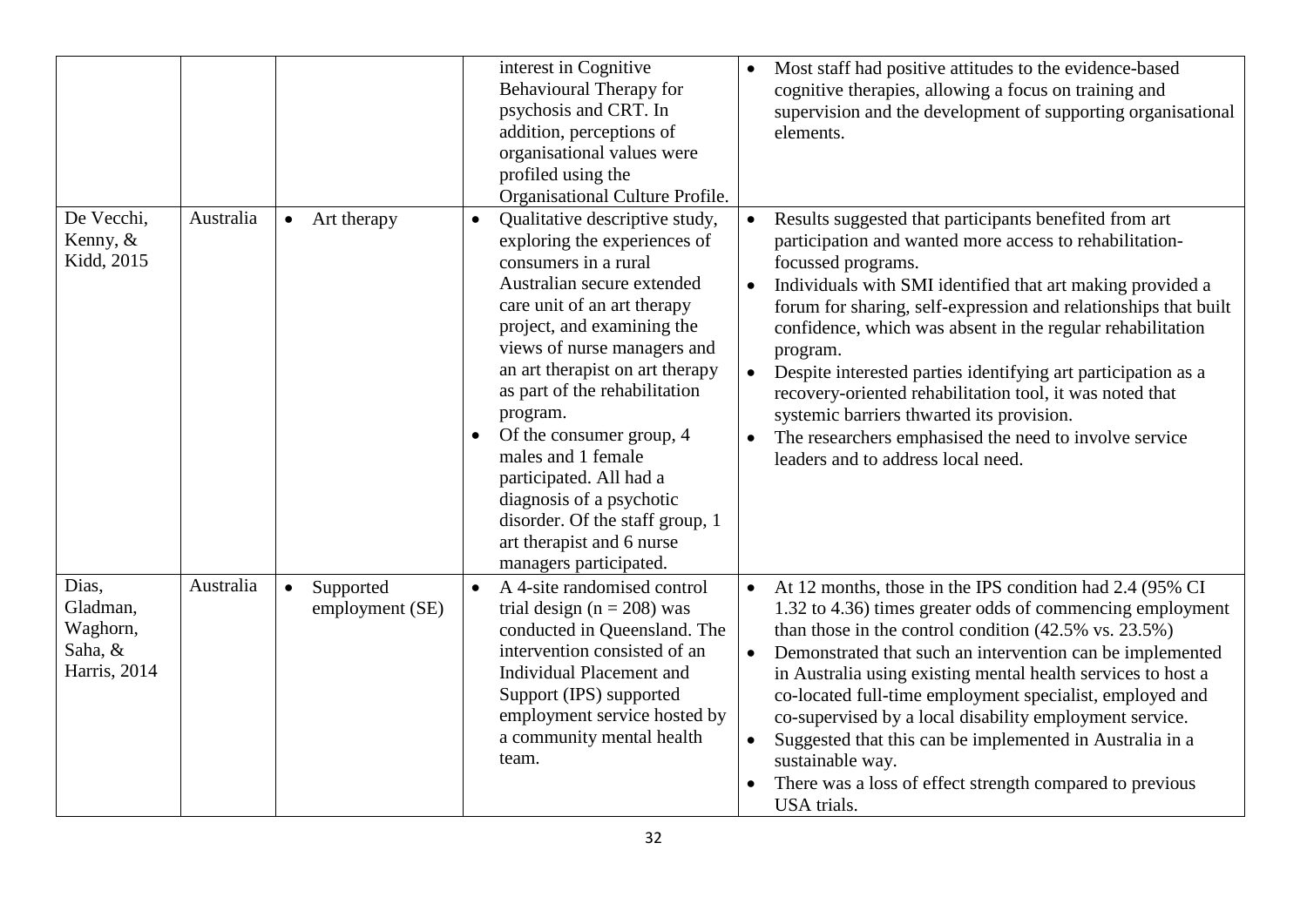| Hancock,<br>Smith-Merry,<br>Gillespie, &<br>Yen, 2017 | Australia | Large scale<br>$\bullet$<br>government<br>initiative, Partners<br>In Recovery<br>(PIR); designed to<br>assist the mental<br>health and social<br>care sectors to<br>work in more<br>coordinated ways,<br>by developing a<br>more coordinated<br>and multisystem<br>response to meet<br>the needs of those<br>with SMI. | Descriptive study from 2<br>$\bullet$<br>geographically adjacent PIR<br>programs in the Sydney region<br>(funded to support people<br>living with SMI) $(n=1104)$ .<br>Draws upon de-identified,<br>routinely collected data from<br>the 2 programs.                                                       | Promisingly, early evaluation findings suggested that the<br>program is mostly reaching its intended audience, although<br>it's unclear if PIR has delivered positive benefits to the<br>people who have used it.<br>The data highlighted people who appear to remain under-<br>serviced or harder to engage, including Aboriginal and other<br>culturally diverse communities, younger people and people<br>who are more transient and in unstable accommodation. |
|-------------------------------------------------------|-----------|------------------------------------------------------------------------------------------------------------------------------------------------------------------------------------------------------------------------------------------------------------------------------------------------------------------------|------------------------------------------------------------------------------------------------------------------------------------------------------------------------------------------------------------------------------------------------------------------------------------------------------------|--------------------------------------------------------------------------------------------------------------------------------------------------------------------------------------------------------------------------------------------------------------------------------------------------------------------------------------------------------------------------------------------------------------------------------------------------------------------|
| Harris &<br>Kosic, 2017                               | Australia | CRT and SE<br>$\bullet$                                                                                                                                                                                                                                                                                                | Randomised controlled trial<br>$\bullet$<br>(RCT). 86 people with severe<br>mental illness who joined an<br>SE program were randomized<br>to either a Web-based CRT<br>program or an Internet-based<br>control condition. Primary<br>outcome measure was hours<br>worked over 6 months post-<br>treatment. | Supported the advantages of combining CRT with SE in<br>people with an SMI who wish to return to work.<br>The researchers highlighted that being able to provide<br>therapy over the internet enables greater reach and access,<br>whilst still maintaining at least some of the effectiveness. It<br>also decreases dependence on trained professionals to deliver<br>interventions, which has limited its delivery to specialist<br>services.                    |
| Isaacs,<br>Sutton,<br>Dalziel, &<br>Maybery,<br>2017  | Australia | PIR<br>$\bullet$                                                                                                                                                                                                                                                                                                       | Qualitative study, where a<br>$\bullet$<br>total of 45 stakeholders in<br>Gippsland were asked what<br>difference the initiative had<br>made.                                                                                                                                                              | The PIR initiative has filled a gap in delivery of care for<br>individuals with SMI in Gippsland that is widely accepted<br>and not only promotes recovery, but also improves the<br>overall quality of service delivery.                                                                                                                                                                                                                                          |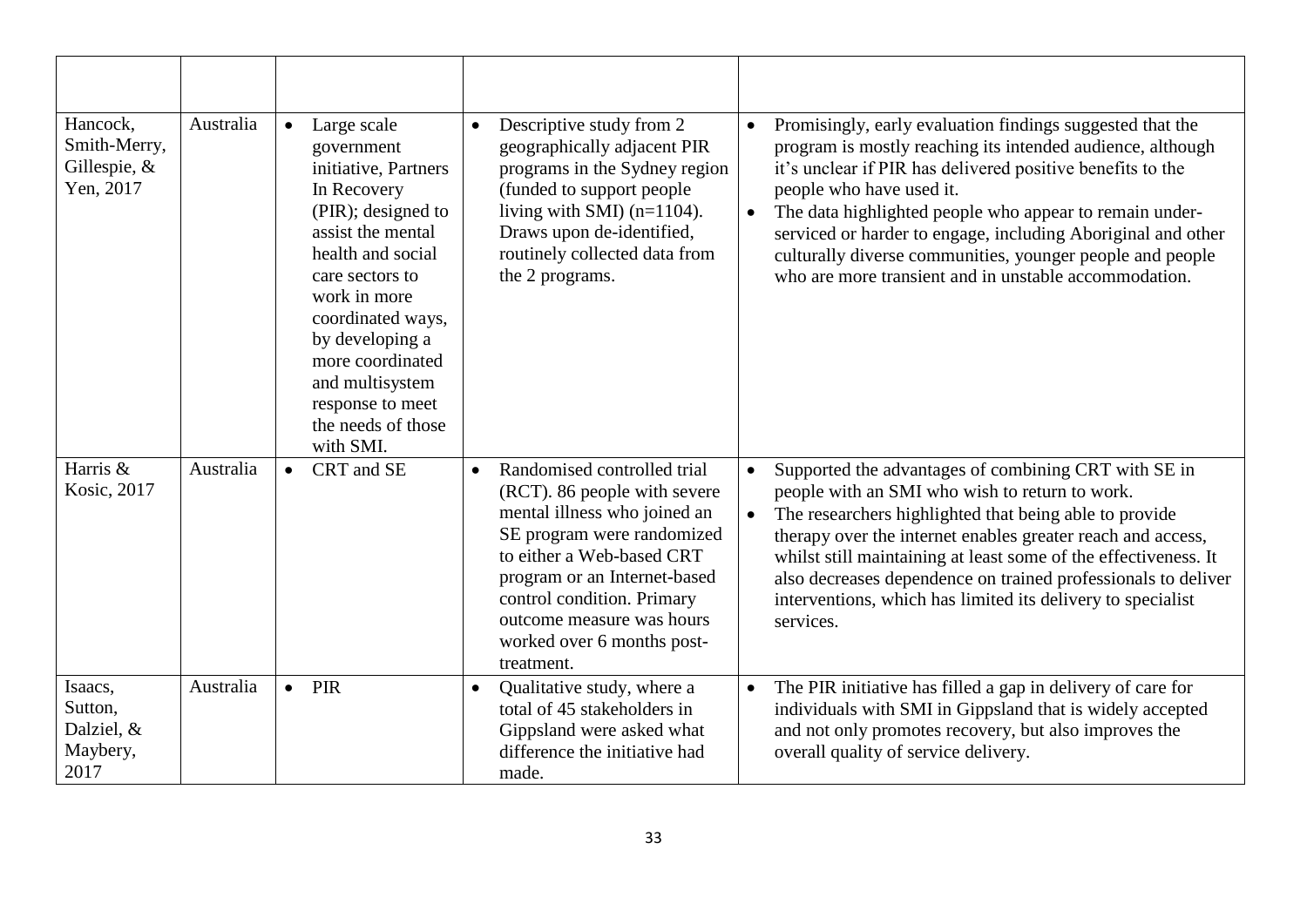|                                                |           |                         |                                                                                                                                                                                                                                                                                                                                                                                                                                                                                                                                                                                                                | An additional outcome of this initiative was the coming<br>together of services to work as a team that prioritized clients'<br>needs.<br>Key themes discussed were those around validation, respect,<br>autonomy, overcoming stigma and gaining empowerment.<br>The authors believe that the PIR initiative fostered the<br>$\bullet$<br>development of a collaborative partnership between clients<br>and service providers rather than a hierarchical one where<br>clients are told what to do.<br>The authors noted that such positive affirmations were likely<br>representative of the chronic lack of supports and services<br>previously in the region. |
|------------------------------------------------|-----------|-------------------------|----------------------------------------------------------------------------------------------------------------------------------------------------------------------------------------------------------------------------------------------------------------------------------------------------------------------------------------------------------------------------------------------------------------------------------------------------------------------------------------------------------------------------------------------------------------------------------------------------------------|----------------------------------------------------------------------------------------------------------------------------------------------------------------------------------------------------------------------------------------------------------------------------------------------------------------------------------------------------------------------------------------------------------------------------------------------------------------------------------------------------------------------------------------------------------------------------------------------------------------------------------------------------------------|
| John, Yeak,<br>Ayres, $&$<br>Dragovic,<br>2017 | Australia | <b>CRT</b><br>$\bullet$ | Retrospective naturalistic<br>$\bullet$<br>study conducted at a 12-bed,<br>public, inpatient psychiatric<br>treatment and rehabilitation<br>hospital ward located in Perth,<br>Western Australia. Most<br>people who were admitted to<br>this facility were people with<br>schizophrenia.<br>A computerized cognitive<br>remediation program was<br>offered at the facility as part<br>of psychosocial treatments.<br>Data concerning service<br>recipients who had completed<br>the Brief Assessment of<br>Cognition in Schizophrenia on<br>admission and discharge were<br>included to evaluate<br>outcomes. | The program could be provided, and efficacy measured,<br>$\bullet$<br>without requiring additional staff, indicating that it is feasible<br>to implement the program as part of psychosocial<br>interventions within clinical rehabilitation settings.<br>High non-participation and discontinuation rates clearly<br>suggested that the program was not suitable for everyone.<br>It is important to carefully consider clients' feedback when<br>$\bullet$<br>developing programs.<br>There is need for further translational research evaluating the<br>effectiveness and applicability of cognitive remediation in<br>everyday clinical practice.          |
| Morris,<br>Waghorn,<br>Robson,                 | Australia | <b>SE</b><br>$\bullet$  | Cohort study; 4 IPS programs<br>were established in regional<br>New South Wales through                                                                                                                                                                                                                                                                                                                                                                                                                                                                                                                        | IPS was significantly better (2.8 times greater odds) than<br>national non-IPS services when compared over the same<br>follow-up period, in terms of whether consumers commenced                                                                                                                                                                                                                                                                                                                                                                                                                                                                               |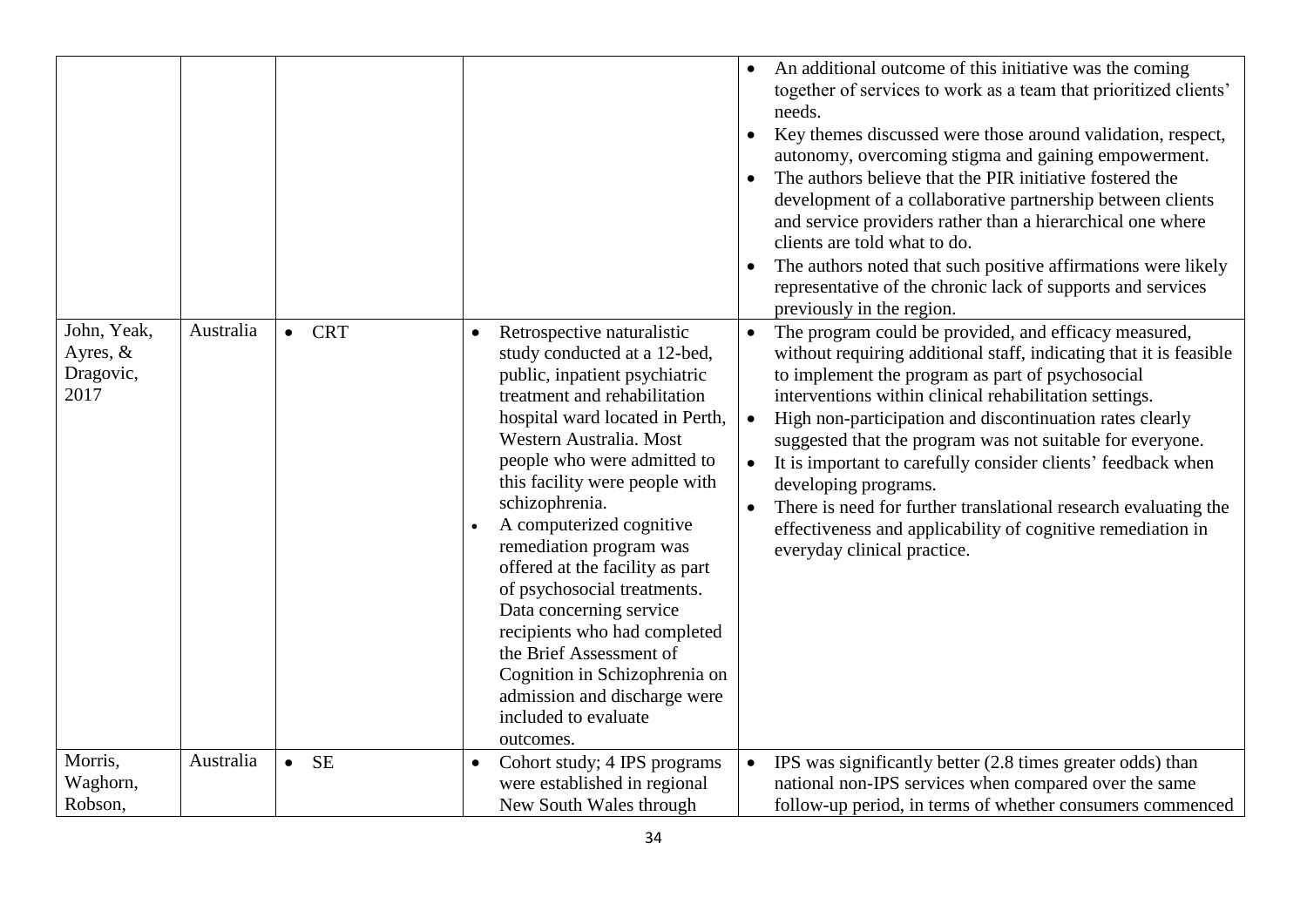| Moore, &<br>Edwards,<br>2014                           |                                                                            | formal partnerships between<br>mental health services and<br>disability employment<br>services. These were<br>compared to national results<br>for a cohort with a similar<br>primary disability type.                                                                                                                                                                                                                                                                                                                                                                                                                                                 | competitive employment. The odds of maintaining<br>employment over a 13-week follow up period were<br>significantly better.<br>IPS can be implemented in Australia with good fidelity.<br>Different barriers to greater fidelity were found at each site,<br>suggesting that all could attain good to exemplary IPS<br>fidelity regardless of context.<br>Despite these encouraging results, implementing IPS at a<br>regional level remains challenging in Australia. The authors<br>speculated that employment specialist skills and clinical<br>leadership are important factors.                                                                                                                                                                                                                                                                                                                                            |
|--------------------------------------------------------|----------------------------------------------------------------------------|-------------------------------------------------------------------------------------------------------------------------------------------------------------------------------------------------------------------------------------------------------------------------------------------------------------------------------------------------------------------------------------------------------------------------------------------------------------------------------------------------------------------------------------------------------------------------------------------------------------------------------------------------------|---------------------------------------------------------------------------------------------------------------------------------------------------------------------------------------------------------------------------------------------------------------------------------------------------------------------------------------------------------------------------------------------------------------------------------------------------------------------------------------------------------------------------------------------------------------------------------------------------------------------------------------------------------------------------------------------------------------------------------------------------------------------------------------------------------------------------------------------------------------------------------------------------------------------------------|
| Parker, Foley,<br>Australia<br>Walker, &<br>Dark, 2013 | <b>Social Cognition</b><br>$\bullet$<br>and Interaction<br>Training (SCIT) | Qualitative research; utilised a<br>$\bullet$<br>mixed methods approach<br>including survey data and<br>thematic analysis.<br>Evaluated the application of<br>SCIT within a community<br>public mental health setting in<br>Australia.<br>Participants were recruited<br>$\bullet$<br>from 3 areas of the<br>rehabilitation service: an<br>assertive early intervention<br>service for young adults; an<br>assertive community team;<br>and, a medium-term commu-<br>nity residential rehabilitation<br>unit.<br>A total of 20 participants were<br>recruited. All had psychotic<br>illness, the large majority were<br>diagnosed with schizophrenia. | Considerable challenges were met in the trial of SCIT in this<br>$\bullet$<br>'real-world' setting.<br>Difficulties with the motivation of consumers impacted<br>recruitment, program delivery and evaluation. Loss to follow<br>up was a specific issue, as was discontinuation of the group<br>due to an inability to maintain adequate levels of par-<br>ticipation to sustain the program.<br>Researchers concluded that further research is required to<br>realise the benefits of SCIT found in research settings in the<br>real world of public community psychiatric practice.<br>The authors concluded that whilst it is promising that there<br>are several psychosocial interventions with an emerging<br>evidence-base in research settings, these are unlikely to have<br>practical utility unless they are delivered in ways that<br>captivate the interest of participants in routine mental health<br>settings. |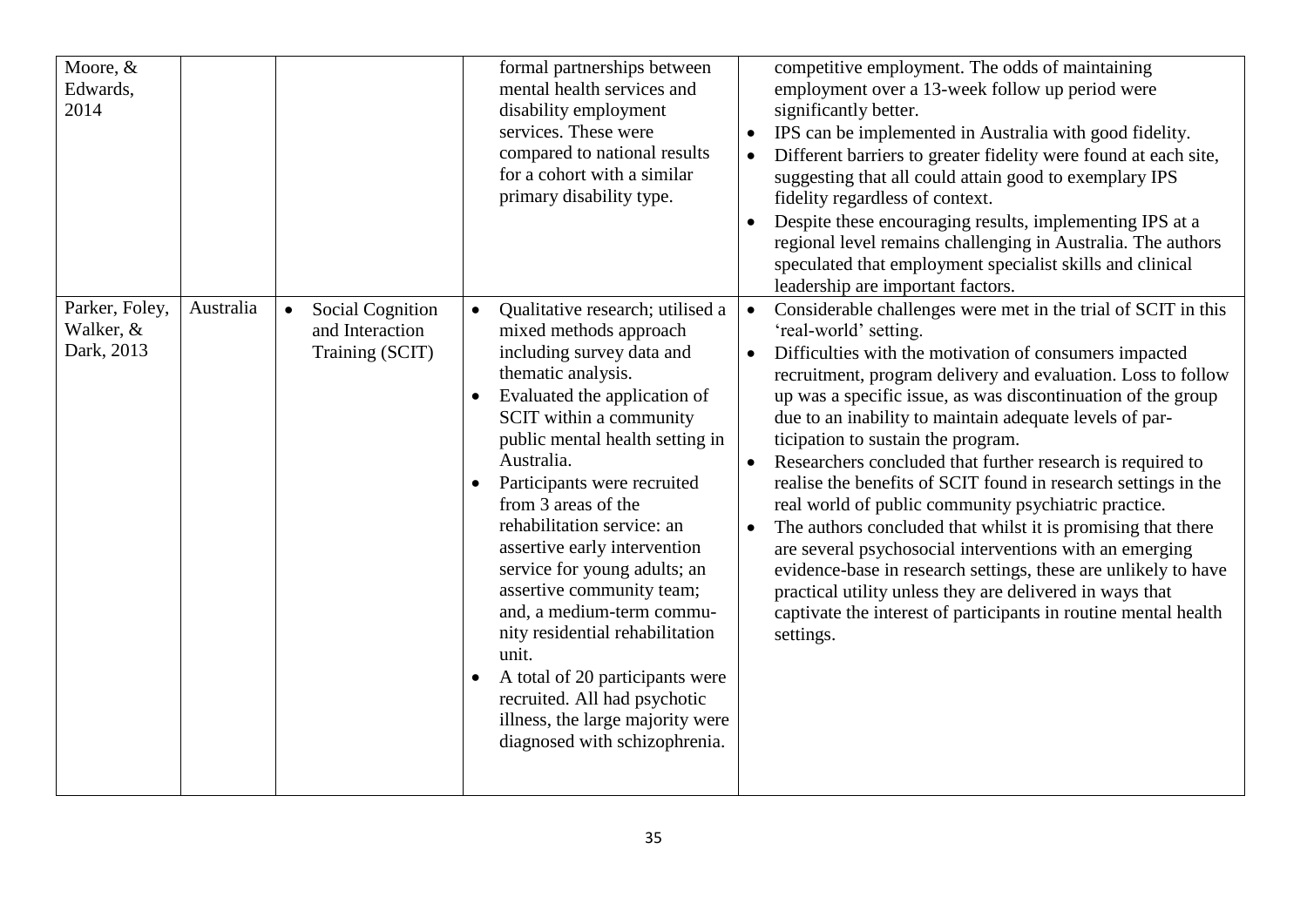| Siskind et al.,<br>2014                                  | Australia | Housing support<br>$\bullet$ | $\bullet$<br>$\bullet$<br>$\bullet$ | Retrospective quasi-<br>experimental study comparing<br>an intervention group,<br><b>Transitional Housing Team</b><br>(THT) program participants,<br>to a control group.<br>113 consecutive THT patients<br>were matched with 139<br>controls. Controls were<br>matched on diagnosis, time of<br>presentation, gender and prior<br>psychiatric hospitalisation,<br>and drawn from two<br>geographically adjacent<br>hospital district mental health<br>services that didn't provide a<br>transitional housing service.<br>83.2% of THT participants<br>had psychotic disorder and<br>12.4% had affective disorders.<br>89.9% of the control group<br>had psychotic disorders and |           | There was a statistically significant difference favouring<br>THT, with participants experiencing fewer bed days and<br>improved living conditions. THT cost less per participant<br>than the bed-days averted.<br>The findings suggested that approaches, such as transitional<br>housing programs can both be economically viable for<br>services, and rewarding to patients.                                                                                                                                                            |
|----------------------------------------------------------|-----------|------------------------------|-------------------------------------|----------------------------------------------------------------------------------------------------------------------------------------------------------------------------------------------------------------------------------------------------------------------------------------------------------------------------------------------------------------------------------------------------------------------------------------------------------------------------------------------------------------------------------------------------------------------------------------------------------------------------------------------------------------------------------|-----------|--------------------------------------------------------------------------------------------------------------------------------------------------------------------------------------------------------------------------------------------------------------------------------------------------------------------------------------------------------------------------------------------------------------------------------------------------------------------------------------------------------------------------------------------|
|                                                          |           |                              |                                     | 8.6% had affective disorders.                                                                                                                                                                                                                                                                                                                                                                                                                                                                                                                                                                                                                                                    |           |                                                                                                                                                                                                                                                                                                                                                                                                                                                                                                                                            |
| Williams,<br>Lloyd,<br>Waghorn, &<br>Machingura,<br>2015 | Australia | <b>SE</b><br>$\bullet$       | $\bullet$<br>$\bullet$              | A prospective observational<br>design was used to evaluate<br>employment outcomes and<br>fidelity to the evidence-based<br>principles and practices of a<br>specialised form of SE.<br>This was achieved by<br>implementation of the<br><b>Individual Placement and</b><br>Support approach.<br>Participants were located from<br>3 sites within the Gold Coast                                                                                                                                                                                                                                                                                                                  | $\bullet$ | Delivering an effective SE program using an inter-agency<br>partnership method is challenging.<br>Discoordination between services was a considerable<br>limitation. The initial process of establishing a formal<br>agreement between the Gold Coast mental health service and<br>the disability employment services took approximately two<br>years.<br>Results were below expectations, based on international<br>controlled trials.<br>One site achieved a good fidelity score, whilst the other two<br>received fair fidelity scores. |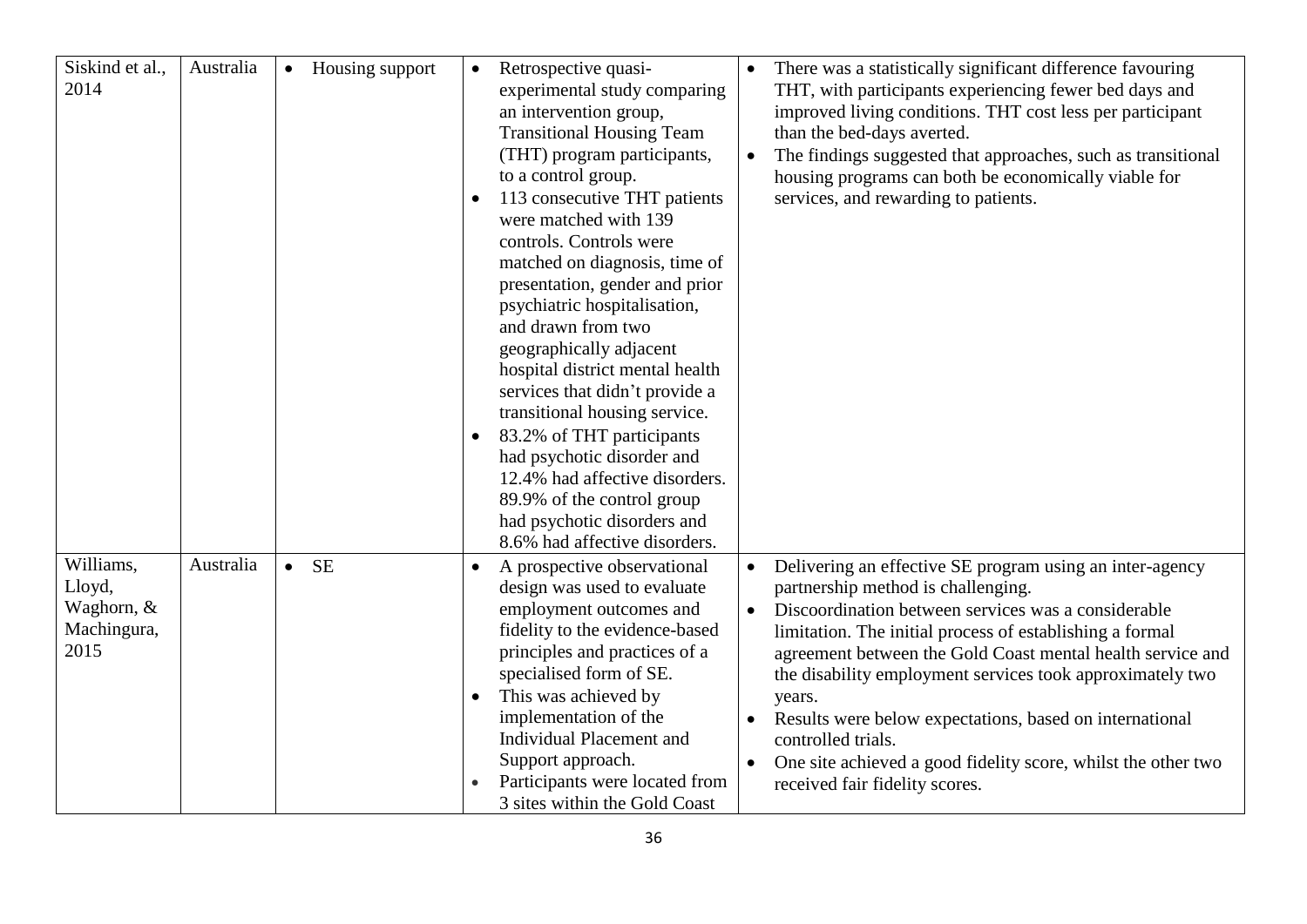|                                                           |              |                                                                               | mental health service. A total<br>of 114 people with SMI were<br>recruited.                                                                                                                                                                                                                                                                                                                | The difference in fidelity outcomes between sites and the<br>difficulties faced in implementation led the authors to<br>hypothesise that the strength of leadership provided at<br>multiple levels may be a factor in both better implementation<br>and in the better primary outcomes attained.<br>Suggestions for strengthening programs included full-time<br>$\bullet$<br>co-location of the employment specialist within each mental<br>health team, better integration of mental health services with<br>employment services, and more technical support for each<br>site for implementing other evidence-based practices.                                                                                                                                                                                                                                                                                                                                                                                                                                                                                       |
|-----------------------------------------------------------|--------------|-------------------------------------------------------------------------------|--------------------------------------------------------------------------------------------------------------------------------------------------------------------------------------------------------------------------------------------------------------------------------------------------------------------------------------------------------------------------------------------|------------------------------------------------------------------------------------------------------------------------------------------------------------------------------------------------------------------------------------------------------------------------------------------------------------------------------------------------------------------------------------------------------------------------------------------------------------------------------------------------------------------------------------------------------------------------------------------------------------------------------------------------------------------------------------------------------------------------------------------------------------------------------------------------------------------------------------------------------------------------------------------------------------------------------------------------------------------------------------------------------------------------------------------------------------------------------------------------------------------------|
| Au et al.,<br>2015                                        | Hong<br>Kong | CRT and SE.<br>$\bullet$                                                      | Randomised control trial.<br>$\bullet$<br>90 participants with a<br>$\bullet$<br>confirmed diagnosis of<br>schizophrenia or<br>schizoaffective disorder, from<br>2 local outpatient psychiatric<br>units were recruited.<br>Participants were randomly<br>assigned to either the<br><b>Integrated Supported</b><br>Employment (ISE) + CRT<br>group ( $n=45$ ) or the ISE<br>group $(n=45)$ | Both the $ISE + CRT$ and $ISE$ groups demonstrated sustained<br>$\bullet$<br>improvements in vocational, clinical, psychological, and<br>neurocognitive outcomes for Chinese populations with SMI.<br>There was no evidence in this study that cognitive<br>remediation facilitated further improvements in these<br>domains above and beyond gains associated with the ISE<br>stand-alone program.<br>Whilst results are mainly in keeping with western country<br>comparisons, there were some differences in measures, an<br>example being a decreasing performance on social cognition<br>domain in the ISE+CRT group.<br>The authors raised the possibility that this might be due to<br>$\bullet$<br>cultural differences in managing interpersonal situations,<br>implying that the scoring method and the norms might not be<br>valid in the Hong Kong context.<br>Given the scarcity of research on validation of tools used on<br>Asian populations, the authors argued for further cross<br>culture validations of cognitive instruments, which would<br>shed light on possible causes for the differences. |
| Chien,<br>Bressington,<br>Yip, $\&$<br>Karatzias,<br>2017 | Hong<br>Kong | Mindfulness-based<br>$\bullet$<br>psychoeducation<br>group program<br>(MBPG). | This single-blind, multi-site,<br>$\bullet$<br>pragmatic randomized<br>controlled trial was conducted<br>in 6 community treatment<br>facilities across 3 countries                                                                                                                                                                                                                         | The study found that, compared with treatment as usual and<br>conventional psychoeducation, MBPG significantly<br>improved remission and hospitalization rates of people with<br>schizophrenia spectrum disorders over 24 months.                                                                                                                                                                                                                                                                                                                                                                                                                                                                                                                                                                                                                                                                                                                                                                                                                                                                                      |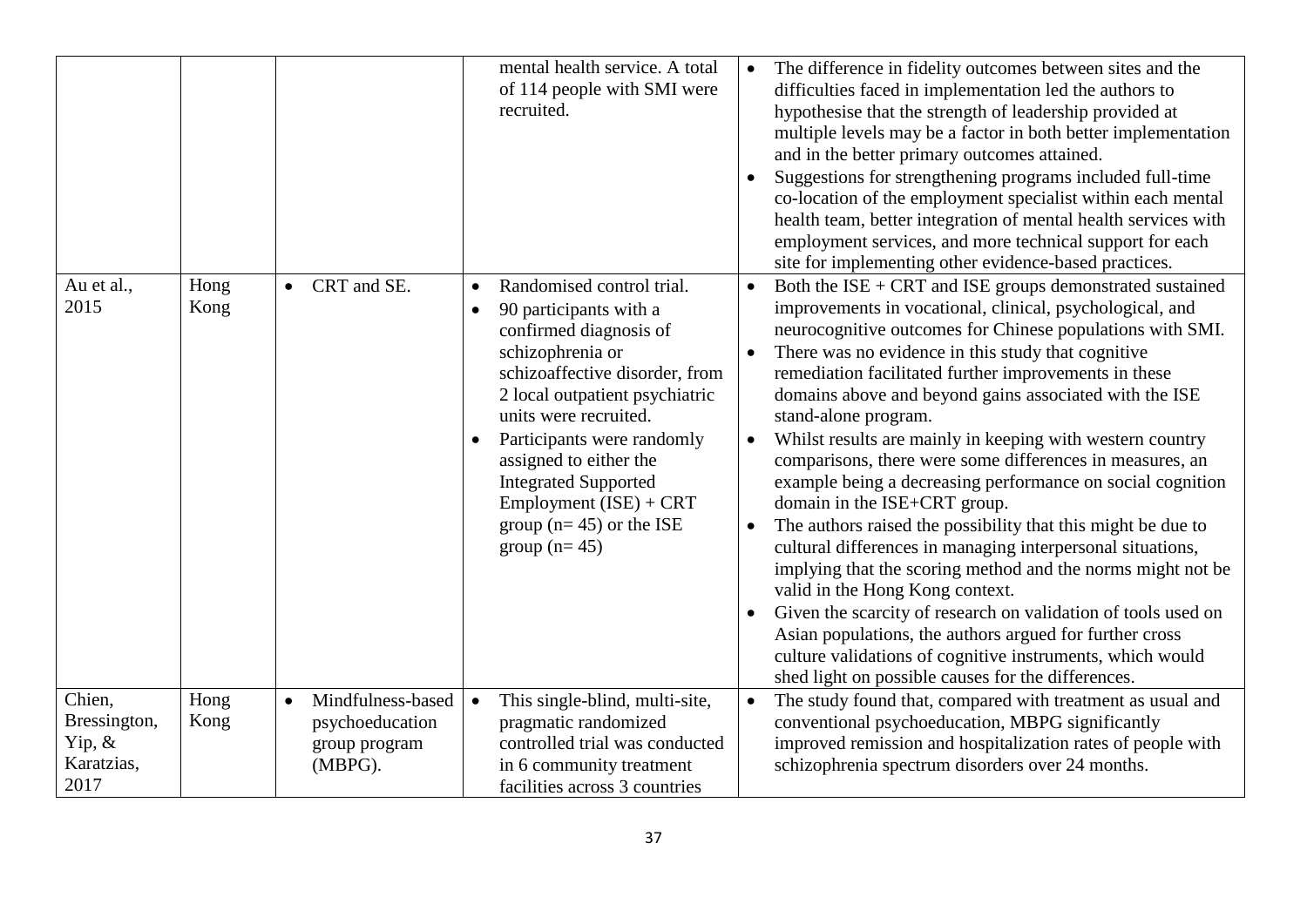|                                          |              |                               | (Hong Kong, mainland China<br>and Taiwan).<br>114 patients per country ( $n =$<br>$\bullet$<br>342) were assigned to each<br>treatment group and included<br>in the intention-to-treat<br>analysis.<br>All participants had a<br>$\bullet$<br>confirmed diagnosis of a<br>psychotic disorder, which for<br>the majority, was<br>schizophrenia. | The study had strong internal validity, using a random<br>$\bullet$<br>sample from three countries, and achieving high treatment<br>fidelity and moderately long follow-up.<br>The authors highlighted that the positive patient outcomes<br>were generated by psychiatric out-patient services in culture-<br>specific Chinese contexts. As mindfulness principles are<br>traditionally commonplace in many Asian countries, it is<br>possible that the MBPG intervention may be more acceptable<br>to patients in Chinese contexts. This may have contributed to<br>the positive patient outcomes and may limit the<br>generalizability of their findings.                                                                        |
|------------------------------------------|--------------|-------------------------------|------------------------------------------------------------------------------------------------------------------------------------------------------------------------------------------------------------------------------------------------------------------------------------------------------------------------------------------------|-------------------------------------------------------------------------------------------------------------------------------------------------------------------------------------------------------------------------------------------------------------------------------------------------------------------------------------------------------------------------------------------------------------------------------------------------------------------------------------------------------------------------------------------------------------------------------------------------------------------------------------------------------------------------------------------------------------------------------------|
| Chien &<br>Thompson,<br>2013             | Hong<br>Kong | Family-based<br>intervention. | A randomized controlled trial<br>$\bullet$<br>of 106 Chinese families of<br>patients with schizophrenia<br>was conducted between<br>August 2007 and January<br>2011 in 3 psychiatric<br>outpatient clinics.<br>Families were randomly<br>assigned to peer support,<br>psychoeducation, or standard<br>care.                                    | Compared with families that received family<br>psychoeducation and standard care, patients and families in<br>the peer support group reported significantly greater<br>improvements in functioning and reductions in duration and<br>number of hospitalizations, without any increase in service<br>utilization.<br>The intervention was culturally adapted to meet Chinese<br>family values and needs.<br>It was concluded that if family intervention is to be effective,<br>$\bullet$<br>it should be culturally sensitive. Family peer support groups<br>for Chinese with mental illness are effective in offering<br>practical assistance and advice on caregiving, enhancing<br>help-seeking, and allaying feelings of guilt. |
| Ho, Potash,<br>Ho, Ho, $&$<br>Chen, 2017 | Hong<br>Kong | Art therapy<br>$\bullet$      | Qualitative research consisting<br>$\bullet$<br>of 3 parts: 1) a public<br>exhibition to raise awareness;<br>2) a workshop for viewers to<br>create response art and<br>generate approaches to<br>alleviate stigma; and 3) a<br>forum for people living with<br>mental illness and viewers to<br>create art and discuss                        | The authors suggested that the art exhibits, paired with<br>reflection, fostered empathy and that creating art promoted a<br>wider perspective and initiated dialogue. They postulated that<br>collaborative art making facilitated meaningful interaction<br>between the client artists and the community.<br>The findings suggested some positive benefits of art therapy,<br>highlighting the value of creativity in cultivating compassion,<br>empathy and meaningful interaction.                                                                                                                                                                                                                                              |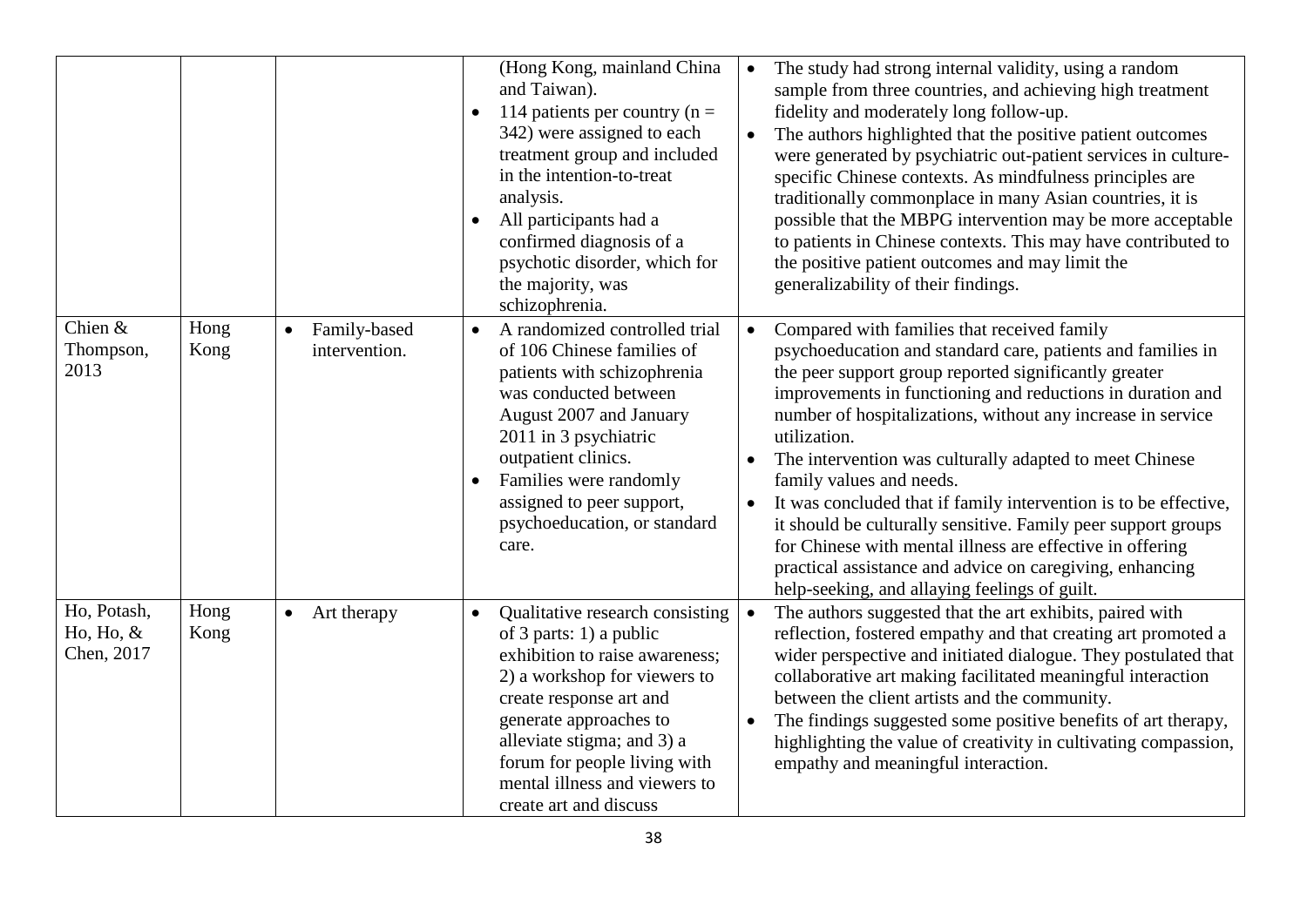|                                                 |              |                                                                                                                                                                                                                                                                                                                               | programmatic<br>recommendations.<br>Client-artists included those<br>$\bullet$<br>living with mood disorders in<br>the community and those<br>living with schizophrenia in a<br>residential facility.                                                                                                                                                                                                                                                                           | The authors suggested that more widespread implementation<br>$\bullet$<br>of similar projects may be an important tool in the overall<br>work of health promotion and citizenship for social change.                                                                                                                                                                                                                                                                                                                                                                                                                                                                                                                                                                                                                                                                                                                                                      |
|-------------------------------------------------|--------------|-------------------------------------------------------------------------------------------------------------------------------------------------------------------------------------------------------------------------------------------------------------------------------------------------------------------------------|---------------------------------------------------------------------------------------------------------------------------------------------------------------------------------------------------------------------------------------------------------------------------------------------------------------------------------------------------------------------------------------------------------------------------------------------------------------------------------|-----------------------------------------------------------------------------------------------------------------------------------------------------------------------------------------------------------------------------------------------------------------------------------------------------------------------------------------------------------------------------------------------------------------------------------------------------------------------------------------------------------------------------------------------------------------------------------------------------------------------------------------------------------------------------------------------------------------------------------------------------------------------------------------------------------------------------------------------------------------------------------------------------------------------------------------------------------|
| Mak et al.,<br>2016                             | Hong<br>Kong | Hong Kong's<br>$\bullet$<br>Wellness<br><b>Recovery Action</b><br>Planning (WRAP);<br>a widely<br>disseminated<br>consumer-led<br>illness self-<br>management<br>recovery program<br>that aims to assist<br>individuals with<br>mental illness to<br>develop a range of<br>effective strategies<br>for self-directed<br>care. | Evaluated the effectiveness of<br>$\bullet$<br>WRAP in a matched<br>controlled design among<br>individuals in recovery from<br>mental illness in Hong Kong.<br>59 service users were<br>$\bullet$<br>recruited to learn WRAP and<br>59 service users served as<br>controls, matched in gender,<br>age, and diagnosis.<br>More than one half of the<br>$\bullet$<br>participants were diagnosed<br>with schizophrenia, 28% with<br>depression, and 11% with<br>bipolar disorder. | WRAP showed potential in increasing perceived social<br>support, but the program unfortunately showed no significant<br>change in empowerment, hope, self-stigma, social network<br>size, symptom severity and recovery.<br>There were issues identified concerning cultural adaptation<br>and resources needed for future implementation of WRAP for<br>Chinese populations.<br>The group described how their results differed from western<br>samples, with a significant change in perceived social support<br>not observed in previous studies, noting that the Chinese<br>culture of collectivism and family might be pertinent to this<br>finding.<br>It was noted that language barriers and interpretations of<br>tools were a challenge. But more than that, the researchers<br>described how tools designed to work with western cultures<br>and values need more than simple translation to increase<br>validity, when used in other cultures. |
| Wang, Chien,<br>$Yip, \&$<br>Karatzias,<br>2016 | Hong<br>Kong | <b>MBPG</b><br>$\bullet$                                                                                                                                                                                                                                                                                                      | Single-blind, multisite<br>$\bullet$<br>randomized controlled trial to<br>test the effects of MBPG in<br>addition to usual care versus a<br>conventional psychoeducation<br>group program (CPGP) versus<br>treatment-as-usual alone, for<br>people with schizophrenia<br>spectrum disorders, over a 6-<br>month follow-up. A total of<br>138 people participated.                                                                                                               | The MBPG for these Chinese patients demonstrated a more<br>$\bullet$<br>superior and wider variety of positive results than either the<br>CPGP, or the usual psychiatric care alone.<br>MPGP participants reported significant reductions in their<br>psychotic symptoms and length/duration of rehospitalizations<br>at the 6-month follow-up. MPGP participants had more<br>significant improvements in their insight into<br>illness/treatment and level of functioning than the CPGP and<br>TAU alone at the 1-week and 6-month follow-up.<br>The authors hypothesised that since patients in the study were<br>young, highly educated, and had family support and a                                                                                                                                                                                                                                                                                  |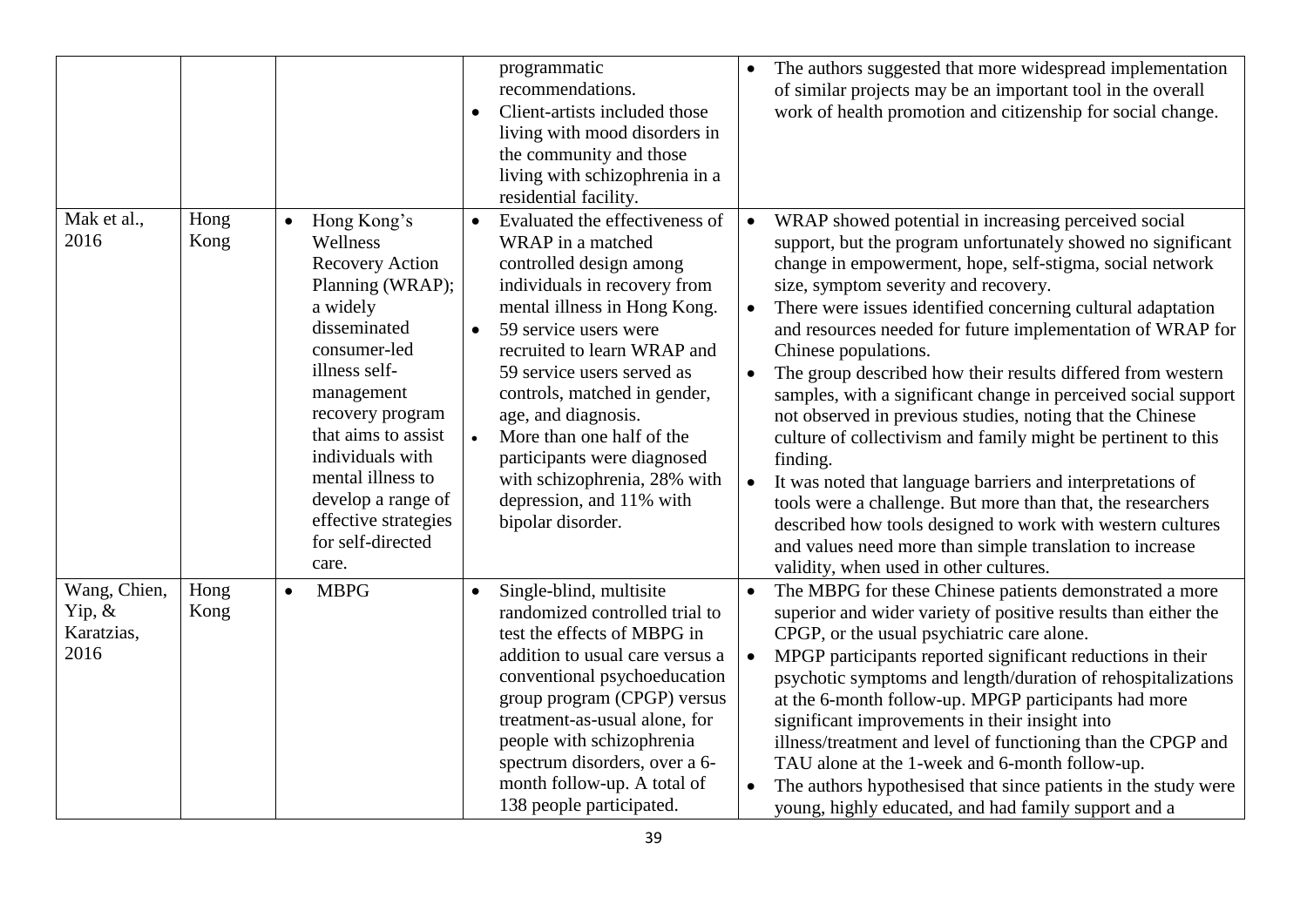|                                                           |              |                                                                               |                                                                                                                                                                                                                                                                                                                                         | satisfactory financial situation, together with a culture of<br>respect and trust for professionals which is prevalent among<br>Chinese/Asian populations, this may have biased outcomes<br>and led to more positive findings.<br>Additionally, the lack of other structured psychosocial or<br>mindfulness-based education programs/services available or<br>accessible to Chinese patients with early schizophrenia or<br>psychosis, likely aided in uptake.<br>These findings highlighted the potential impact of wider<br>$\bullet$<br>cultural and societal characteristics on intervention outcomes.                                                                                                                                                                                                                                                                                                                                                                                                     |
|-----------------------------------------------------------|--------------|-------------------------------------------------------------------------------|-----------------------------------------------------------------------------------------------------------------------------------------------------------------------------------------------------------------------------------------------------------------------------------------------------------------------------------------|----------------------------------------------------------------------------------------------------------------------------------------------------------------------------------------------------------------------------------------------------------------------------------------------------------------------------------------------------------------------------------------------------------------------------------------------------------------------------------------------------------------------------------------------------------------------------------------------------------------------------------------------------------------------------------------------------------------------------------------------------------------------------------------------------------------------------------------------------------------------------------------------------------------------------------------------------------------------------------------------------------------|
| Wong, Wan,<br>& Ng, 2016                                  | Hong<br>Kong | Family-based<br>$\bullet$<br>interventions                                    | Qualitative study using a<br>$\bullet$<br>constructivist grounded theory<br>approach.<br>7 mental health social workers<br>$\bullet$<br>were purposefully recruited to<br>provide a range of viewpoints<br>about training in family-<br>centred care and the<br>implementation of family-<br>centred practice in their work<br>setting. | The mental health social workers identified challenges in<br>implementing family-centered care in a community mental<br>health setting. Three themes arose from the data: 1) a<br>paradigm shift from a biomedical to a family-centered and<br>strengths-based perspective; 2) a paradigm shift from risk<br>control to proactive case management; and, 3) a paradigm<br>shift from management accountability to professional<br>empowerment.<br>The authors highlighted how the study results could<br>potentially have several practice and policy implications to<br>improve the delivery of services to families experiencing<br>mental health issues in a community setting, both locally and<br>internationally. A number of recommendations were made at<br>individual, organisational and policy levels.<br>The authors did note that there was a lack of family-based<br>research in China, and more broadly, little literature on the<br>influence of Chinese societal context on care and outcomes. |
| Agarwal, Rai,<br>Upreti,<br>Srivastava, &<br>Sheeba, 2015 | India        | Day care as an<br>$\bullet$<br>innovative<br>approach to<br>psychiatric care. | Descriptive Study of patients<br>$\bullet$<br>attending a day care program<br>in India over an approximate<br>5-year period.<br>49 patients diagnosed with<br>$\bullet$<br>schizophrenia, 11 with<br>affective disorders, and 9                                                                                                         | The exposure to day care improved patient's social and<br>$\bullet$<br>occupational behaviour. Approximately 49% gained<br>employment and 15% resumed studies.<br>Families were greatly empowered, and they developed a<br>positive attitude toward mental illness.<br>It was concluded that such programs can be improvised with<br>$\bullet$<br>minimal costs and can be a valuable addition to psychiatric<br>practice.                                                                                                                                                                                                                                                                                                                                                                                                                                                                                                                                                                                     |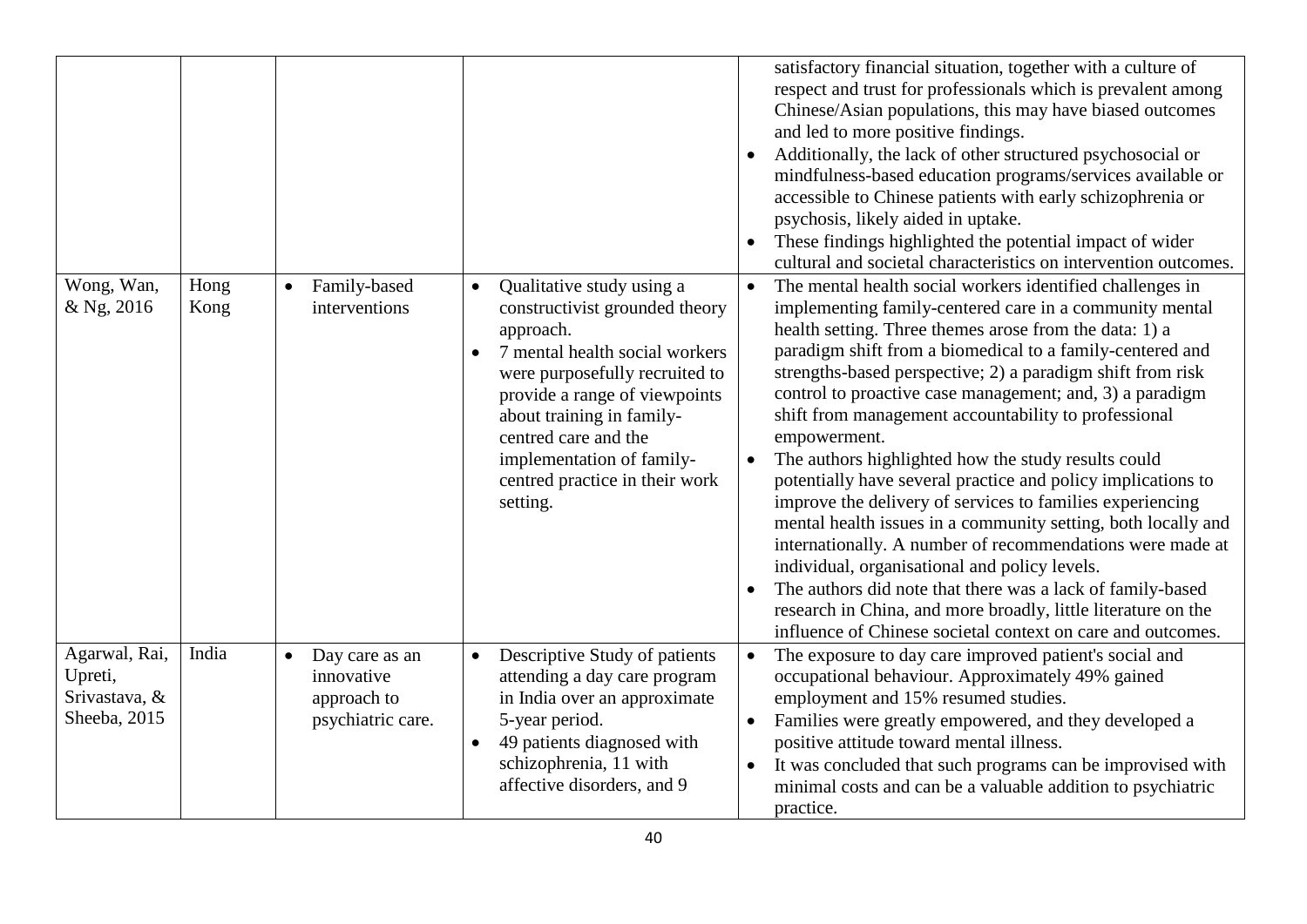|                            |       |                                                                                 | patients with miscellaneous<br>diagnoses.                                                                                                                                                                                                                                                                                                                                                                  | The authors hypothesised that implementing these centres<br>would provide psychosocial skills to the patients and<br>empowerment to the families, although the authors failed to<br>elaborate on the exact skill sets imparted.<br>The researchers emphasised the importance of developing<br>indigenous know-how for programs, such as day care,<br>although they did not further specify how this could be<br>achieved.                                                                                                                                                                                                                                                                                                                                                                                                                                |
|----------------------------|-------|---------------------------------------------------------------------------------|------------------------------------------------------------------------------------------------------------------------------------------------------------------------------------------------------------------------------------------------------------------------------------------------------------------------------------------------------------------------------------------------------------|----------------------------------------------------------------------------------------------------------------------------------------------------------------------------------------------------------------------------------------------------------------------------------------------------------------------------------------------------------------------------------------------------------------------------------------------------------------------------------------------------------------------------------------------------------------------------------------------------------------------------------------------------------------------------------------------------------------------------------------------------------------------------------------------------------------------------------------------------------|
| Bhatia et al.,<br>2017     | India | Adjunctive yoga<br>$\bullet$<br>and adjunctive<br>physical exercise<br>training | A randomised controlled trial<br>$\bullet$<br>of yoga or physical exercise<br>training as adjuncts to TAU to<br>improve cognitive dysfunction<br>in schizophrenia.<br>Clinically stable, adult<br>$\bullet$<br>outpatients with schizophrenia<br>$(n = 286)$ were randomised to<br>treatment as usual (TAU),<br>supervised yoga training with<br>TAU or supervised physical<br>exercise training with TAU. | Both therapies can benefit individuals with SMI. Speed index<br>of attention domain in the yoga group showed greater<br>improvement than physical exercise at 6 months follow-up<br>$(p<0.036,$ effect size 0.51). In the PE group, 'accuracy index<br>of attention domain showed greater improvement than TAU<br>alone at 6-month follow-up ( $p<0.025$ , effect size 0.61). For<br>several other cognitive domains, significant improvements<br>were observed, with yoga or physical exercise compared with<br>TAU alone ( $p < 0.05$ , effect sizes 0.30–1.97).<br>The therapy was well accepted by individuals with SMI and<br>their relatives.                                                                                                                                                                                                      |
| Chatterjee et<br>al., 2014 | India | Community-based<br>$\bullet$<br>intervention                                    | Multicentre, parallel-group,<br>$\bullet$<br>randomised controlled trial at<br>3 sites in India.<br>187 participants, all with<br>$\bullet$<br>schizophrenia, were<br>randomised to the<br>collaborative community-<br>based care plus facility-based<br>care group and 95 were<br>randomised to the facility-<br>based care alone group.                                                                  | Showed that a collaborative community-based intervention,<br>including supervised community health workers, was<br>modestly more effective than were facility-based services for<br>people with SMI.<br>At 12 months, total positive and negative syndrome scale<br>(PANSS) and Indian disability evaluation and assessment<br>scale (IDEAS) scores were lower in patients in the<br>intervention group than in those in the control group (PANSS)<br>adjusted mean difference $-3.75$ , 95% CI $-7.92$ to 0.42;<br>$p=0.08$ ; IDEAS $-0.95$ , $-1.68$ to $-0.23$ ; $p=0.01$ ).<br>It was suggested that the intervention is best implemented as<br>an initial service in settings where services are scarce, for<br>example in rural areas.<br>Effective staff supervision is essential to ensure effectiveness<br>and sustainability in the long term. |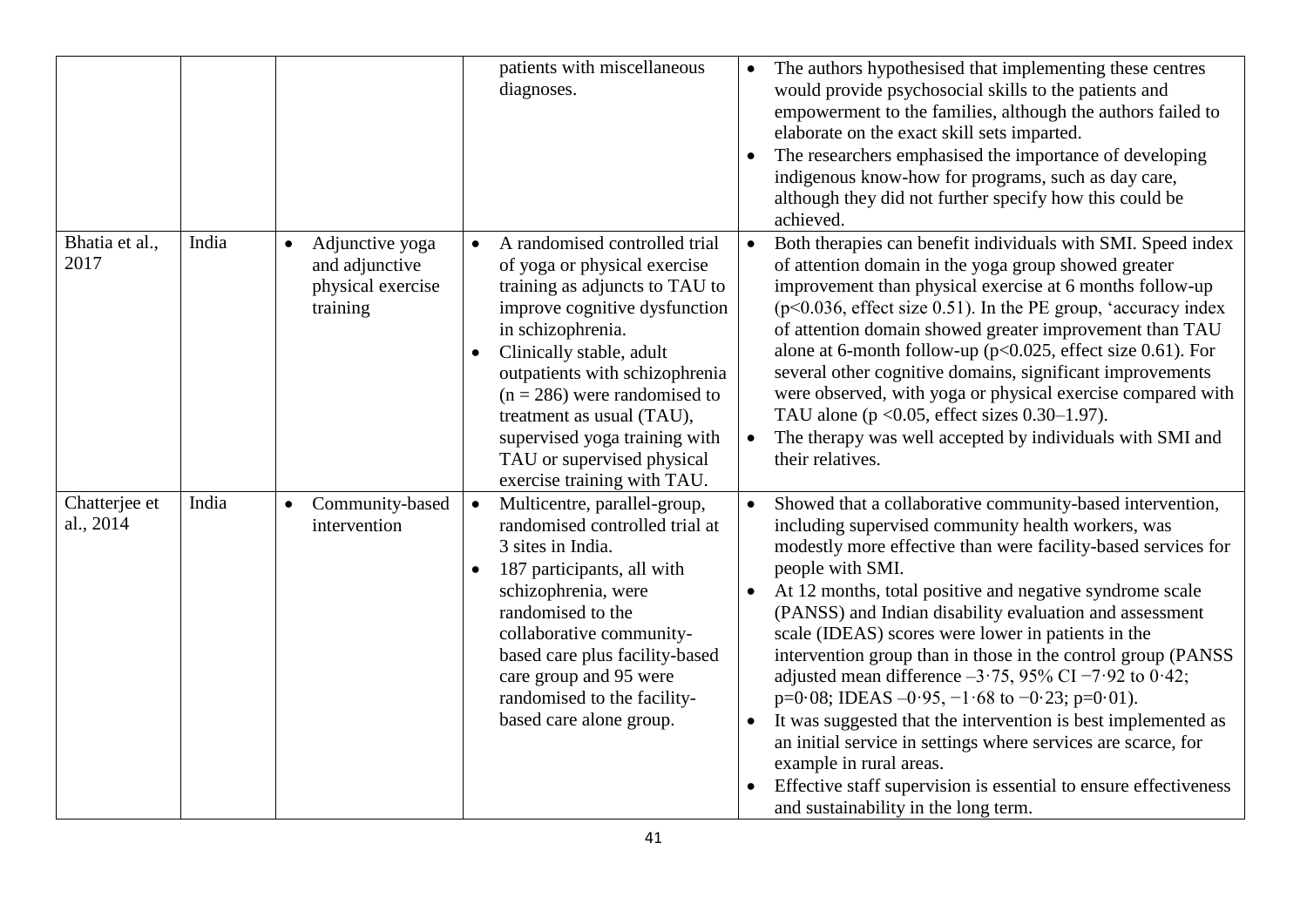| Deshpande,<br>Bhatia,                                                             | India | <b>CRT</b><br>$\bullet$                          | Unstructured narrative review<br>$\bullet$<br>on Indian research into                                                                                                                                                                                                                                                                                                                                                                                                                                                                                     | The authors noted that WHO and the Expert Policy Group of<br>the Ministry of Health in India have recommended use of<br>non-specialist health workers to deliver community based<br>psychosocial interventions to scale up services in low-income<br>and middle-income countries.<br>Intensive protocols available in developed countries are<br>difficult to implement in India.                                                                                                                                                                                                                                                                                                                                                                                                                                                                                                                                                                 |
|-----------------------------------------------------------------------------------|-------|--------------------------------------------------|-----------------------------------------------------------------------------------------------------------------------------------------------------------------------------------------------------------------------------------------------------------------------------------------------------------------------------------------------------------------------------------------------------------------------------------------------------------------------------------------------------------------------------------------------------------|---------------------------------------------------------------------------------------------------------------------------------------------------------------------------------------------------------------------------------------------------------------------------------------------------------------------------------------------------------------------------------------------------------------------------------------------------------------------------------------------------------------------------------------------------------------------------------------------------------------------------------------------------------------------------------------------------------------------------------------------------------------------------------------------------------------------------------------------------------------------------------------------------------------------------------------------------|
| Mohandas, &<br>Nimgaonkar,<br>2016                                                |       |                                                  | cognitive remediation.                                                                                                                                                                                                                                                                                                                                                                                                                                                                                                                                    | It is important to develop innovative approaches that can be<br>$\bullet$<br>implemented with brief training.<br>Yoga, a culturally acceptable, low cost, and practical activity<br>$\bullet$<br>at home, is appealing as a cognitive remediation strategy.                                                                                                                                                                                                                                                                                                                                                                                                                                                                                                                                                                                                                                                                                       |
| Jain, Singh,<br>Das Koolwal,<br>Kumar, &<br>Gupta, 2015                           | India | Mobile<br>phones/Use of<br>technology            | Descriptive study, including<br>$\bullet$<br>people with diagnoses of<br>schizophrenia, bipolar<br>affective disorder or psychosis<br>$NOS (n=201)$ .<br>Frequency distributions were<br>$\bullet$<br>used to describe<br>demographics, ownership,<br>patterns of use, barriers to<br>access and interest in future<br>mobile health services.<br>Aims of the study were to<br>$\bullet$<br>gather information on: mobile<br>use patterns; barriers to<br>mobile use; and, felt needs in<br>terms of utilisation of mobile<br>phones for service delivery | While interest in mobile health services has been increasing<br>$\bullet$<br>in the West, it is still in an emerging stage in the South Asian<br>region.<br>Study results suggested access to mobile phones amongst<br>$\bullet$<br>participants receiving services for SMI is widespread and<br>offers new opportunities in service delivery in the region.<br>Despite access to mobile phones, few in the study had access<br>$\bullet$<br>to smart phones (range of 2.6-12% across regions included).<br>There is growing research in western countries about the use<br>of apps based on smart phones, which therefore has little<br>applicability to India at this stage. However, this might<br>evolve as access to smart phone technology increases.<br>The study recognised the importance of including and<br>$\bullet$<br>targeting family in interventions, noting that family play a<br>vital role in the management of SMI in India. |
| Shields-<br>Zeeman,<br>Pathare,<br>Walters,<br>Kapadia-<br>Kundu, &<br>Joag, 2017 | India | Community-based<br>mental health<br>intervention | Case study which describes<br>$\bullet$<br>the implementation of<br>Atmiyata and how community<br>volunteers were trained to<br>become Atmiyata champions<br>and mitras (friends).                                                                                                                                                                                                                                                                                                                                                                        | The authors noted that interventions such as this can be more<br>widely implemented in low-resource settings as they do not<br>demand additional infrastructure or human resources.<br>The foundation of the intervention is in utilizing resources<br>$\bullet$<br>already in communities, and simultaneously strengthening<br>existing public health linkages, by developing working<br>relationships and referral pathways with district-level and                                                                                                                                                                                                                                                                                                                                                                                                                                                                                             |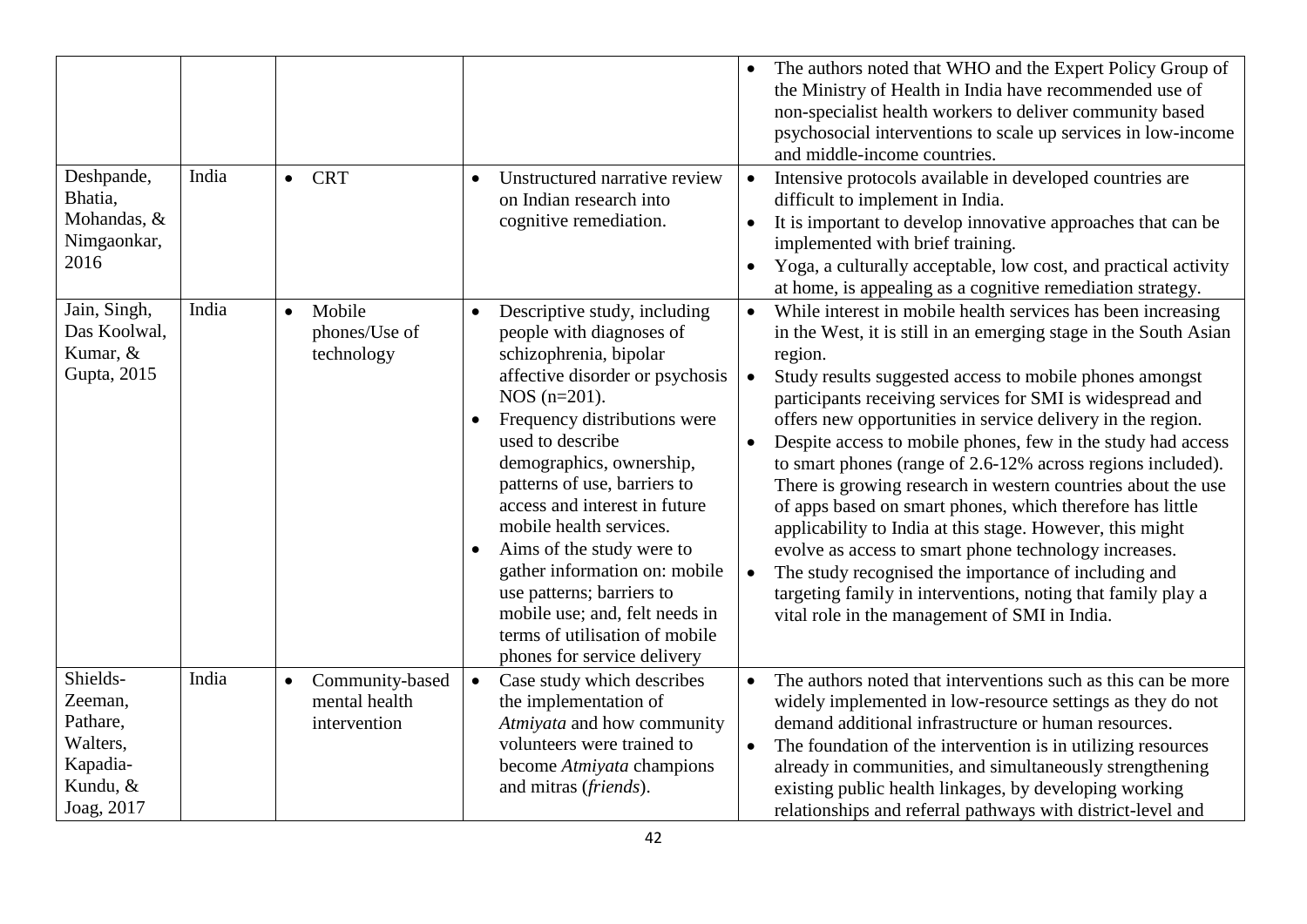|                                                                            |       |                                                           | Targeted 2 groups of people,<br>$\bullet$<br>one being individuals with<br>SMI, who were referred to the<br>district hospital level for<br>specialised assessment and<br>care. Atmiyata champions<br>accompanied clients and<br>helped facilitate care. They<br>also supported people in<br>accessing and obtaining<br>available social benefits and<br>other livelihood schemes. | rural hospitals, primary health care centres and non-<br>governmental organizations working in rural communities.<br>As community stakeholders are involved in the entire<br>training and evaluation process, acceptability and scalability<br>are improved by encouraging local ownership over the<br>program development process.<br>Scaling up and sustainability of <i>Atmiyata</i> is dependent on<br>availability of ongoing supervision and support for Atmiyata<br>champions. |
|----------------------------------------------------------------------------|-------|-----------------------------------------------------------|-----------------------------------------------------------------------------------------------------------------------------------------------------------------------------------------------------------------------------------------------------------------------------------------------------------------------------------------------------------------------------------|---------------------------------------------------------------------------------------------------------------------------------------------------------------------------------------------------------------------------------------------------------------------------------------------------------------------------------------------------------------------------------------------------------------------------------------------------------------------------------------|
| Taksal,<br>Sudhir,<br>Janakiprasad,<br>Viswanath, &<br>Thirthalli,<br>2015 | India | Integrated<br>$\bullet$<br>Psychological<br>Therapy (IPT) | Feasibility and effectiveness<br>$\bullet$<br>study. An open label design<br>with baseline, post-<br>intervention and follow-up<br>assessment measures.<br>29 clinically stable patients<br>$\bullet$<br>with schizophrenia ( $n = 27$ ) or<br>Schizoaffective Disorder ( $n =$<br>2) were recruited, with 23<br>completing the IPT.                                              | IPT was effective in improving social functioning and<br>neurocognition in Indian patients with schizophrenia. The<br>study demonstrated the durability of these improvements<br>over 3 months follow up.<br>One significant observation was that patients whose<br>caregivers accompanied them for the IPT sessions and<br>monitored homework, showed greater levels of participation<br>and improvement than patients whose caregivers were not as<br>involved.                     |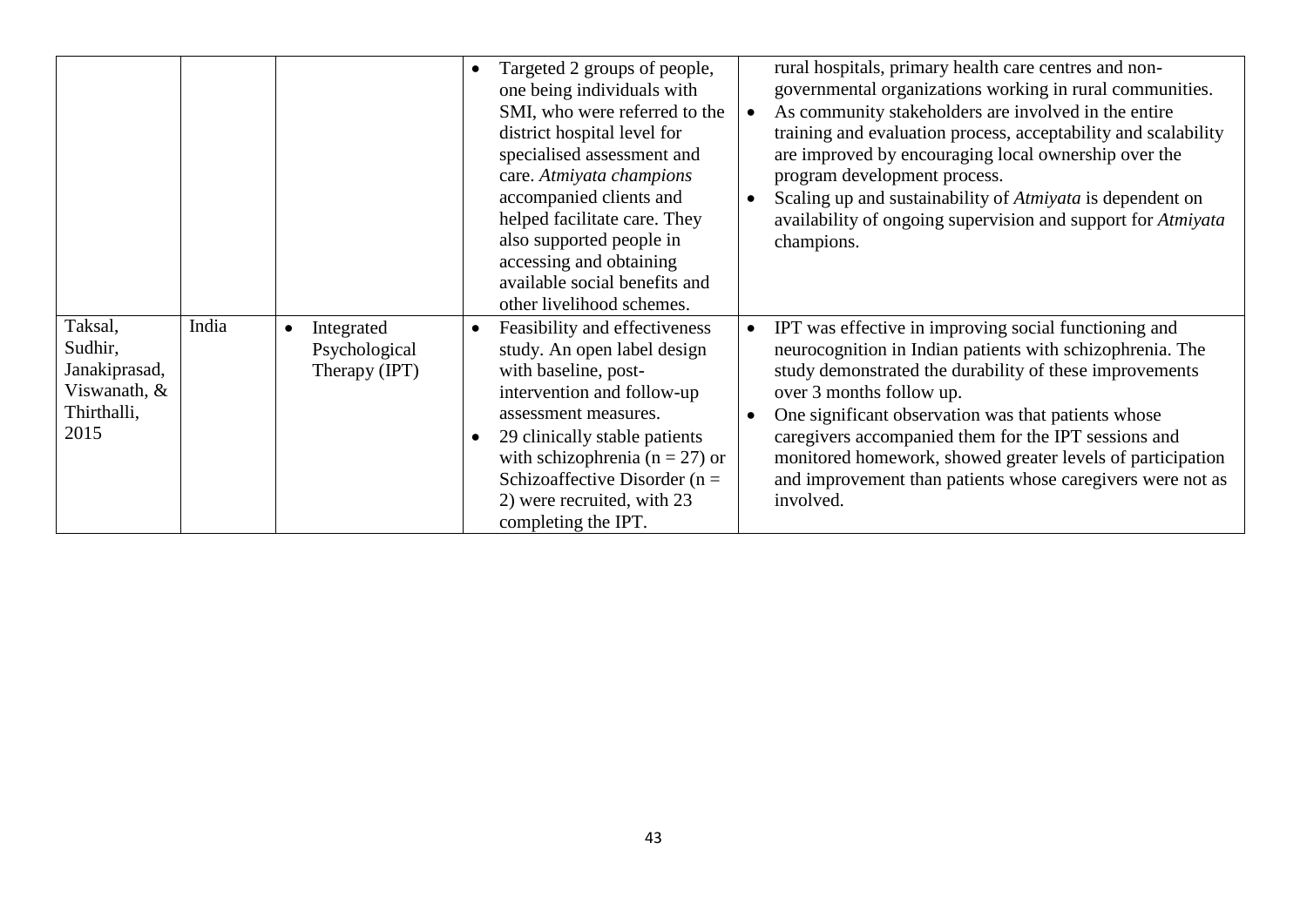**Table 2.** Summarises the key findings and relevant conclusions from each of the 6 themes described.

| Theme                                           | Key points/Conclusions                                                                                                                                                                                                                                                                                                                                                                                                                                                                                                                                                                                                                                                                                                                                                                                                                                                                                                                                                                              |
|-------------------------------------------------|-----------------------------------------------------------------------------------------------------------------------------------------------------------------------------------------------------------------------------------------------------------------------------------------------------------------------------------------------------------------------------------------------------------------------------------------------------------------------------------------------------------------------------------------------------------------------------------------------------------------------------------------------------------------------------------------------------------------------------------------------------------------------------------------------------------------------------------------------------------------------------------------------------------------------------------------------------------------------------------------------------|
| 1. Policies,<br>Legislation and<br>Human Rights | The struggles of psychiatric rehabilitation are rooted in the<br>$\bullet$<br>history of the conceptualisation of health and disability.<br>It is vital that policy and legislation are informed by scientific<br>research, focusing on not only establishing legislation, but also<br>ensuring that this legislation is well implemented.<br>Understanding current and historical influences of human<br>rights issues, policy and legislation sets the scene for<br>developing a common understanding of psychiatric<br>rehabilitation across the region.<br>Strong leadership and collaboration within the A-P region will<br>٠<br>be crucial for advocating for further development and<br>implementation of rehabilitation services.<br>Rehabilitation goals can only be achieved by coordinated<br>$\bullet$<br>action among all stake holders from the bottom up, including<br>caregiver organizations, peer support groups, NGOs,<br>governmental agencies and international collaboration. |
| 2. Access to<br>Psychiatric<br>Rehabilitation   | Poor access to services adds to the personal, familial and<br>$\bullet$<br>societal burden of SMI.<br>There are similar and consistent barriers to access across the A-<br>P region, but these barriers differ in the extent to which they<br>are important, nation by nation.<br>Universal public finance can play a role in ameliorating the<br>adverse economic and social consequences of SMI by enabling<br>access to treatment in resource-constrained settings.<br>Political commitment, allocation of financial resources, a<br>commitment to an integrated approach with a strong role for<br>community-based institutions and providers, and a progressive<br>realization of coverage, are the key ingredients for scale up of<br>services for people with SMI.                                                                                                                                                                                                                           |
| 3. The Role of Family<br>in Rehabilitation      | The role of families in the care of patients with SMI across the<br>A-P region is critical.<br>Despite desire from consumers and family alike, for family<br>involvement in care, reported rates of contact between mental<br>health professionals and families of consumers appears low.<br>Traditional and cultural roles in families can impact on<br>$\bullet$<br>people's access to, and provision of, care and rehabilitation.<br>Recognising the roles of family, including internal family<br>dynamics, and that family roles may differ across the region,<br>will be paramount to improving outcomes for individuals with<br>SMI.                                                                                                                                                                                                                                                                                                                                                         |